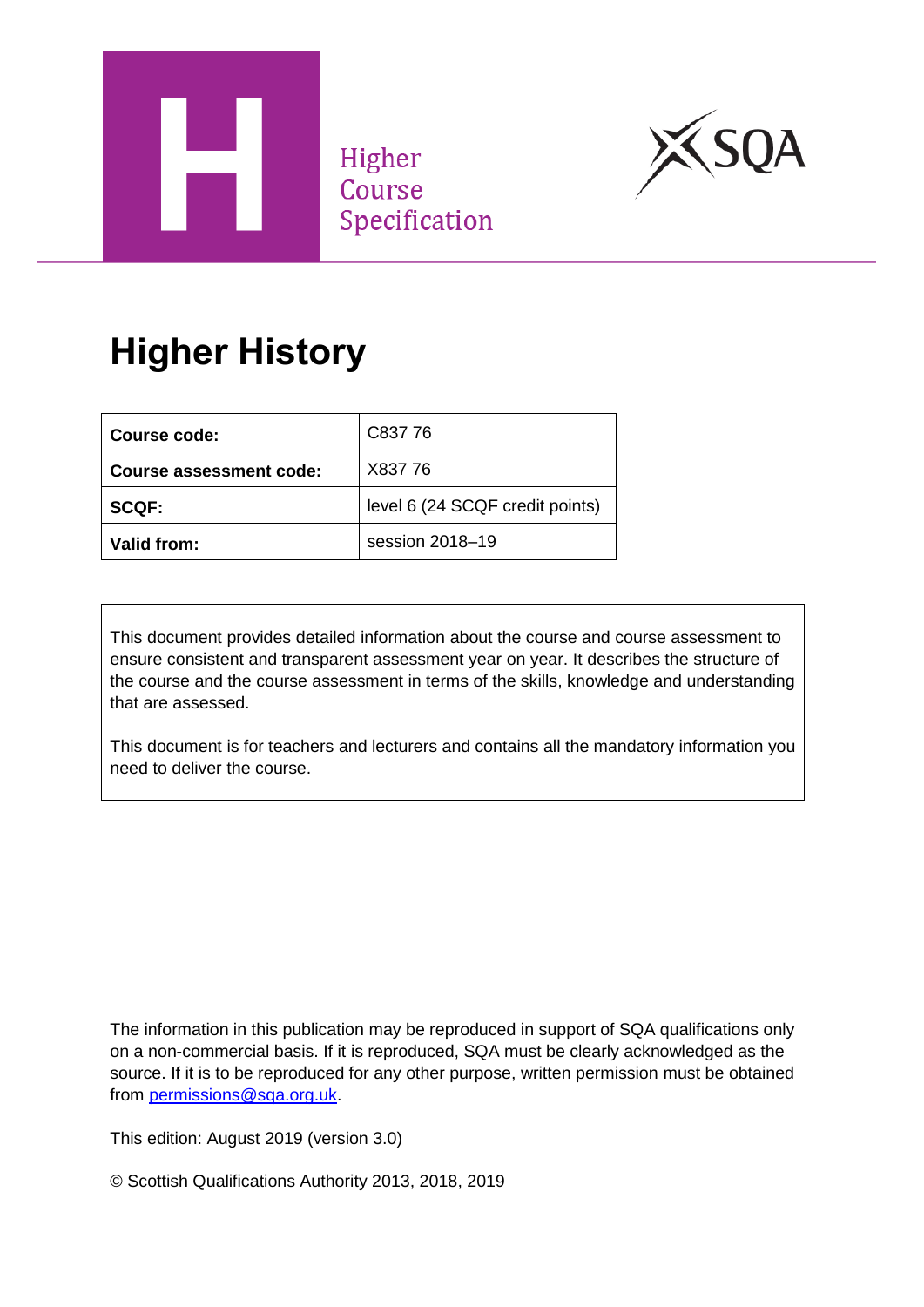# **Contents**

| <b>Course overview</b>                                                                                            | 1              |
|-------------------------------------------------------------------------------------------------------------------|----------------|
| Course rationale                                                                                                  | $\overline{2}$ |
| Purpose and aims                                                                                                  | $\overline{2}$ |
| Who is this course for?                                                                                           | $\overline{2}$ |
| <b>Course content</b>                                                                                             | 3              |
| Skills, knowledge and understanding                                                                               | 3              |
| Skills for learning, skills for life and skills for work                                                          | 26             |
| <b>Course assessment</b>                                                                                          | 27             |
| Course assessment structure: question paper                                                                       | 27             |
| Course assessment structure: assignment                                                                           | 29             |
| Grading                                                                                                           | 33             |
| <b>Equality and inclusion</b>                                                                                     | 34             |
| <b>Further information</b>                                                                                        | 35             |
| Appendix 1: course support notes                                                                                  | 36             |
| Introduction                                                                                                      | 36             |
| Developing skills, knowledge and understanding                                                                    | 36             |
| Approaches to learning and teaching                                                                               | 36             |
| Preparing for course assessment                                                                                   | 54             |
| Developing skills for learning, skills for life and skills for work                                               | 56             |
| Appendix 2: the two-source comparative question (How much do sourcesreveal<br>about differing interpretations of) | 58             |
| Example question 1                                                                                                | 58             |
| Example question 2                                                                                                | 59             |
| Copyright acknowledgements                                                                                        | 60             |
| Example questions: marking instructions                                                                           | 61             |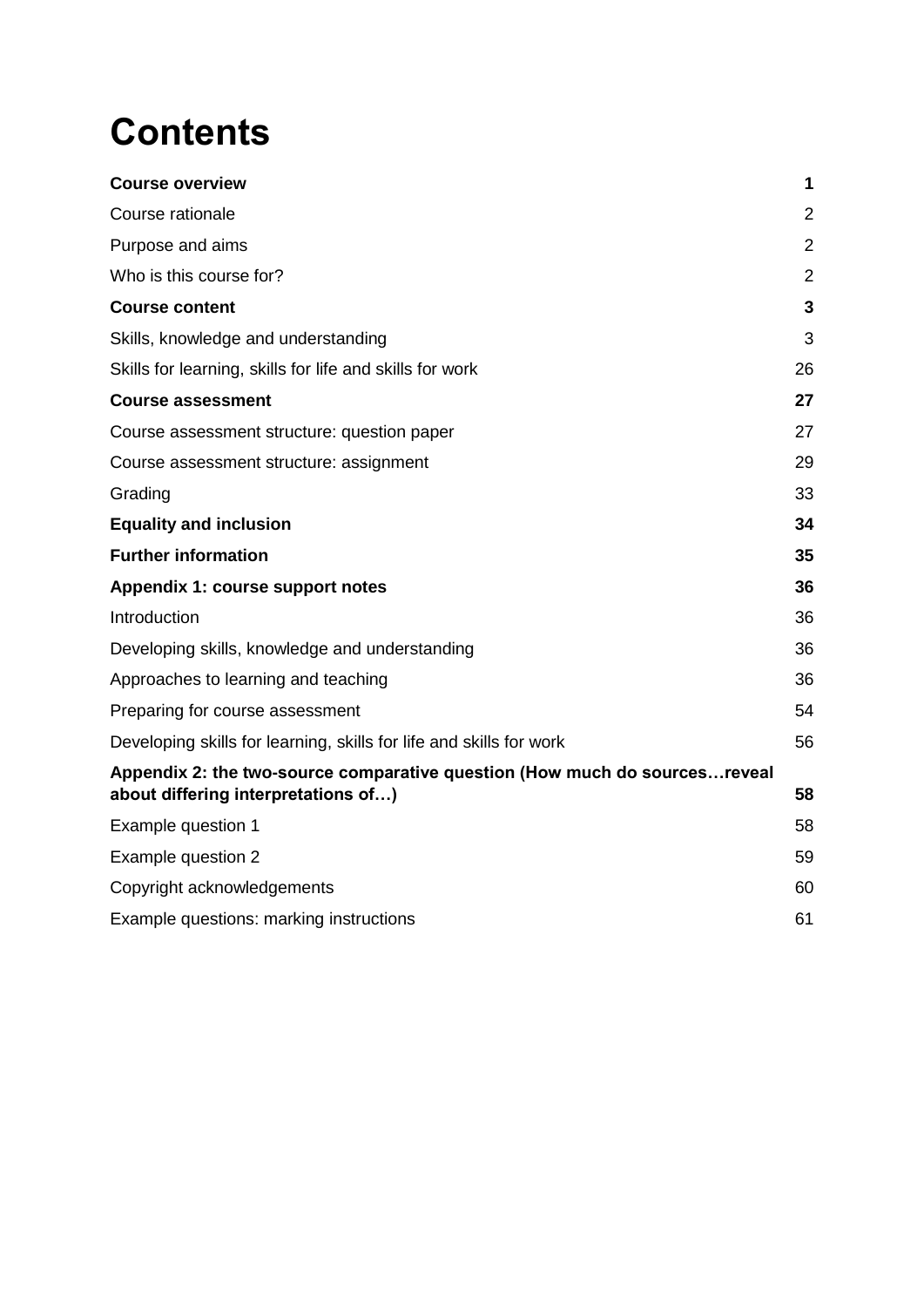# <span id="page-2-0"></span>**Course overview**

The course consists of 24 SCQF credit points which includes time for preparation for course assessment. The notional length of time for candidates to complete the course is 160 hours.

The course assessment has three components.

| <b>Component</b>                                                       | <b>Marks</b> | <b>Duration</b>                                            |
|------------------------------------------------------------------------|--------------|------------------------------------------------------------|
| Component 1: question paper 1 - British,<br>European and world history | 44           | 1 hour and 30 minutes                                      |
| Component 2: question paper 2 – Scottish<br>history                    | 36           | 1 hour and 30 minutes                                      |
| Component 3: assignment                                                | 30           | 1 hour and 30 minutes – see<br>'Course assessment' section |

| <b>Recommended entry</b>                                                                                                                             | <b>Progression</b>                                                                 |
|------------------------------------------------------------------------------------------------------------------------------------------------------|------------------------------------------------------------------------------------|
| Entry to this course is at the discretion of the<br>centre.                                                                                          | <b>Advanced Higher History course</b><br>further study, employment and/or training |
| Candidates should have achieved the<br>National 5 History course or equivalent<br>qualifications and/or experience prior to<br>starting this course. |                                                                                    |

#### **Conditions of award**

The grade awarded is based on the total marks achieved across all course assessment components.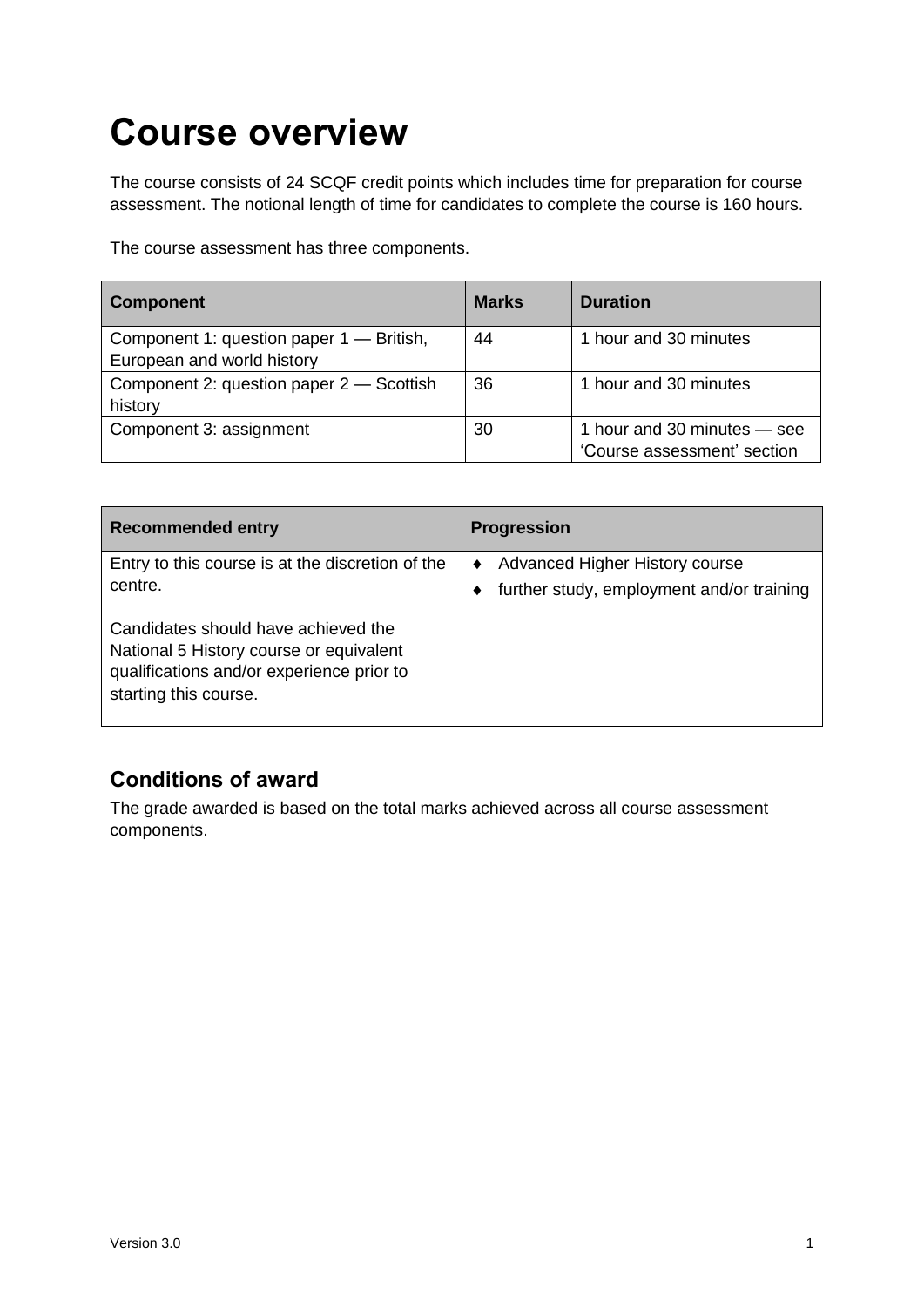### <span id="page-3-0"></span>**Course rationale**

National Courses reflect Curriculum for Excellence values, purposes and principles. They offer flexibility, provide time for learning, focus on skills and applying learning, and provide scope for personalisation and choice.

Every course provides opportunities for candidates to develop breadth, challenge and application. The focus and balance of assessment is tailored to each subject area.

In this course, candidates develop a greater understanding of the world by learning about other people and their values, in different times, places and circumstances. The course helps candidates to develop a map of the past and an appreciation and understanding of the forces which have shaped the world today.

Candidates have opportunities to develop important attitudes including an open mind and respect for the values, beliefs and cultures of others; openness to new thinking and ideas; and a sense of responsibility and global citizenship.

The course emphasises the development and application of skills. The focus on evaluating sources develops candidates' thinking skills. They also develop skills in literacy through using and synthesising information in different ways.

### <span id="page-3-1"></span>**Purpose and aims**

Candidates acquire breadth and depth in their knowledge and understanding of the past through the study of British, European and world, and Scottish contexts in a variety of time periods. Options cover topics from the Medieval, Early Modern and Later Modern periods, and include elements of political, social, economic and cultural history. Candidates develop an approach and understanding that they can apply to other historical settings and issues.

Candidates develop:

- a conceptual understanding of the past and an ability to think independently
- a range of skills including the ability to apply a detailed historical perspective in a range of contexts
- the skills of analysing various interpretations of historical sources and critically evaluating a variety of views
- an understanding of the relationship between factors contributing to, and the impact of, historical events
- the skills of analysing, evaluating and synthesising historical information
- the skills of researching complex historical issues, drawing well-reasoned conclusions

### <span id="page-3-2"></span>**Who is this course for?**

The course is appropriate for a range of candidates including those who wish to develop an understanding of history and those who are seeking to progress and specialise in further historical study.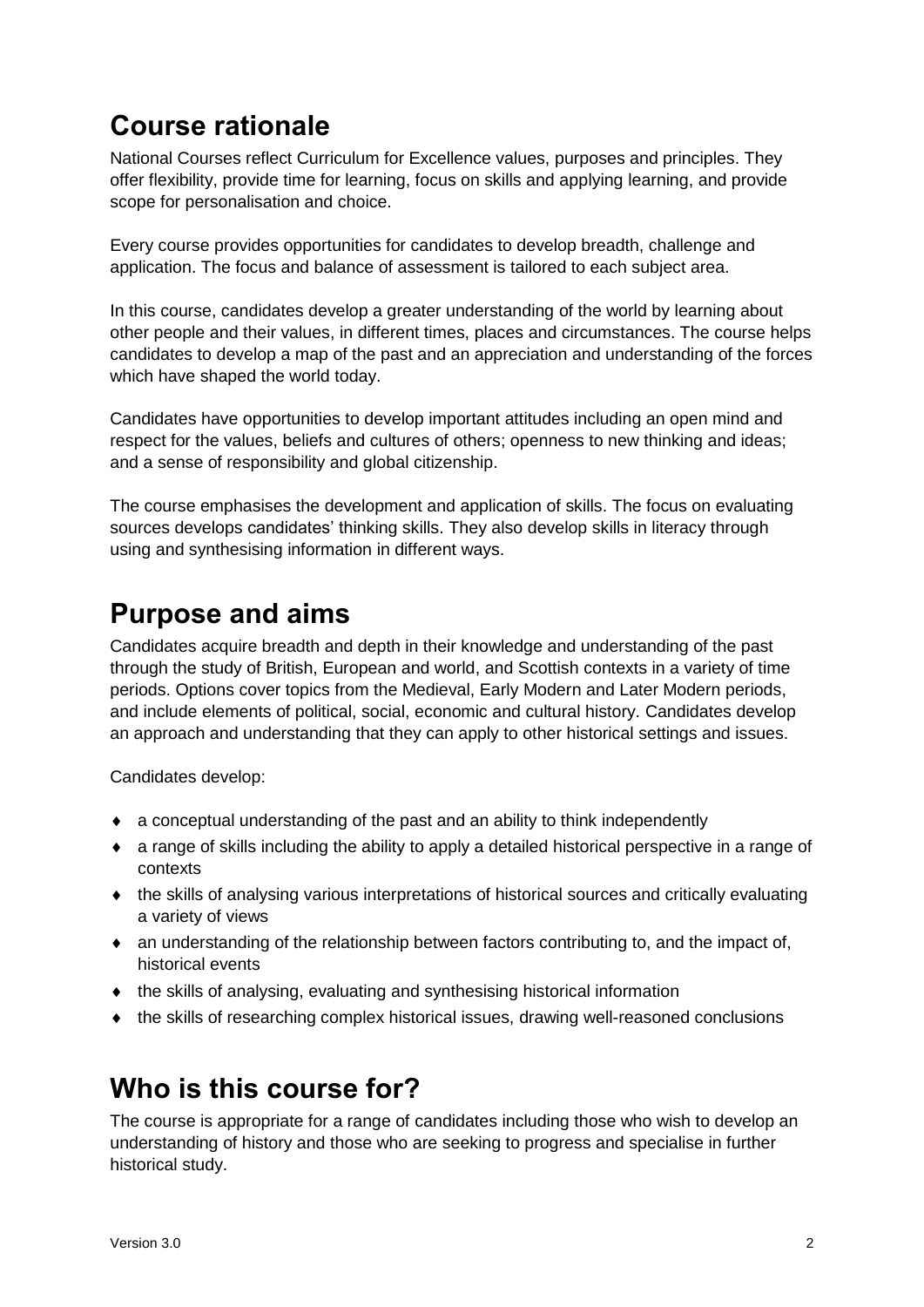# <span id="page-4-0"></span>**Course content**

The course consists of three areas of study: British, European and world, and Scottish history. There is considerable flexibility in the contexts and themes which can be studied to allow for personalisation and choice.

### <span id="page-4-1"></span>**Skills, knowledge and understanding**

#### **Skills, knowledge and understanding for the course**

The following provides a broad overview of the subject skills, knowledge and understanding developed in the course:

- developing and applying skills, knowledge and understanding across contexts from British, European and world, and Scottish history
- evaluating the origin, purpose, content and context of historical sources
- evaluating the impact of historical developments and synthesising information in a well-structured manner
- evaluating the factors contributing towards historical developments, and drawing well-reasoned conclusions supported by evidence
- researching and analysing historical information
- developing a detailed and accurate knowledge and understanding of complex historical issues in British, European and world, and Scottish contexts

#### **Skills, knowledge and understanding for the course assessment**

The following provides details of skills, knowledge and understanding sampled in the course assessment:

#### **Question papers**

The British, European and world history question paper has two sections covering a range of topics in British and European and world history. Candidates answer one part from each section. The Scottish history question paper has one section covering a range of topics in Scottish history.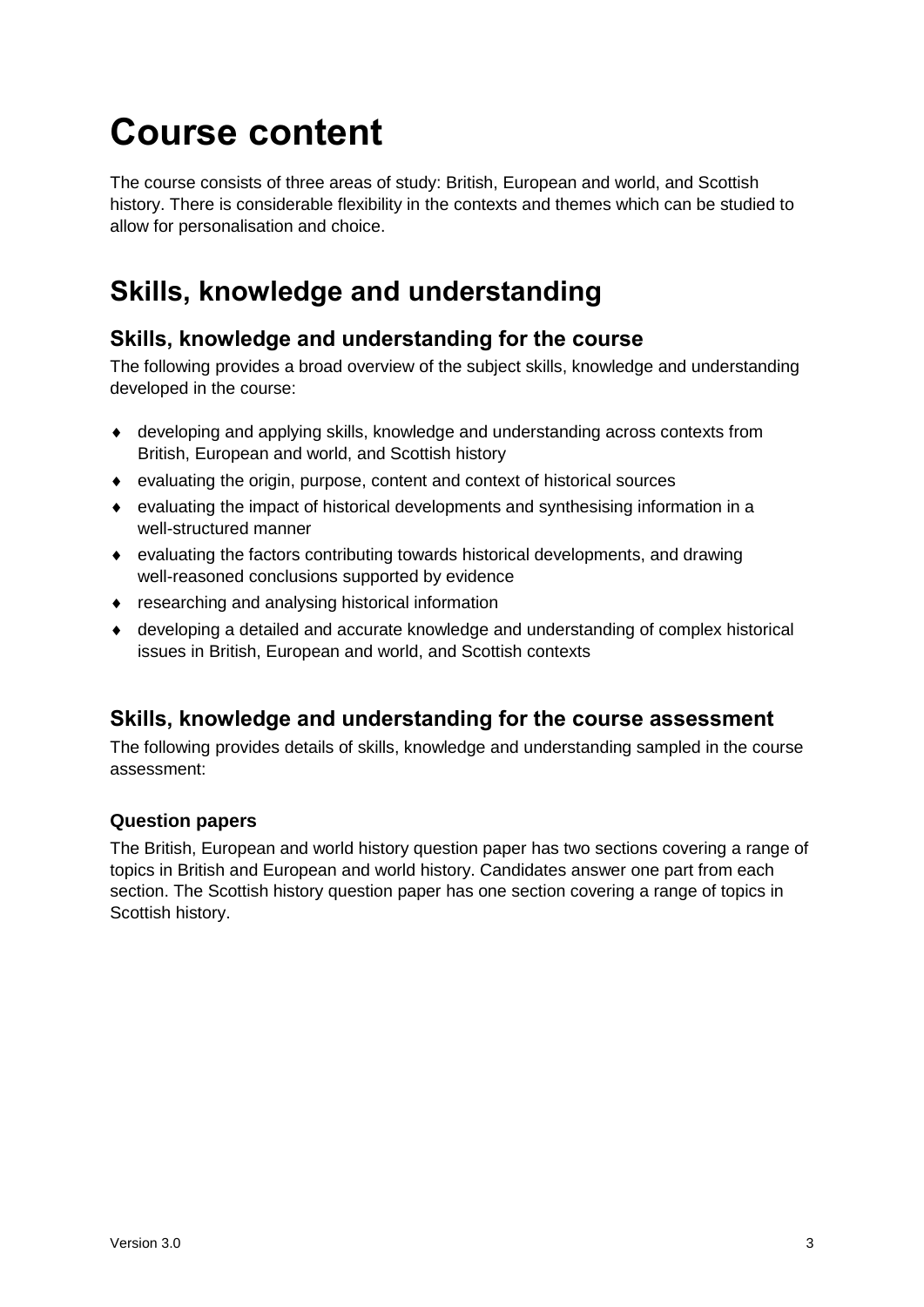| <b>British</b>                                                                                                                       |                                                                                                                                                                                           |  |
|--------------------------------------------------------------------------------------------------------------------------------------|-------------------------------------------------------------------------------------------------------------------------------------------------------------------------------------------|--|
| Part A: Church, state and feudal society, 1066-1406                                                                                  |                                                                                                                                                                                           |  |
| Elements of society from the 11th to the 15th century in England and Scotland.<br>Themes: feudalism, church, authority and conflict. |                                                                                                                                                                                           |  |
| <b>Description of content</b><br><b>Key issues</b>                                                                                   |                                                                                                                                                                                           |  |
| 1 An evaluation of the nature of feudal<br>society                                                                                   | role and importance of the landed classes<br>$\bullet$<br>role and importance of the peasant classes<br>٠<br>role of the king<br>٠<br>changing role of knights<br>role of the clergy<br>٠ |  |
| 2 An evaluation of the role of the church<br>in medieval society                                                                     | differing roles of the secular and regular<br>٠<br>church<br>religious<br>٠<br>political<br>٠<br>social<br>economic                                                                       |  |
| An assessment of the extent of the<br>3<br>increase of central royal power in the<br>reign of David I in Scotland                    | Successes and failures of David I:<br>religion<br>٠<br>feudal landholding<br>٠<br>military<br>٠<br>law and order<br>economic                                                              |  |
| 4 An evaluation of the reasons for the<br>increase of central royal power in the<br>reign of Henry II in England                     | nobility<br>cost of warfare<br>٠<br>need to develop the economy<br>٠<br>law and order<br>effects of foreign influence<br>٠                                                                |  |
| An assessment of the attempts to<br>5<br>increase royal authority by King John<br>of England                                         | impact of the loss of Normandy<br>٠<br>taxation<br>٠<br>John's personality<br>٠<br>relations with the nobility<br>٠<br>relations with the church                                          |  |
| An evaluation of the reasons for the<br>6<br>decline of feudal society                                                               | <b>Black Death</b><br>٠<br>Peasants' Revolt<br>growth of towns<br>growth of trade and mercantilism<br>changing social attitudes                                                           |  |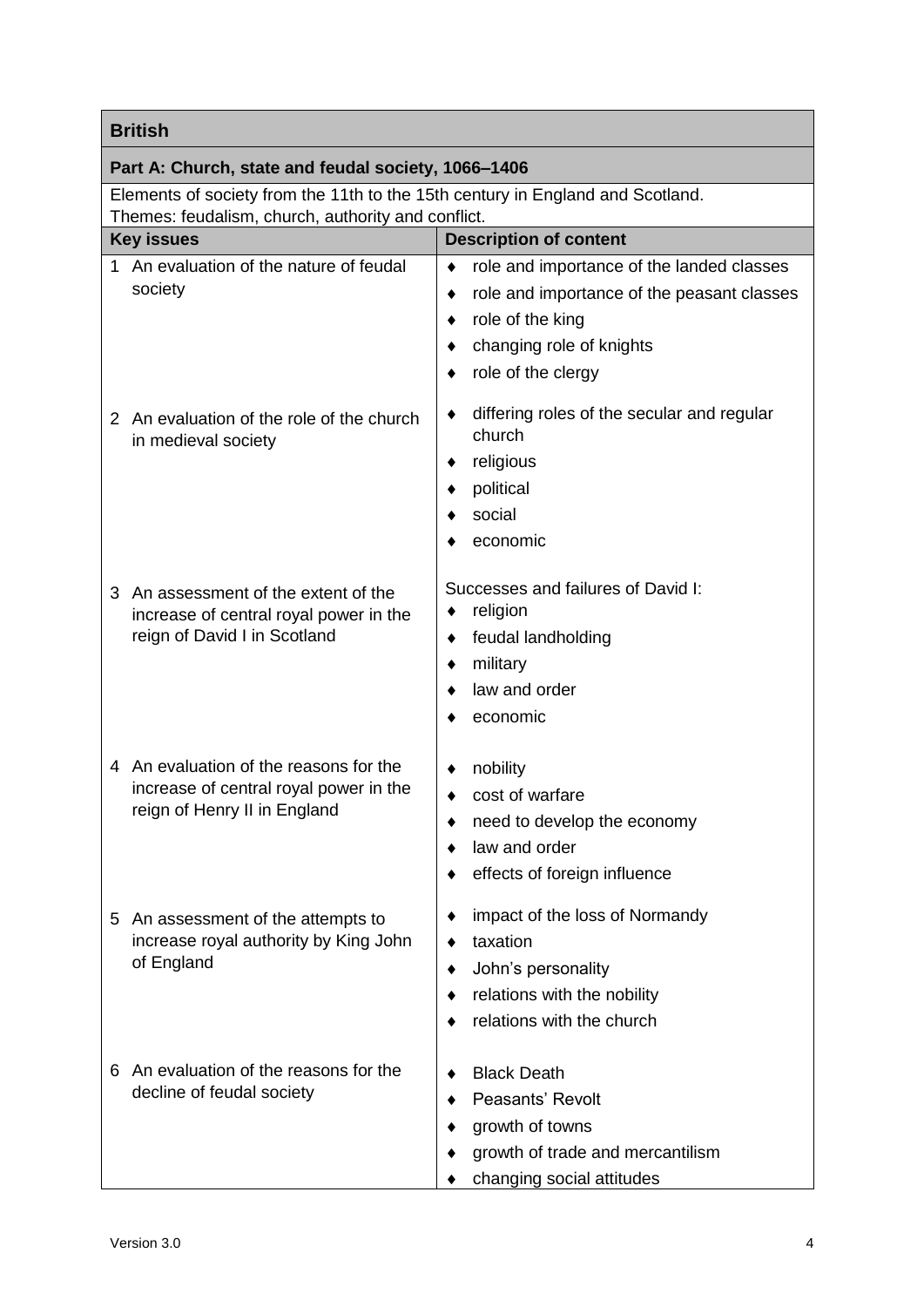|                                                                                                                                                                                                                                                                                                        | <b>British</b>                                                                                                |                                                                                                                                                                             |  |
|--------------------------------------------------------------------------------------------------------------------------------------------------------------------------------------------------------------------------------------------------------------------------------------------------------|---------------------------------------------------------------------------------------------------------------|-----------------------------------------------------------------------------------------------------------------------------------------------------------------------------|--|
|                                                                                                                                                                                                                                                                                                        |                                                                                                               |                                                                                                                                                                             |  |
| Part B: The century of revolutions, 1603-1702<br>Political, religious, legislative and economic issues which led to the challenge to royal<br>authority posed by rights claimed on behalf of the individual and of social groups during the<br>17th century. Themes: authority, rights and revolution. |                                                                                                               |                                                                                                                                                                             |  |
|                                                                                                                                                                                                                                                                                                        | <b>Key issues</b>                                                                                             | <b>Description of content</b>                                                                                                                                               |  |
| 1.                                                                                                                                                                                                                                                                                                     | An evaluation of the reasons for the<br>problems faced by King James after<br>the Union of the Crowns in 1603 | political issues<br>٠<br>Divine Right of Kings<br>٠<br>religious issues<br>٠<br>legal issues<br>٠<br>economic issues                                                        |  |
|                                                                                                                                                                                                                                                                                                        | 2 An assessment of the policies of<br>Charles I in Scotland, up to 1642                                       | policies of Charles I in Scotland<br>٠<br>imposition of the Prayer Book in Scotland<br>٠<br><b>National Covenant</b><br>٠<br>First Bishops' War<br>٠<br>Second Bishops' War |  |
|                                                                                                                                                                                                                                                                                                        | 3 An evaluation of the reasons for the<br>outbreak of civil war in England                                    | legacy of James I<br>٠<br>religious issues<br>٠<br>political issues<br>٠<br>economic and financial issues<br>٠<br>actions of Charles and Parliament after<br>٠<br>1640      |  |
|                                                                                                                                                                                                                                                                                                        | 4 An evaluation of the reasons for the<br>failure to find an alternative form of<br>government, 1649-58       | Cromwell's dominance<br>role of the army<br>role of Parliament<br>foreign issues<br>٠<br>unpopular legislation<br>٠                                                         |  |
|                                                                                                                                                                                                                                                                                                        | 5 An evaluation of the reasons for the<br>Revolution Settlement of 1688-89                                    | role of Charles II<br>٠<br>role of James VII/II<br>٠<br>religious issues<br>٠<br>political issues<br>٠<br>role of Parliament                                                |  |
|                                                                                                                                                                                                                                                                                                        | 6 An assessment of the significance of<br>changes brought about by the<br>Revolution Settlement, 1688-1702    | religious power<br>٠<br>legal powers of Crown and Parliament<br>٠<br>political issues<br>٠<br>financial settlement<br>٠<br>loopholes in the Settlement                      |  |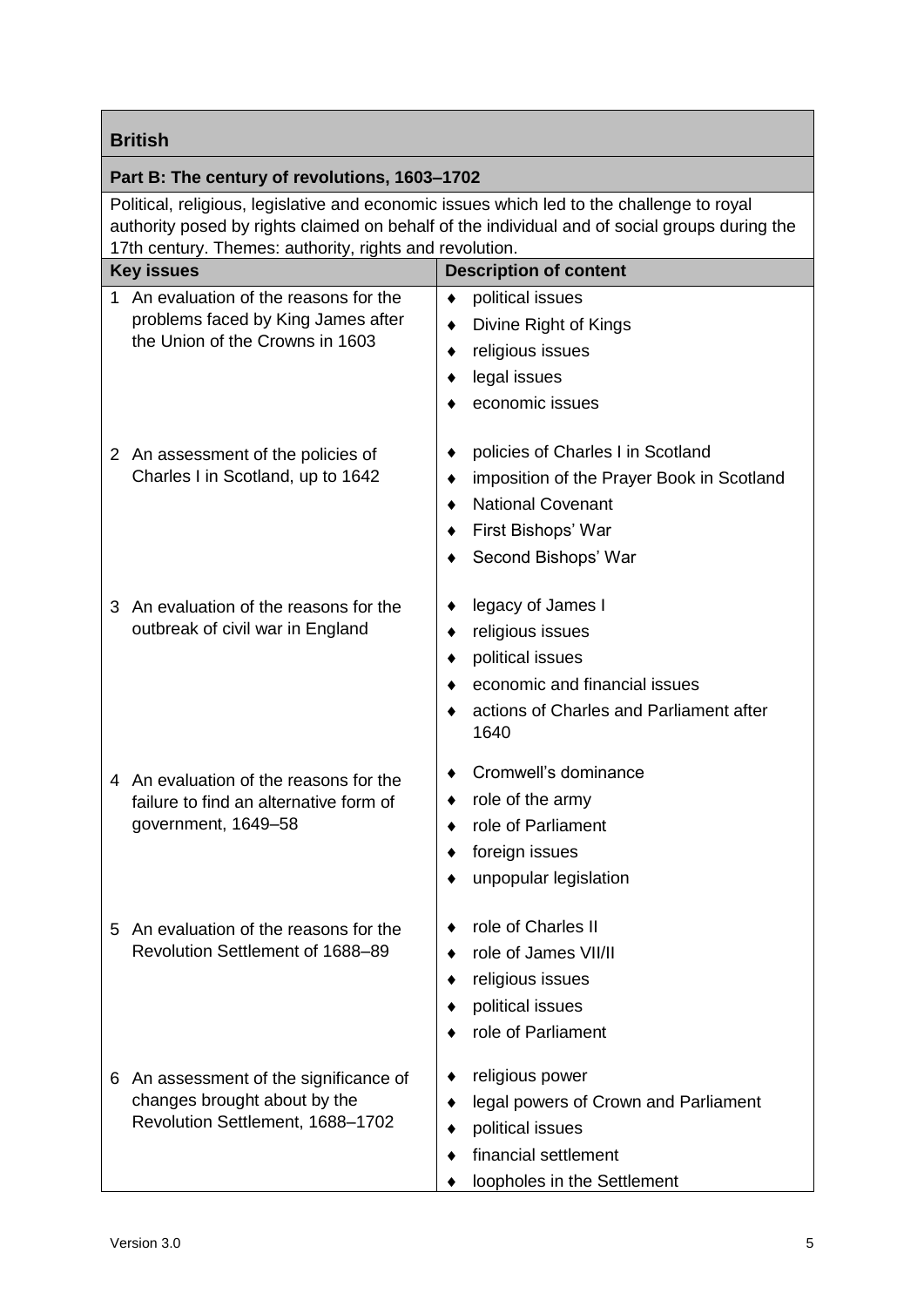| <b>British</b>                                                                                                                                                                        |                                                                                                                                                                                                                                                                                         |  |
|---------------------------------------------------------------------------------------------------------------------------------------------------------------------------------------|-----------------------------------------------------------------------------------------------------------------------------------------------------------------------------------------------------------------------------------------------------------------------------------------|--|
| <b>Part C: The Atlantic slave trade</b>                                                                                                                                               |                                                                                                                                                                                                                                                                                         |  |
| Development of the Atlantic slave trade in the 18th century, the social and economic<br>consequences of that trade, and its abolition in 1807. Themes: ideology, rights and conflict. |                                                                                                                                                                                                                                                                                         |  |
| <b>Key issues</b>                                                                                                                                                                     | <b>Description of content</b>                                                                                                                                                                                                                                                           |  |
| An evaluation of the reasons for the<br>1.<br>development of the slave trade                                                                                                          | military factors<br>٠<br>importance of West Indian colonies<br>٠<br>shortage of labour<br>٠<br>racist attitudes<br>٠<br>religious factors                                                                                                                                               |  |
| 2 An assessment of the importance of<br>the slave trade to the British economy                                                                                                        | profits accruing from tropical crops<br>٠<br>role of the trade in terms of navigation<br>٠<br>manufacturing<br>٠<br>industrial development<br>٠<br>wealth of ports and merchants<br>٠                                                                                                   |  |
| 3 An evaluation of the factors governing<br>relations between slaves and their<br>owners                                                                                              | humanitarian concerns<br>٠<br>religious concerns<br>٠<br>financial considerations<br>٠<br>fear of revolt<br>racism and prejudice                                                                                                                                                        |  |
| 4 An assessment of the implications of<br>the trade for African societies                                                                                                             | slave sellers and European 'factories' on<br>the West African coast<br>development of slave-based states and<br>٠<br>economies<br>destruction of societies<br>٠<br>development of foreign colonies<br>٠<br>roles played by leaders of African societies<br>٠<br>in continuing the trade |  |
| 5 An evaluation of the obstacles to<br>abolition                                                                                                                                      | slave rebellion in St Domingue<br>effects of the French Revolution<br>٠<br>importance of the trade to the British<br>٠<br>economy<br>anti-abolition propaganda<br>٠<br>attitudes of British governments<br>٠                                                                            |  |
| An evaluation of the reasons for the<br>6<br>success of the abolitionist campaign<br>in 1807                                                                                          | decline in the economic importance of<br>٠<br>slavery<br>effects of slave resistance                                                                                                                                                                                                    |  |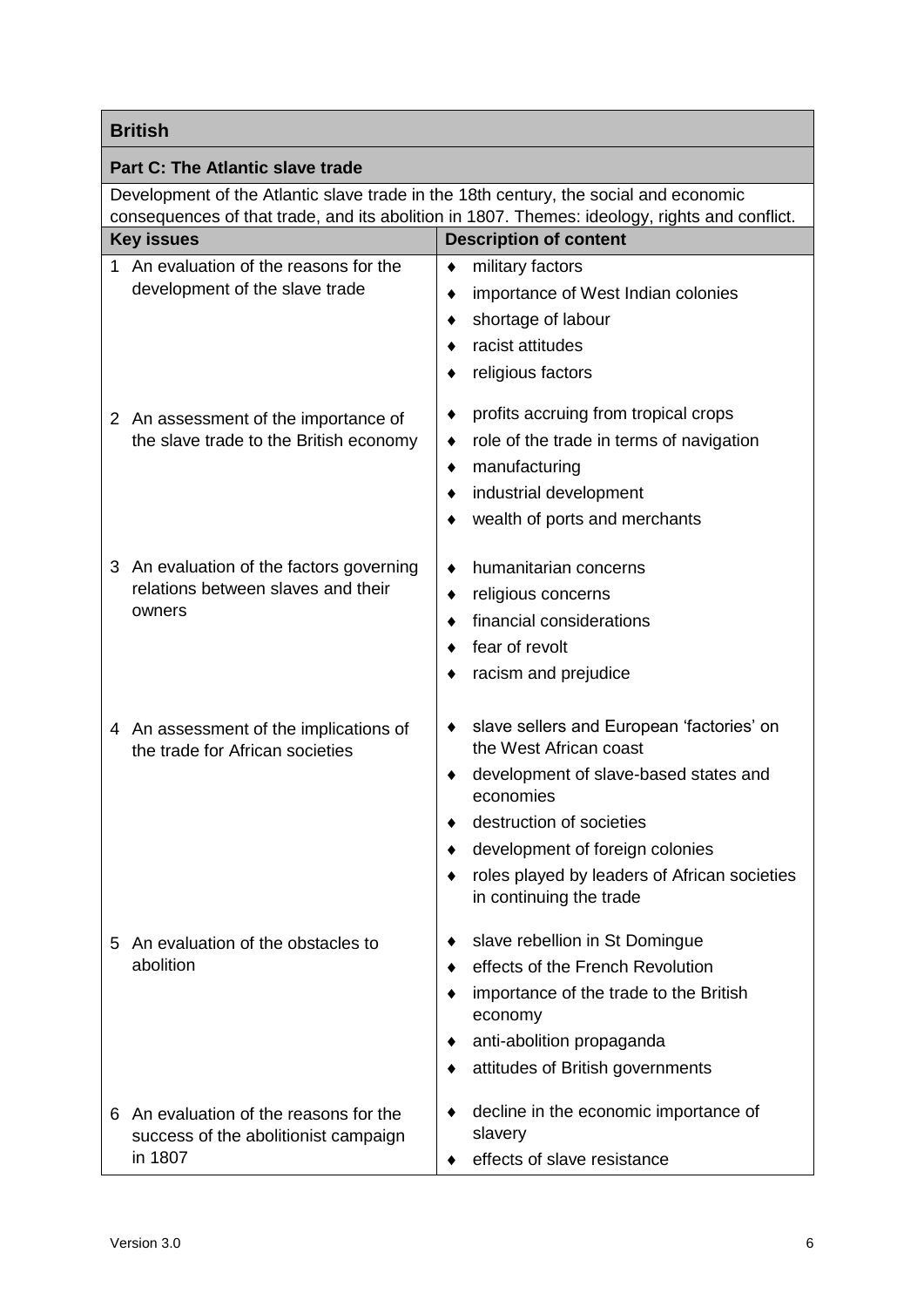| military factors                     |
|--------------------------------------|
| campaign of the Anti-Slavery Society |
| role of Wilberforce                  |
|                                      |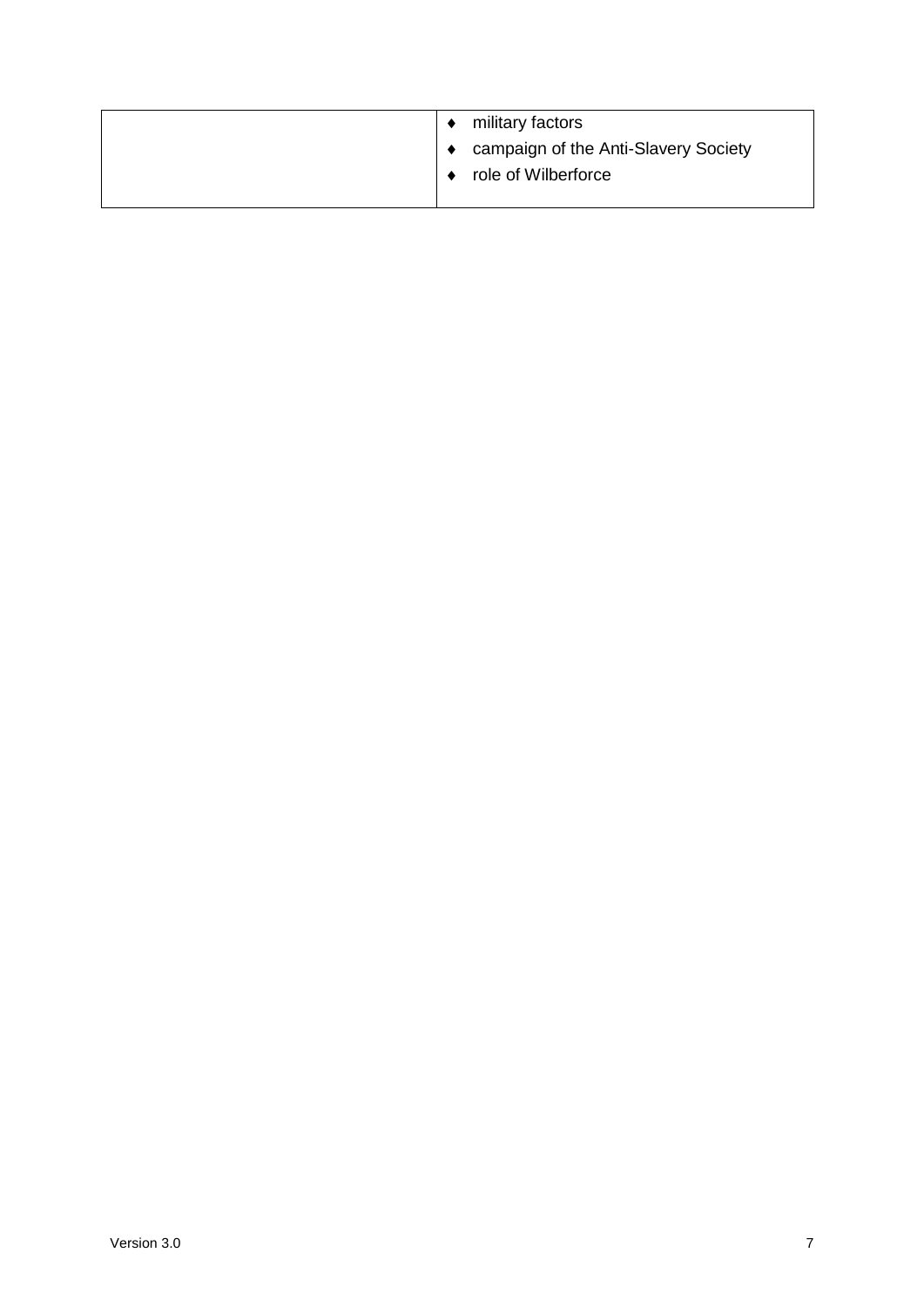| <b>British</b>                                                                                                                                  |                                                                         |  |
|-------------------------------------------------------------------------------------------------------------------------------------------------|-------------------------------------------------------------------------|--|
| Part D: Britain, 1851-1951                                                                                                                      |                                                                         |  |
| Development of the United Kingdom into a modern democracy and the development of the                                                            |                                                                         |  |
| role of the state in the welfare of its citizens. Themes: authority, ideology and rights.<br><b>Description of content</b><br><b>Key issues</b> |                                                                         |  |
| 1                                                                                                                                               | effects of industrialisation and urbanisation<br>$\bullet$              |  |
| An evaluation of the reasons why<br>Britain became more democratic,<br>1851-1928                                                                |                                                                         |  |
|                                                                                                                                                 | pressure groups<br>٠<br>examples of developments abroad                 |  |
|                                                                                                                                                 | ٠<br>party advantage                                                    |  |
|                                                                                                                                                 | effects of the First World War                                          |  |
|                                                                                                                                                 |                                                                         |  |
| 2 An assessment of how democratic                                                                                                               | widening of the franchise                                               |  |
| Britain became, 1867-1928                                                                                                                       | distribution of seats                                                   |  |
|                                                                                                                                                 | corruption and intimidation                                             |  |
|                                                                                                                                                 | widening membership of the House of<br>Commons                          |  |
|                                                                                                                                                 | role of the House of Lords                                              |  |
| 3 An evaluation of the reasons why                                                                                                              | changing attitudes to women in society<br>٠                             |  |
| some women were given the vote                                                                                                                  | Suffragist campaign<br>٠                                                |  |
| in 1918                                                                                                                                         | Suffragette campaign                                                    |  |
|                                                                                                                                                 | women in the war effort, 1914-18                                        |  |
|                                                                                                                                                 | example of other countries                                              |  |
|                                                                                                                                                 | social surveys of Booth and Rowntree                                    |  |
| 4 An evaluation of the reasons why the<br>Liberals introduced social welfare                                                                    | municipal socialism                                                     |  |
| reforms, 1906-14                                                                                                                                | fears over national security                                            |  |
|                                                                                                                                                 | <b>New Liberalism</b>                                                   |  |
|                                                                                                                                                 | rise of Labour                                                          |  |
|                                                                                                                                                 |                                                                         |  |
| An assessment of the effectiveness of<br>5<br>the Liberal social welfare reforms                                                                | The extent to which the Liberal reforms met the<br>needs of:            |  |
|                                                                                                                                                 | the young<br>٠                                                          |  |
|                                                                                                                                                 | the old                                                                 |  |
|                                                                                                                                                 | the sick                                                                |  |
|                                                                                                                                                 | the unemployed                                                          |  |
|                                                                                                                                                 | the employed                                                            |  |
| An assessment of the effectiveness of<br>6<br>the Labour reforms, 1945-51                                                                       | The extent to which the Labour reforms tackled<br>'the Five Giants' of: |  |
|                                                                                                                                                 | want                                                                    |  |
|                                                                                                                                                 | disease                                                                 |  |
|                                                                                                                                                 | squalor                                                                 |  |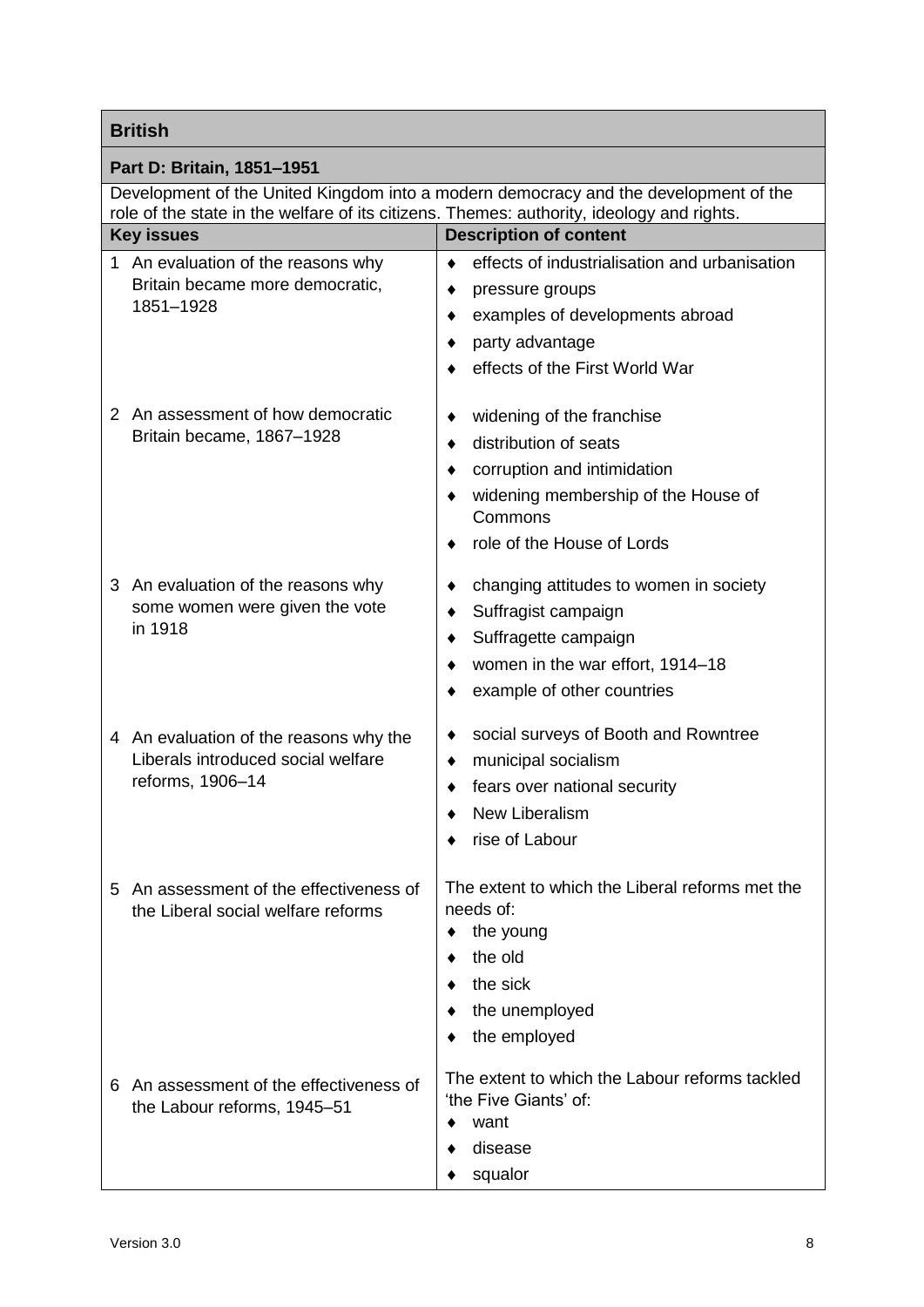| ignorance<br>٠<br>idleness |
|----------------------------|
|                            |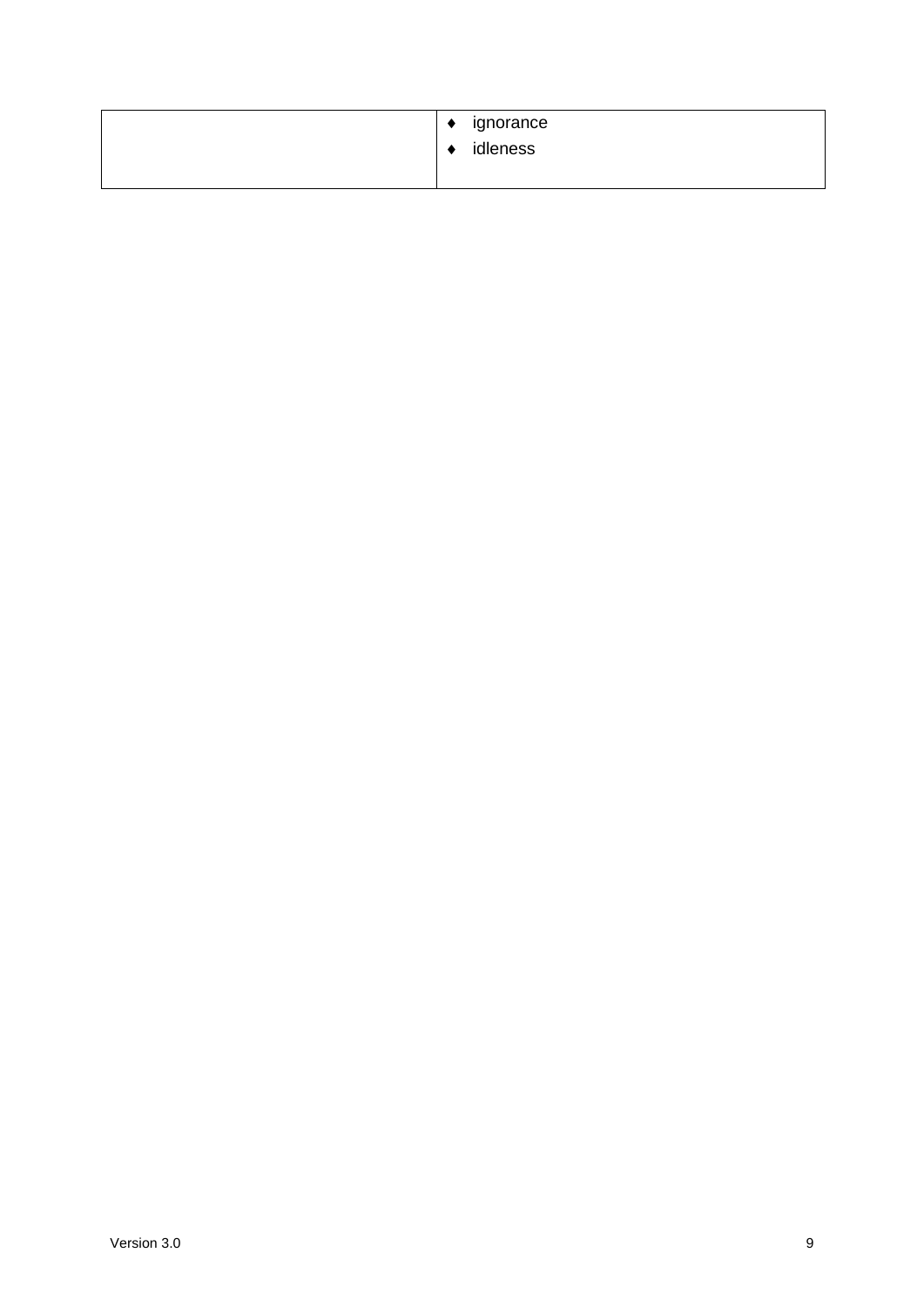#### **British**

#### **Part E: Britain and Ireland, 1900***–***1985**

Growing divisions in Ireland after 1900 in terms of identity and the development of tension leading to conflict and civil war, attempts to resolve the conflict, and the continuation of strife. Themes: identity, authority and conflict.

|   | <b>Key issues</b>                                                                           | <b>Description of content</b>                                                             |
|---|---------------------------------------------------------------------------------------------|-------------------------------------------------------------------------------------------|
| 1 | An evaluation of the reasons for the<br>growth of tension in Ireland, to 1914               | Irish Cultural Revival (Gaelic League/Gaelic<br>$\bullet$<br><b>Athletic Association)</b> |
|   |                                                                                             | re-emergence of Irish Republicanism (Irish<br>٠<br>Republican Brotherhood/Sinn Fein)      |
|   |                                                                                             | differing economic and religious features                                                 |
|   |                                                                                             | role of John Redmond and the Nationalist<br>Party (this includes the 1910 elections)      |
|   |                                                                                             | responses of Unionists and Nationalists to<br>the Home Rule Bill                          |
|   | 2 An assessment of the impact of World                                                      | Irish attitudes to World War I                                                            |
|   | War I on Ireland                                                                            | impact of the Easter Rising<br>٠                                                          |
|   |                                                                                             | anti-conscription campaign                                                                |
|   |                                                                                             | decline of the Nationalist Party                                                          |
|   |                                                                                             | rise of Sinn Fein                                                                         |
| 3 | An evaluation of the obstacles to                                                           | Irish attitudes to British rule after World War I                                         |
|   | peace, up to the Anglo-Irish Treaty,                                                        | role of the Dail (Declaration of<br>٠                                                     |
|   | 1918-21                                                                                     | Independence)                                                                             |
|   |                                                                                             | position of Ulster Unionists                                                              |
|   |                                                                                             | policies and actions of the British government                                            |
|   |                                                                                             | IRA tactics and policies                                                                  |
|   | 4 An evaluation of the reasons for the                                                      | Anglo-Irish Treaty<br>٠                                                                   |
|   | outbreak of the Irish Civil War                                                             | role of the British government<br>٠                                                       |
|   |                                                                                             | divisions in the republican movement                                                      |
|   |                                                                                             | role of Collins                                                                           |
|   |                                                                                             | role of De Valera                                                                         |
|   | 5 An evaluation of the reasons for the<br>developing crisis in Northern Ireland,<br>by 1968 | Unionist political ascendancy in Northern                                                 |
|   |                                                                                             | Ireland                                                                                   |
|   |                                                                                             | cultural and political differences between<br>٠<br>communities                            |
|   |                                                                                             | economic Issues                                                                           |
|   |                                                                                             | role of the IRA                                                                           |
|   |                                                                                             | issue of civil rights                                                                     |
|   |                                                                                             |                                                                                           |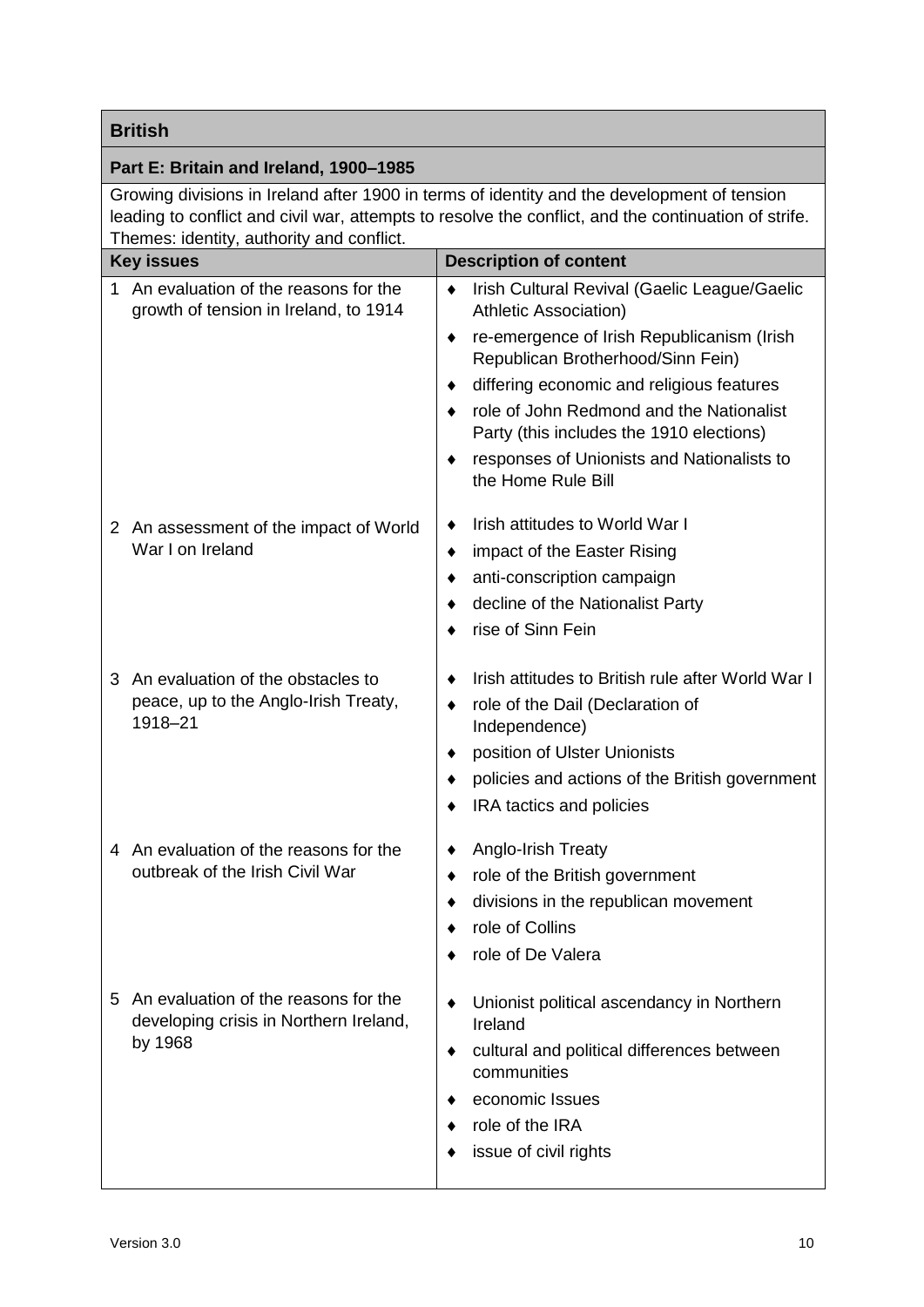| An evaluation of the obstacles to<br>6<br>peace, 1968–85 | religious and communal differences<br>British government policies<br>role of terrorism<br>role of the British Army<br>role of the Irish government |
|----------------------------------------------------------|----------------------------------------------------------------------------------------------------------------------------------------------------|
|----------------------------------------------------------|----------------------------------------------------------------------------------------------------------------------------------------------------|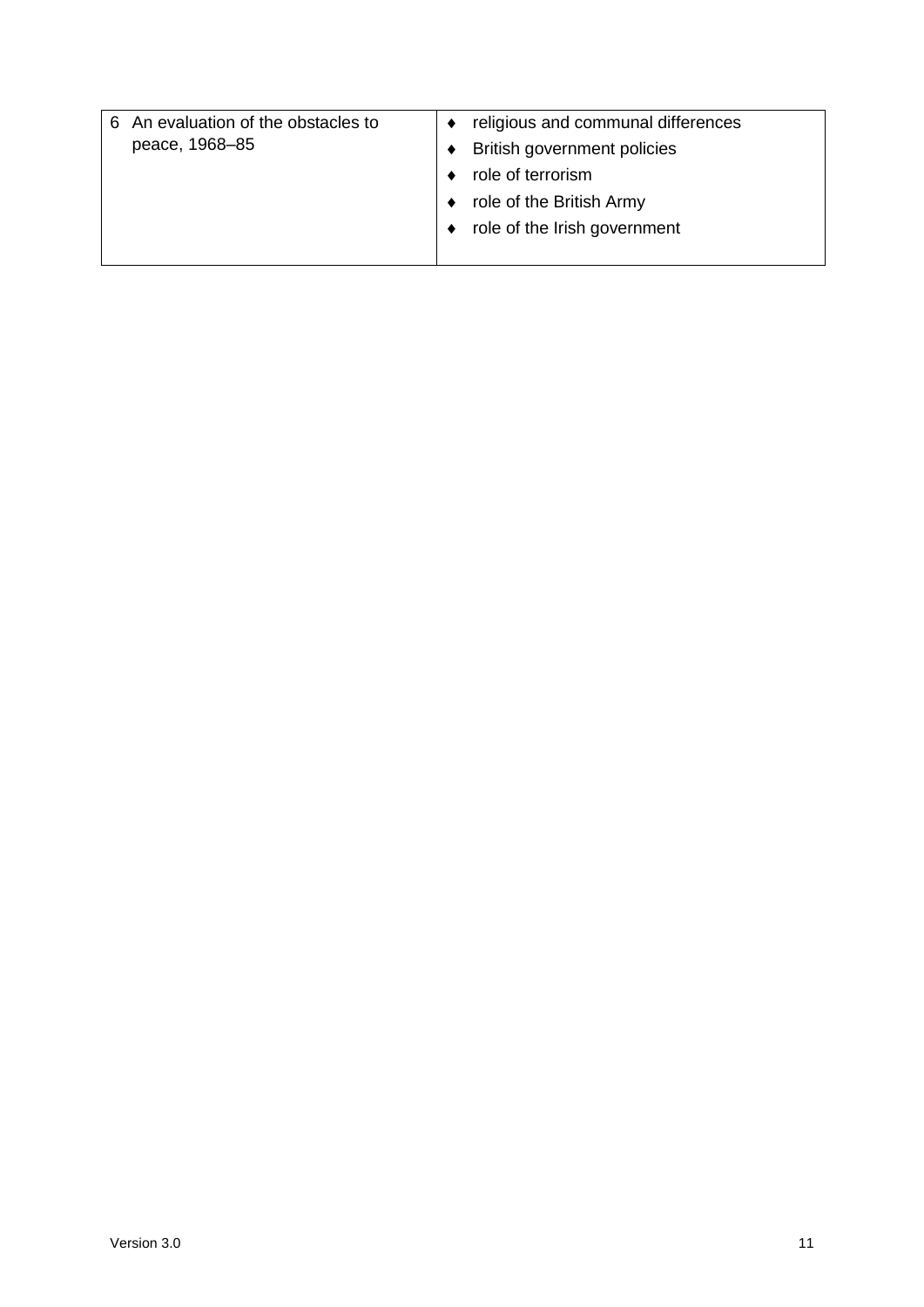#### **Part A: The Crusades, 1071–1204**

Religious, political and economic factors in the crusading movement between 1071 and 1204. Themes: ideology, authority and conflict.

| <b>Key issues</b>                                                                                            | <b>Description of content</b>                                                                                                                                                                                  |
|--------------------------------------------------------------------------------------------------------------|----------------------------------------------------------------------------------------------------------------------------------------------------------------------------------------------------------------|
| An evaluation of the reasons for the<br>1<br>calling of the First Crusade                                    | threat to Byzantium<br>٠<br>fear of Islamic expansion<br>٠<br>threat to Mediterranean trade<br>ongoing struggle between church and state<br>papal desire to channel the aggressive<br>nature of feudal society |
| 2 An evaluation of the motives of<br>Christians from different classes to<br>take the cross                  | religious motives<br>desire to acquire territory in the Holy Land<br>٠<br>seeking of fame and riches<br>overpopulation and famine<br>sense of adventure                                                        |
| An evaluation of the reasons for the<br>З<br>success of the First Crusade                                    | military power of the Crusader knights<br>divisions among the Islamic states<br>٠<br>misunderstanding of the Crusaders' intent<br>aid from Byzantium<br>religious zeal of the Crusaders                        |
| 4 An evaluation of the reasons for the fall<br>of Jerusalem in 1187                                          | death of Baldwin IV<br>divisions among the Crusaders<br>٠<br>lack of resources of the Christian states<br>unification of the Islamic states under Saladin<br>Christian defeat at Hattin                        |
| An evaluation of the reasons for the<br>5<br>resolution of the Third Crusade                                 | Richard's military role<br>Richard's use of diplomacy<br>Saladin's military role<br>Saladin's use of diplomacy<br>rivalry between the Crusader leaders                                                         |
| An assessment of the extent of the<br>6<br>decline of the crusading ideal, up to<br>the Fourth Crusade, 1204 | coexistence of Muslim and Christian states<br>corruption of the crusading movement by the<br>church and nobles<br>effects of trade<br><b>Fourth Crusade</b><br>role of Venice                                  |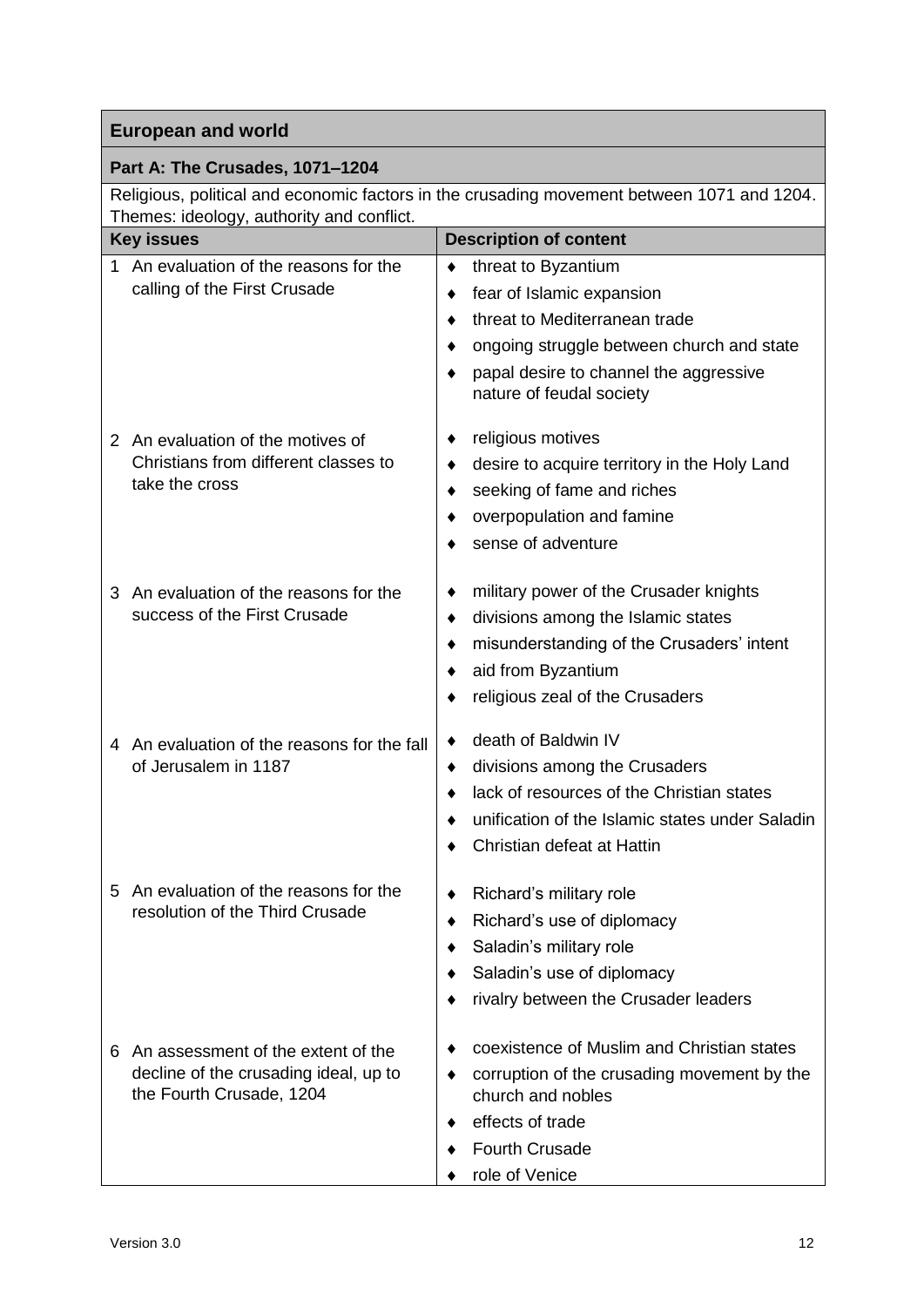#### **Part B: The American Revolution, 1763–1787**

British colonial control in America, the ideas and attitudes challenging that control, the reasons for its eventual breakdown, and the consequences for America and Britain in terms of conflict and resolution. Themes: rights, authority and revolution.

| <b>Key issues</b>                                                                        | <b>Description of content</b>                                                                                                                                                                      |
|------------------------------------------------------------------------------------------|----------------------------------------------------------------------------------------------------------------------------------------------------------------------------------------------------|
| An evaluation of the reasons for<br>1.<br>colonial resentment towards Britain<br>by 1763 | resentment towards the old colonial system<br>٠<br><b>Navigation Acts</b><br>role of George III<br>political differences between colonies and<br><b>Britain</b><br>British neglect of the colonies |
| 2 An evaluation of the reasons for the<br>colonists' moves towards<br>independence       | disputes over taxation<br><b>Boston Massacre</b><br>punishment of Massachusetts<br>military events of 1775<br>rejection of Olive Branch Petition                                                   |
| An evaluation of British opinion<br>3<br>towards the conflict in the colonies            | George III<br><b>British Parliament</b><br><b>Edmund Burke</b><br>Earl of Chatham<br><b>Thomas Paine</b>                                                                                           |
| 4 An assessment of the global nature of<br>the war                                       | Franco-American Alliance<br>Dutch intervention<br>٠<br>Spanish intervention<br>League of Armed Neutrality<br>control of the seas                                                                   |
| An evaluation of the reasons for the<br>5<br>colonists' victory                          | British military inefficiency<br>role of George Washington<br>importance of French entry<br>control of the seas<br>role of local knowledge and people                                              |
| An assessment of the political impact<br>6<br>of the American Revolution                 | Americans' reflection of their experience<br>under British rule<br>significance of the Constitution<br>roles of Presidency<br><b>Congress and Supreme Court</b><br>legislature and judiciary       |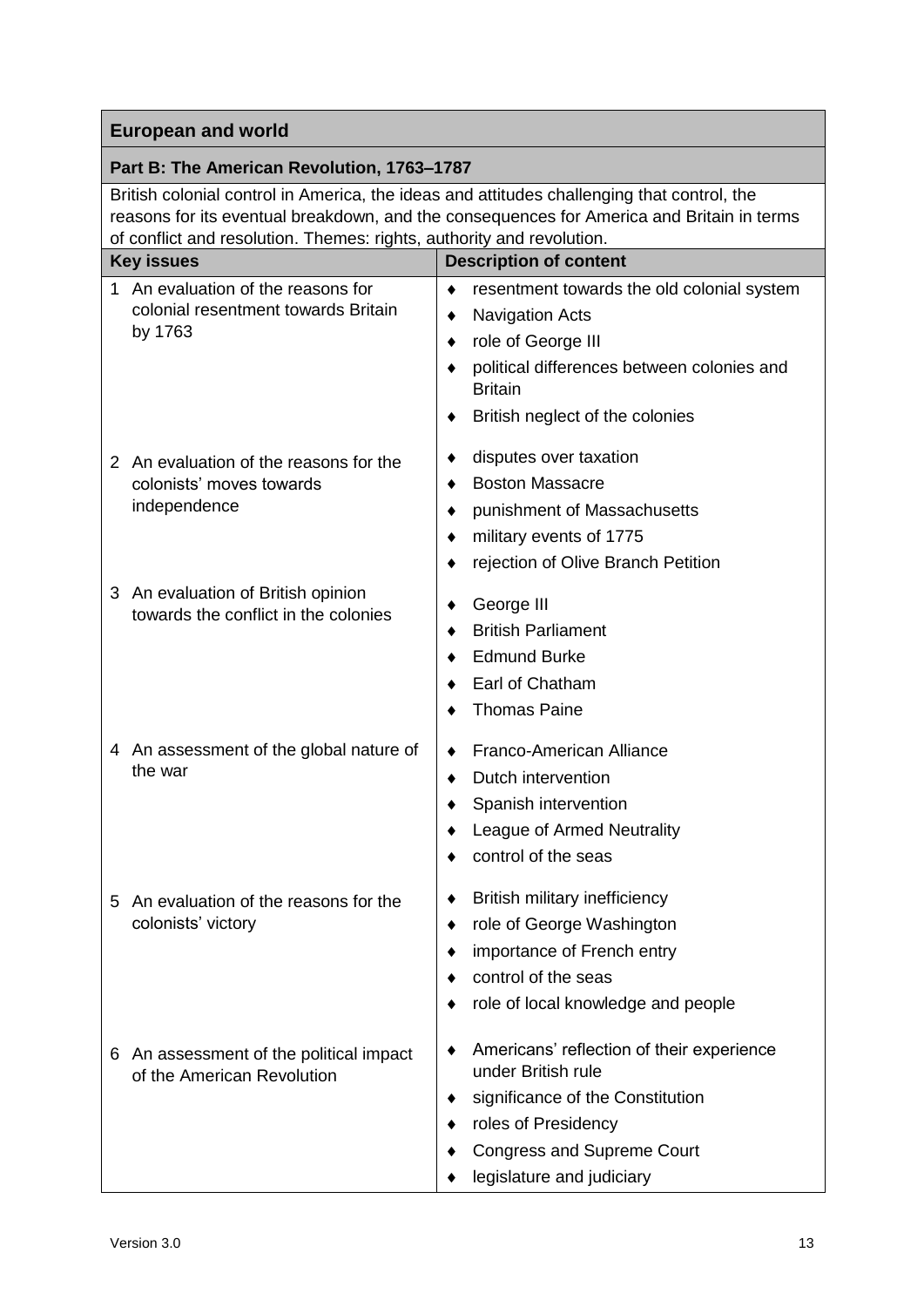#### **Part C: The French Revolution, to 1799**

Nature of government and society in 18th century France, of the origins and challenges to absolutism, and of the differences and similarities between the Ancien Regime and the postrevolutionary governments to 1799. Themes: rights, authority and revolution.

| <b>Key issues</b>                                                                              | <b>Description of content</b>                                                                                                                                             |
|------------------------------------------------------------------------------------------------|---------------------------------------------------------------------------------------------------------------------------------------------------------------------------|
| An evaluation of the threats to<br>1.<br>the security of the Ancien Regime<br>before 1789      | financial issues<br>٠<br>taxation and corruption<br>٠<br>role of the royal family<br>٠<br>position of the clergy and nobility<br>٠<br>grievances held by the Third Estate |
| 2 An evaluation of the reasons for the<br>French Revolution in 1789                            | financial problems of the Ancien Regime<br>influence of the Enlightenment<br>٠<br>effects of the American Revolution<br>crisis of 1788-89<br>actions of Louis XVI         |
| 3<br>An evaluation of the reasons for the<br>failure of constitutional monarchy,<br>up to 1792 | role of Louis XVI<br>Civil Constitution of the Clergy<br>role of the National Assembly<br>٠<br>activities of the émigrés<br>outbreak of war                               |
| An evaluation of the reasons for the<br>4<br>Terror, 1792-95                                   | outbreak of war<br>threat of counter-revolution<br>political rivalries<br>role of Robespierre<br><b>Committee of Public Safety</b>                                        |
| An evaluation of the reasons for the<br>5<br>establishment of the Consulate                    | Constitution of 1795<br>political instability<br>increasing intervention of the army in politics<br>role of Sieyès<br>role of Bonaparte                                   |
| An assessment of the impact of<br>6<br>the Revolution                                          | The social and political impact on:<br>peasants<br>٠<br>urban workers<br>bourgeoisie<br>nobility<br>clergy                                                                |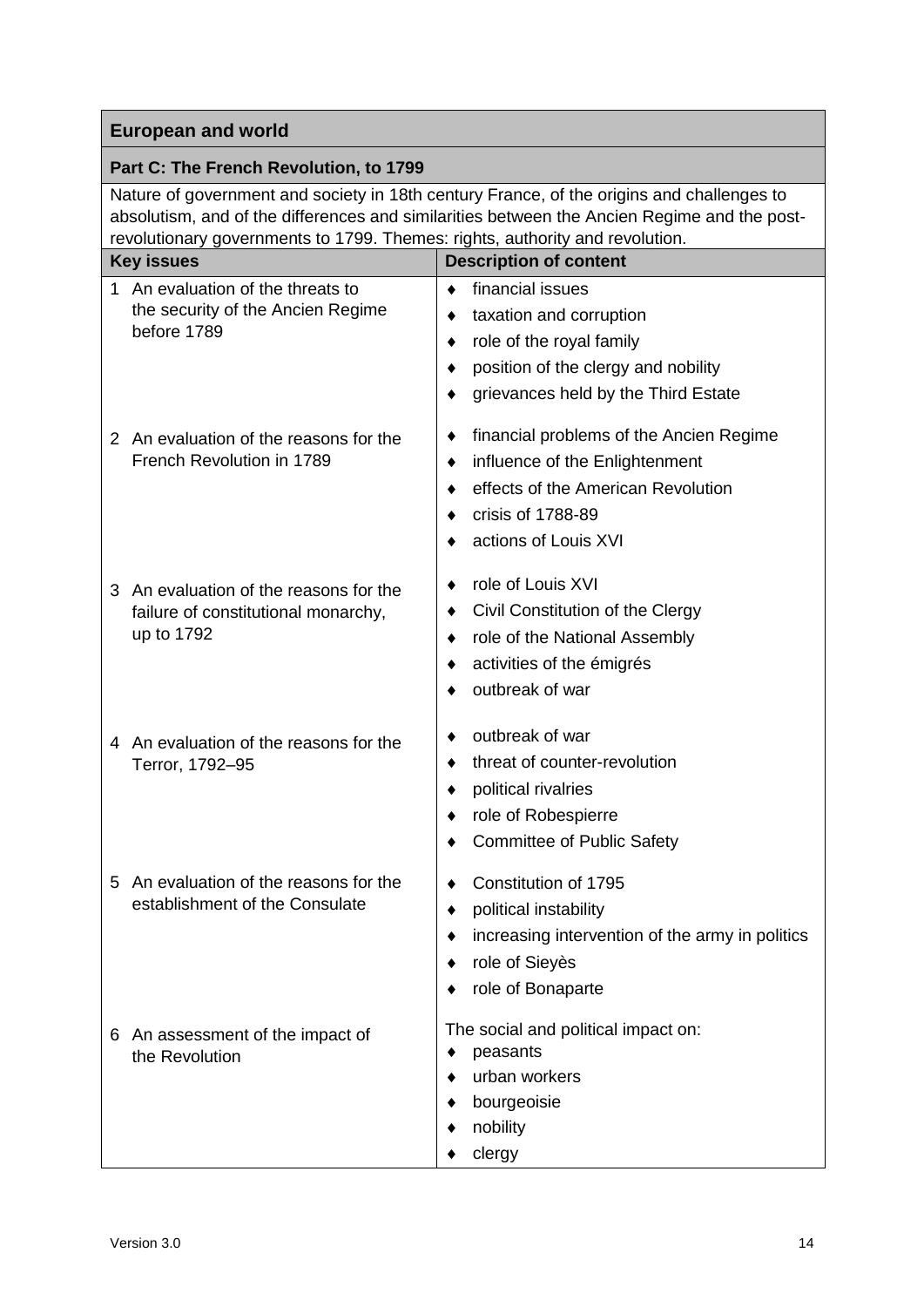#### **Part D: Germany, 1815–1939**

The growth of nationalism in 19th century Germany leading to the overcoming of obstacles to unification of the nation by 1871, and the development of extreme nationalism after 1918. Themes: nationalism, authority and conflict.

|   | <b>Key issues</b>                                                                     | <b>Description of content</b>                                                                                                                                                                  |
|---|---------------------------------------------------------------------------------------|------------------------------------------------------------------------------------------------------------------------------------------------------------------------------------------------|
| 1 | An evaluation of the reasons for the<br>growth of nationalism in Germany,<br>1815-50  | economic factors<br>٠<br>cultural factors<br>٠<br>military weakness<br>٠<br>effects of the French Revolution and<br>Napoleonic Wars<br>role of the Liberals                                    |
|   | 2 An assessment of the degree of<br>growth of nationalism in Germany,<br>up to 1850   | supporters of nationalism<br>opponents of nationalism<br>٠<br>political turmoil in the 1840s<br><b>Frankfurt Parliament</b><br>collapse of revolution in Germany, 1848-49                      |
| 3 | An evaluation of the obstacles to<br>German unification, 1815-50                      | divisions among the nationalists<br>٠<br>Austrian strength<br>٠<br>German princes<br>religious differences<br>indifference of the masses                                                       |
|   | 4 An evaluation of the reasons why<br>unification was achieved in Germany,<br>by 1871 | Prussian military strength<br>٠<br>Prussian economic strength<br>٠<br>the decline of Austria<br>role of Bismarck<br>role of other countries                                                    |
|   | 5 An evaluation of the reasons why the<br>Nazis achieved power in 1933                | weaknesses of the Weimar Republic<br>resentment towards the Treaty of Versailles<br>economic difficulties<br>appeal of Hitler and the Nazis after 1928<br>weaknesses and mistakes of opponents |
| 6 | An evaluation of the reasons why the<br>Nazis were able to stay in power,<br>1933-39  | establishment of a totalitarian state<br>fear and state terrorism<br>propaganda<br>economic policies<br>social policies                                                                        |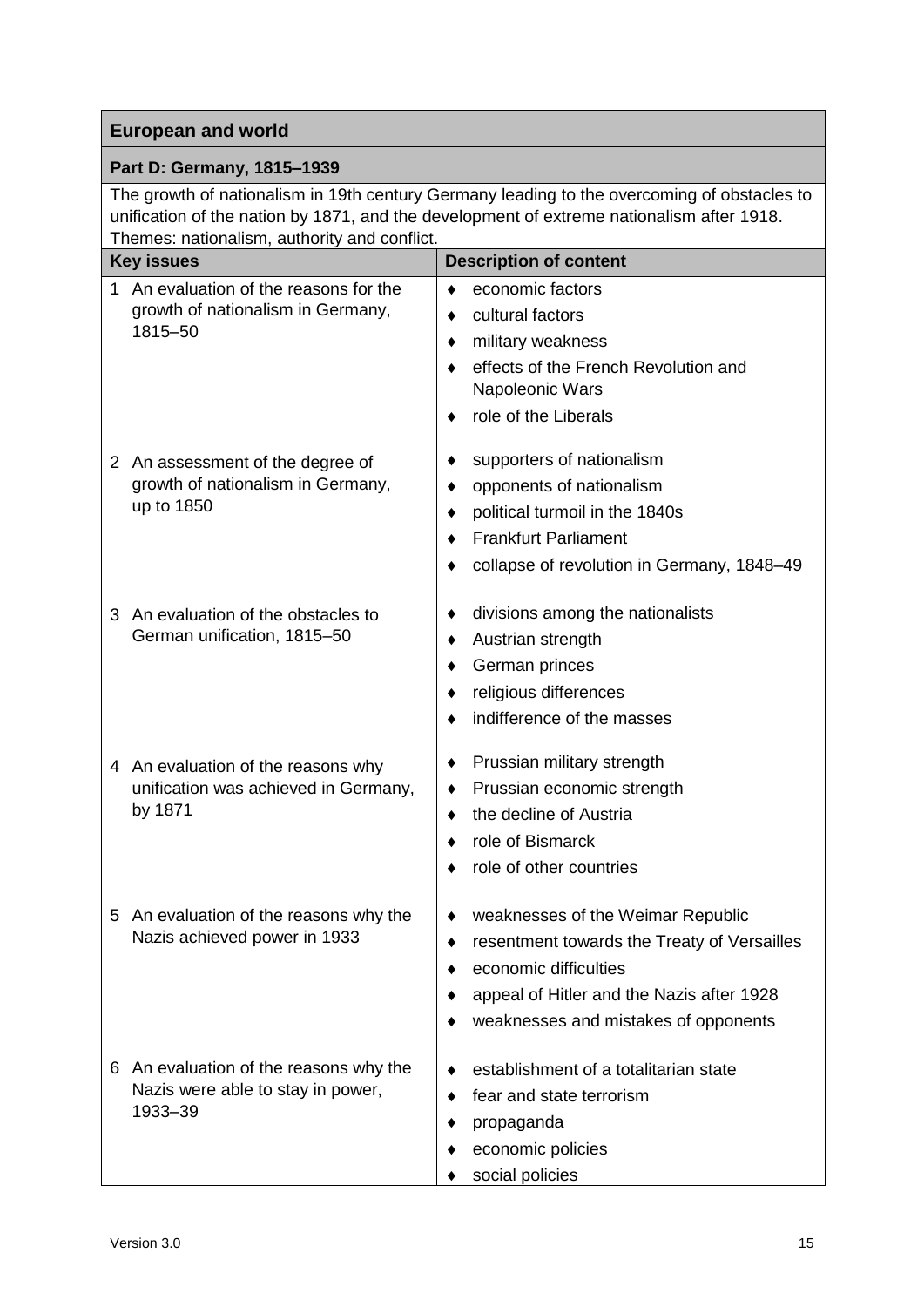#### **Part E: Italy, 1815–1939**

Growth of nationalism in 19th century Italy leading to the overcoming of obstacles to unification of the nation by 1871, and the development of extreme nationalism after 1918. Themes: nationalism, authority and conflict.

|                           | <b>Key issues</b>                             | <b>Description of content</b>                       |
|---------------------------|-----------------------------------------------|-----------------------------------------------------|
| 1.                        | An evaluation of the reasons for the          | cultural factors<br>٠                               |
|                           | growth of nationalism in Italy, 1815-50       | economic factors<br>٠                               |
|                           |                                               | military weakness<br>٠                              |
|                           |                                               | effects of French Revolution and Napoleonic<br>Wars |
|                           |                                               | resentment of Austria                               |
| $\mathbf{2}^{\mathsf{I}}$ | An assessment of the extent of the            | supporters of nationalism                           |
|                           | growth of nationalism in Italy,               | opponents of nationalism<br>٠                       |
|                           | up to 1850                                    | Italian rulers<br>٠                                 |
|                           |                                               | position of the Papacy                              |
|                           |                                               | the failures of the revolutions of 1848             |
| 3                         | An evaluation of the obstacles to             | economic and cultural differences                   |
|                           | Italian unification, 1815-50                  | political differences within the nationalists<br>٠  |
|                           |                                               | dominant position of Austria<br>٠                   |
|                           |                                               | Italian rulers                                      |
|                           |                                               | indifference of the masses                          |
| 4                         | An evaluation of the reasons why              | rise of Piedmont                                    |
|                           | unification was achieved in Italy,<br>by 1870 | role of Cavour                                      |
|                           |                                               | role of Garibaldi                                   |
|                           |                                               | decline of Austria                                  |
|                           |                                               | attitudes and actions of foreign powers             |
| 5                         | An evaluation of the reasons why the          | weaknesses of Italian governments                   |
|                           | Fascists achieved power in Italy,<br>1919-25  | resentment of the Peace Settlement                  |
|                           |                                               | appeal of Mussolini and the Fascists                |
|                           |                                               | social and economic divisions                       |
|                           |                                               | weaknesses and mistakes of opponents                |
|                           | 6 An evaluation of the reasons why the        | establishment of the Fascist state                  |
|                           | Fascists were able to stay in power,          | fear and intimidation                               |
|                           | 1922-39                                       | propaganda                                          |
|                           |                                               | foreign policy                                      |
|                           |                                               | economic and social policies                        |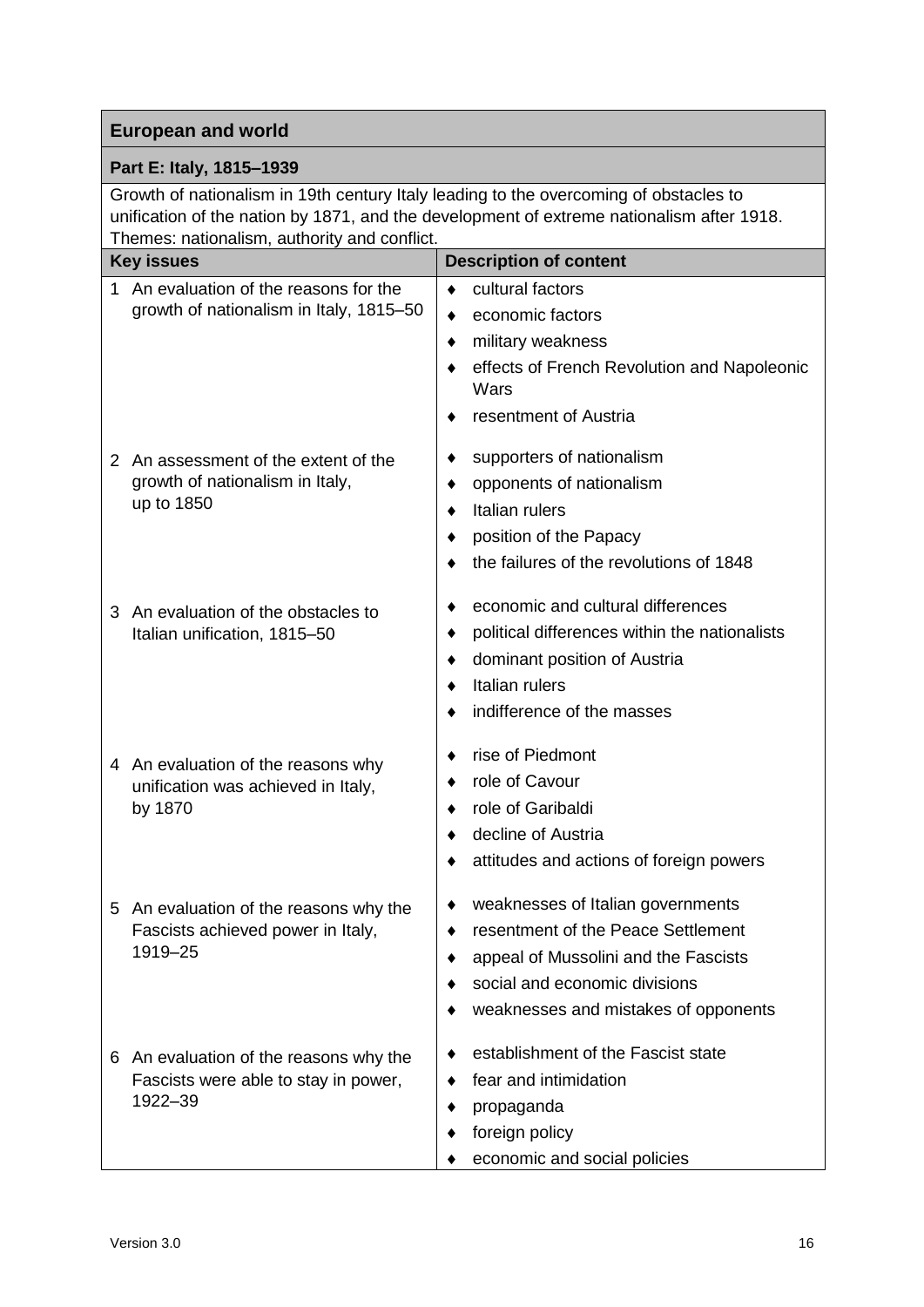| <b>European and world</b>                                                                                                                                                                                             |                                                                                                                                                                     |  |
|-----------------------------------------------------------------------------------------------------------------------------------------------------------------------------------------------------------------------|---------------------------------------------------------------------------------------------------------------------------------------------------------------------|--|
| Part F: Russia, 1881-1921                                                                                                                                                                                             |                                                                                                                                                                     |  |
| Development of opposition to autocracy in a large multi-national state, the collapse of the<br>Tsarist regime and the rise of the Bolsheviks during the years 1881–1921.<br>Themes: ideology, identity and authority. |                                                                                                                                                                     |  |
| <b>Key issues</b>                                                                                                                                                                                                     | <b>Description of content</b>                                                                                                                                       |  |
| 1 An assessment of the security of the<br><b>Tsarist State before 1905</b>                                                                                                                                            | Tsar<br>army/Okhrana<br>role of the church<br><b>Russification</b><br>political opposition                                                                          |  |
| 2 An evaluation of the causes of the<br>1905 revolution                                                                                                                                                               | working class discontent<br>٠<br>discontent among the peasantry<br>٠<br>political problems<br>military defeat in the war against Japan<br>٠<br><b>Bloody Sunday</b> |  |
| 3 An assessment of the attempts to<br>strengthen Tsarism, 1905-14                                                                                                                                                     | nature of events in 1905<br>October manifesto and the Duma<br>Repression<br>Stolypin's reforms<br><b>Fundamental Laws</b>                                           |  |
| 4 An evaluation of the reasons for the<br>February Revolution, 1917                                                                                                                                                   | role of Tsar Nicholas II<br>role of Tsarina Alexandra<br>٠<br>discontent among the working class<br>peasant discontent<br>impact of the First World War             |  |
| An evaluation of the reasons for the<br>5<br>success of the October Revolution,<br>1917                                                                                                                               | dual power<br>decision to continue the war<br>political discontent<br>land issue<br>appeal of Lenin and the Bolsheviks                                              |  |
| An evaluation of the reasons for the<br>6<br>victory of the Reds in the Civil War                                                                                                                                     | strengths of the Reds<br>disunity among the Whites<br>leadership of Lenin<br>٠<br>role of Trotsky<br>effects of foreign intervention                                |  |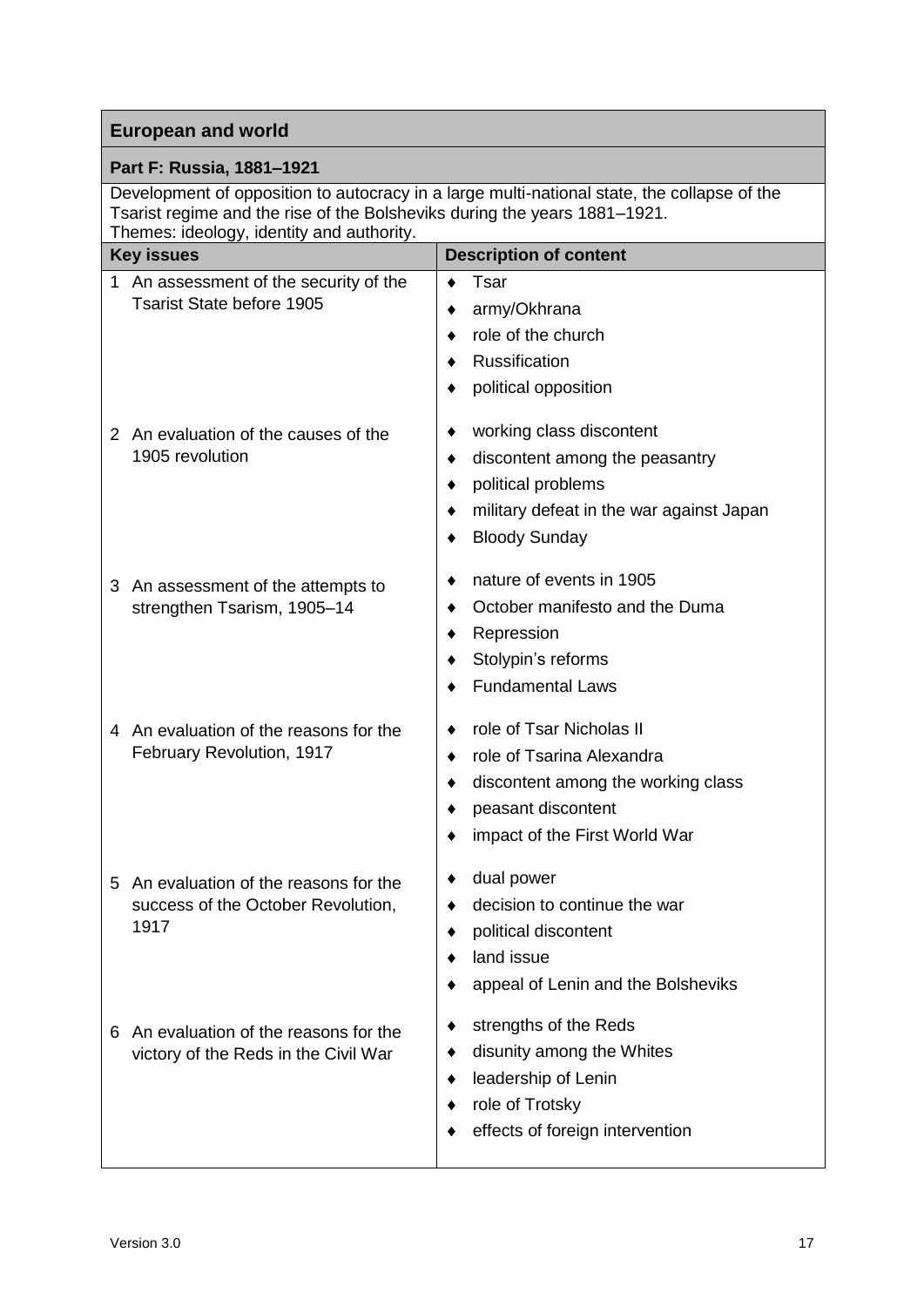#### **Part G: USA, 1918–1968**

Growing tensions in American society, focusing on racial divisions, economic difficulties, the growth of federal powers and the struggle for civil rights. Themes: ideology, identity and rights.

|    | $\frac{1}{2}$<br><b>Key issues</b>                                                                                           | <b>Description of content</b>                                                                                                                                                                               |
|----|------------------------------------------------------------------------------------------------------------------------------|-------------------------------------------------------------------------------------------------------------------------------------------------------------------------------------------------------------|
| 1. | An evaluation of the reasons for<br>changing attitudes towards immigration<br>in the 1920s                                   | isolationism<br>٠<br>fear of revolution<br>٠<br>prejudice and racism<br>social fears<br>economic fears                                                                                                      |
|    | 2 An evaluation of the obstacles to the<br>achievement of civil rights for black<br>people, up to 1941                       | legal impediments<br>٠<br>popular prejudice<br>٠<br>activities of the Ku Klux Klan<br>lack of political influence<br>divisions in the black community                                                       |
|    | 3 An evaluation of the reasons for the<br>economic crisis of 1929-33                                                         | Republican government policies in the 1920s<br>overproduction of goods and<br>underconsumption<br>weaknesses of the US banking system<br>international economic problems<br><b>Wall Street Crash</b>        |
|    | 4 An assessment of the effectiveness of<br>the New Deal                                                                      | role of Roosevelt and 'confidence building'<br>٠<br>banking<br>agriculture<br>industry<br>society                                                                                                           |
| 5  | An evaluation of the reasons for the<br>development of the Civil Rights<br>campaign, after 1945                              | prejudice and discrimination<br>experience of black servicemen in the<br>Second World War<br>role of black civil rights organisations<br>role of Martin Luther King<br>emergence of effective black leaders |
| 6. | An assessment of the effectiveness of<br>the Civil Rights movement in meeting<br>the needs of black Americans,<br>up to 1968 | roles of NAACP, CORE, SCLC<br>role of Martin Luther King<br>٠<br>changes in federal policy<br>social, economic and political changes<br>rise of black radical movements                                     |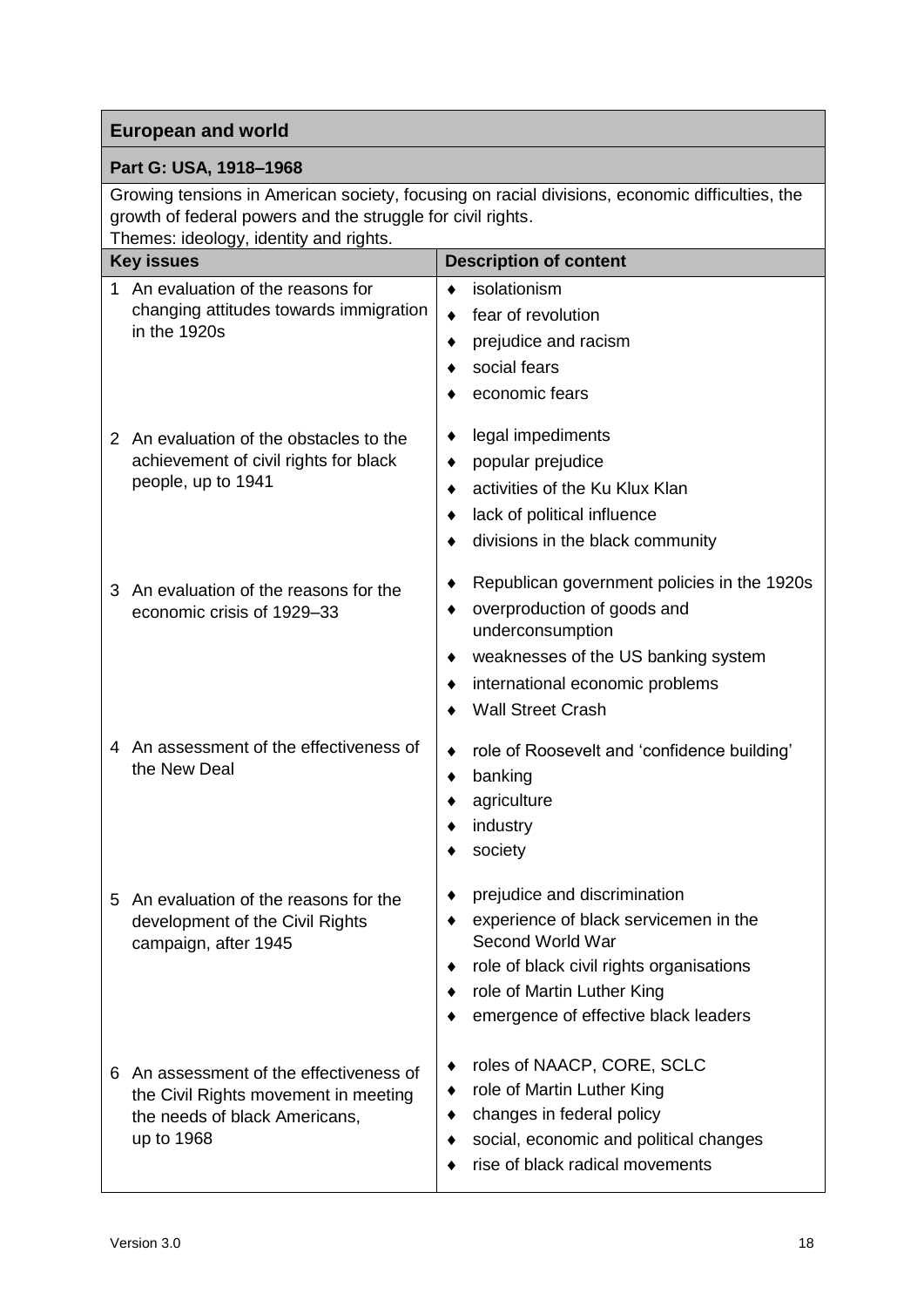#### **Part H: Appeasement and the road to war, to 1939**

Fascist foreign policy after 1933 and the reactions of the democratic powers to it, the development of the policy of appeasement, its failure and the outbreak of war in Europe in 1939. Themes: ideology, conflict and diplomacy.

|             | roos. Themes. lacology, commet and diplomacy.                                                                |                                                                                                         |
|-------------|--------------------------------------------------------------------------------------------------------------|---------------------------------------------------------------------------------------------------------|
|             | <b>Key issues</b>                                                                                            | <b>Description of content</b>                                                                           |
| $\mathbf 1$ | An evaluation of the reasons for the<br>aggressive nature of the foreign<br>policies of Germany and Italy in | Peace Settlement of 1919<br>$\bullet$<br>Fascist ideology<br>٠<br>economic difficulties after 1929<br>٠ |
|             | the 1930s                                                                                                    | weakness of the League of Nations                                                                       |
|             |                                                                                                              | British policy of appeasement                                                                           |
|             | 2 An evaluation of the methods used by                                                                       | diplomacy<br>٠                                                                                          |
|             | Germany and Italy to pursue their                                                                            | military action<br>٠                                                                                    |
|             | foreign policies from 1933                                                                                   | military threat<br>٠                                                                                    |
|             |                                                                                                              | pacts and alliances                                                                                     |
|             |                                                                                                              | role of Hitler and Mussolini                                                                            |
| 3           | An evaluation of the reasons for the                                                                         | economic difficulties                                                                                   |
|             | British policy of appeasement,<br>1936-38                                                                    | public opinion<br>٠                                                                                     |
|             |                                                                                                              | lack of reliable allies                                                                                 |
|             |                                                                                                              | military weakness                                                                                       |
|             |                                                                                                              | beliefs of Chamberlain                                                                                  |
|             | 4 An assessment of the success of                                                                            | Abyssinia                                                                                               |
|             | British foreign policy in containing<br>Fascist aggression, 1935 to<br>March 1938                            | Rhineland<br>٠                                                                                          |
|             |                                                                                                              | Naval Agreement<br>٠                                                                                    |
|             |                                                                                                              | non-intervention                                                                                        |
|             |                                                                                                              | Anschluss of March 1938                                                                                 |
| 5           | An assessment of the Munich<br>agreement                                                                     | Arguments for and against the settlement:<br>Czechoslovakia                                             |
|             |                                                                                                              | <b>Britain</b>                                                                                          |
|             |                                                                                                              | Germany                                                                                                 |
|             |                                                                                                              | France                                                                                                  |
|             |                                                                                                              | international context                                                                                   |
| 6           | An evaluation of the reasons for the<br>outbreak of war in 1939                                              | changing British attitudes towards                                                                      |
|             |                                                                                                              | appeasement<br>occupation of Bohemia and the collapse of                                                |
|             |                                                                                                              | Czechoslovakia                                                                                          |
|             |                                                                                                              | British diplomacy and relations with the                                                                |
|             |                                                                                                              | Soviet Union                                                                                            |
|             |                                                                                                              | Nazi-Soviet Pact                                                                                        |
|             |                                                                                                              | invasion of Poland                                                                                      |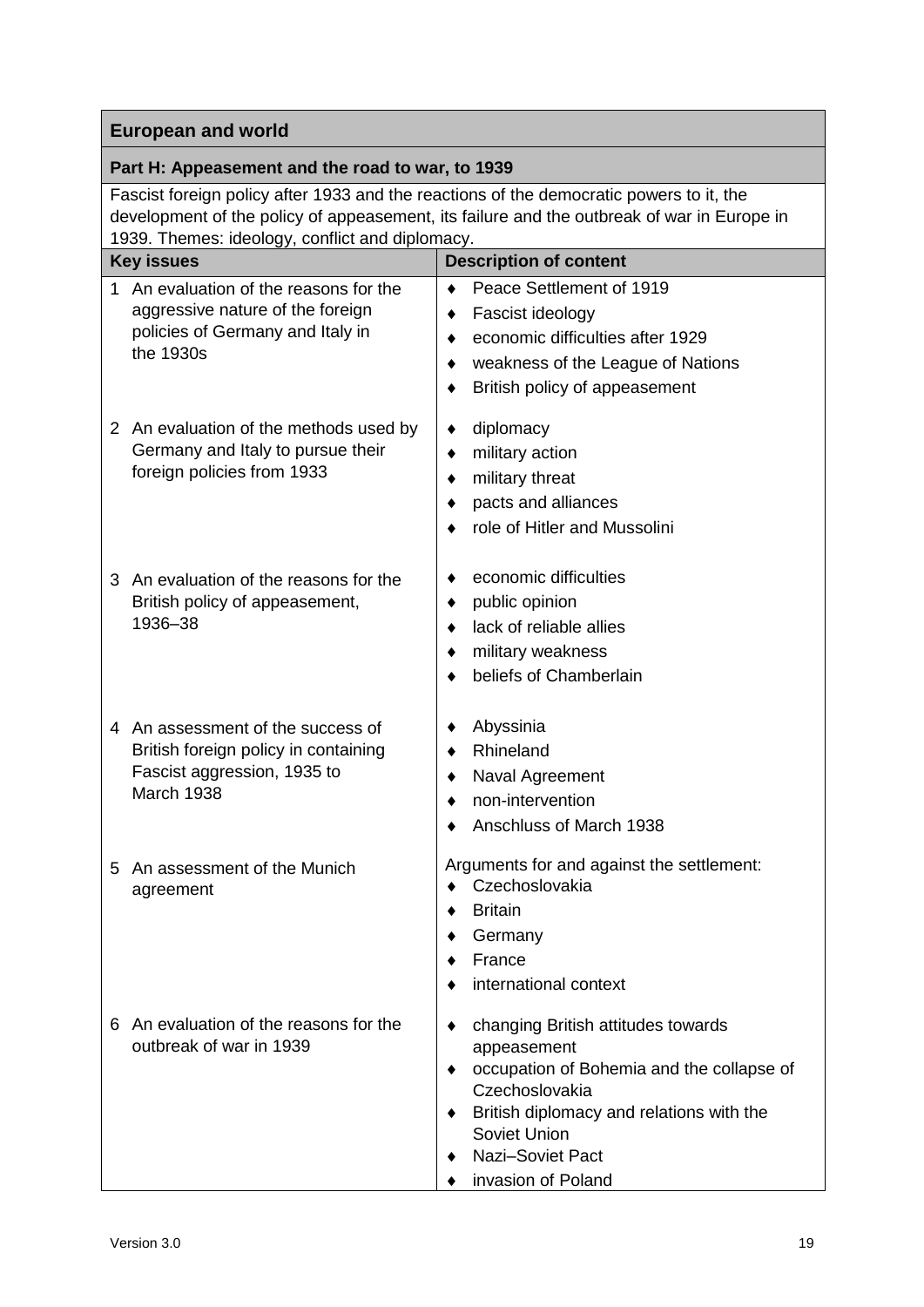#### **Part I: The Cold War, 1945–1989**

Superpower foreign policy after 1945, the growth of international tension, the development of the policy of detente, and the end of the Cold War in Europe in 1989. Themes: ideology, conflict and diplomacy.

|   | $\frac{1}{2}$<br><b>Key issues</b>                                                                    | <b>Description of content</b>                                                                                                                                                                                          |
|---|-------------------------------------------------------------------------------------------------------|------------------------------------------------------------------------------------------------------------------------------------------------------------------------------------------------------------------------|
| 1 | An evaluation of the reasons for the<br>emergence of the Cold War,<br>up to 1955                      | tensions within the wartime alliance<br>arms race<br>ideological differences<br>disagreements over the future of Germany<br>crisis over Korea                                                                          |
|   | 2 An assessment of the effectiveness of<br>Soviet policy in controlling Eastern<br>Europe, up to 1961 | Khrushchev's policies of de-Stalinisation<br>Soviet reactions to events in:<br>٠<br>- Poland (1956)<br>-Hungary (1956)<br>- Berlin (1961)                                                                              |
|   | 3 An evaluation of the reasons for the<br>Cuban Missile Crisis of 1962                                | Castro's victory in Cuba<br>US foreign policy<br>٠<br>Khrushchev's domestic position<br>٠<br>Khrushchev's view of Kennedy<br>arms race                                                                                 |
|   | 4 An evaluation of the reasons why the<br>US lost the war in Vietnam                                  | difficulties faced by US military<br>strengths of North Vietnam<br>٠<br>weaknesses of South Vietnam<br>changing public opinion in the USA<br>international isolation of the USA                                        |
| 5 | An evaluation of the reasons why the<br>superpowers attempted to manage the<br>Cold War, 1962-79      | danger of Mutually Assured Destruction<br>dangers of military conflict as seen in the<br><b>Cuban Missile Crisis</b><br>economic cost of arms race<br>development of surveillance technology<br>development of detente |
| 6 | An evaluation of the reasons for the<br>end of the Cold War                                           | defeat of the Soviet Union in Afghanistan<br>failure of Communism in Eastern Europe<br>economic differences between East and<br>West<br>role of Gorbachev<br>role of Reagan                                            |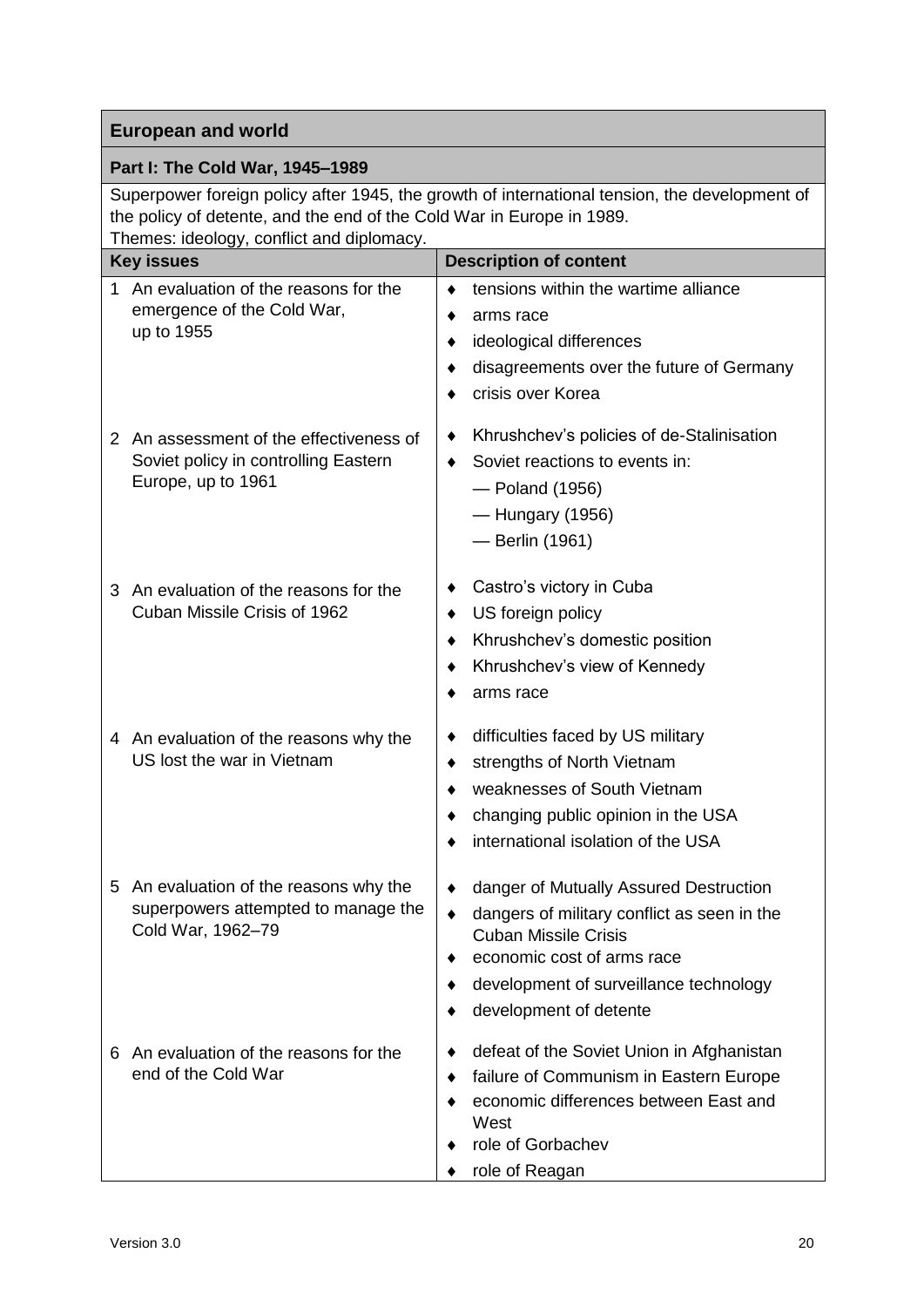| <b>Scottish</b>                                                               |                                                                 |
|-------------------------------------------------------------------------------|-----------------------------------------------------------------|
| Part A: The Wars of Independence, 1249–1328                                   |                                                                 |
| Political change and military conflict arising from the Wars of Independence. |                                                                 |
| Themes: authority, conflict and identity.<br><b>Key issues</b>                | <b>Description of content</b>                                   |
| 1 Alexander III and the succession                                            | the succession problem                                          |
| problem 1286-92                                                               | the Guardians                                                   |
|                                                                               | the Treaty of Birgham<br>٠                                      |
|                                                                               | the death of the Maid of Norway                                 |
|                                                                               | the Scottish appeal to Edward I — the                           |
|                                                                               | decision at Norham                                              |
|                                                                               | <b>Bruce versus Balliol</b>                                     |
|                                                                               | the Great Cause and Edward's decision                           |
|                                                                               |                                                                 |
| John Balliol and Edward I 1292-96<br>2                                        | Balliol's rule                                                  |
|                                                                               | Edward's overlordship                                           |
|                                                                               | the Scottish response                                           |
|                                                                               | the Anglo-French war and the                                    |
|                                                                               | Franco-Scottish Treaty                                          |
|                                                                               | the subjugation of Scotland                                     |
|                                                                               | Scottish resistance                                             |
| 3 William Wallace and Scottish<br>resistance                                  |                                                                 |
|                                                                               | roles of William Wallace and Andrew Murray                      |
|                                                                               | victory at Stirling and its effects on Scots and<br>on Scotland |
|                                                                               | defeat at Falkirk and continuing Scottish                       |
|                                                                               | resistance                                                      |
|                                                                               | the ambitions of Robert Bruce:                                  |
| 4 The rise and triumph of Robert Bruce                                        | - his conflict with and victory over                            |
|                                                                               | Scottish opponents                                              |
|                                                                               | - his victory at Bannockburn                                    |
|                                                                               | continuing hostilities                                          |
|                                                                               | the Declaration of Arbroath                                     |
|                                                                               | the Treaties of                                                 |
|                                                                               | Edinburgh/Northampton, 1328                                     |
|                                                                               | The significance of the Wars of Independence                    |
|                                                                               | in the development of Scottish identity.                        |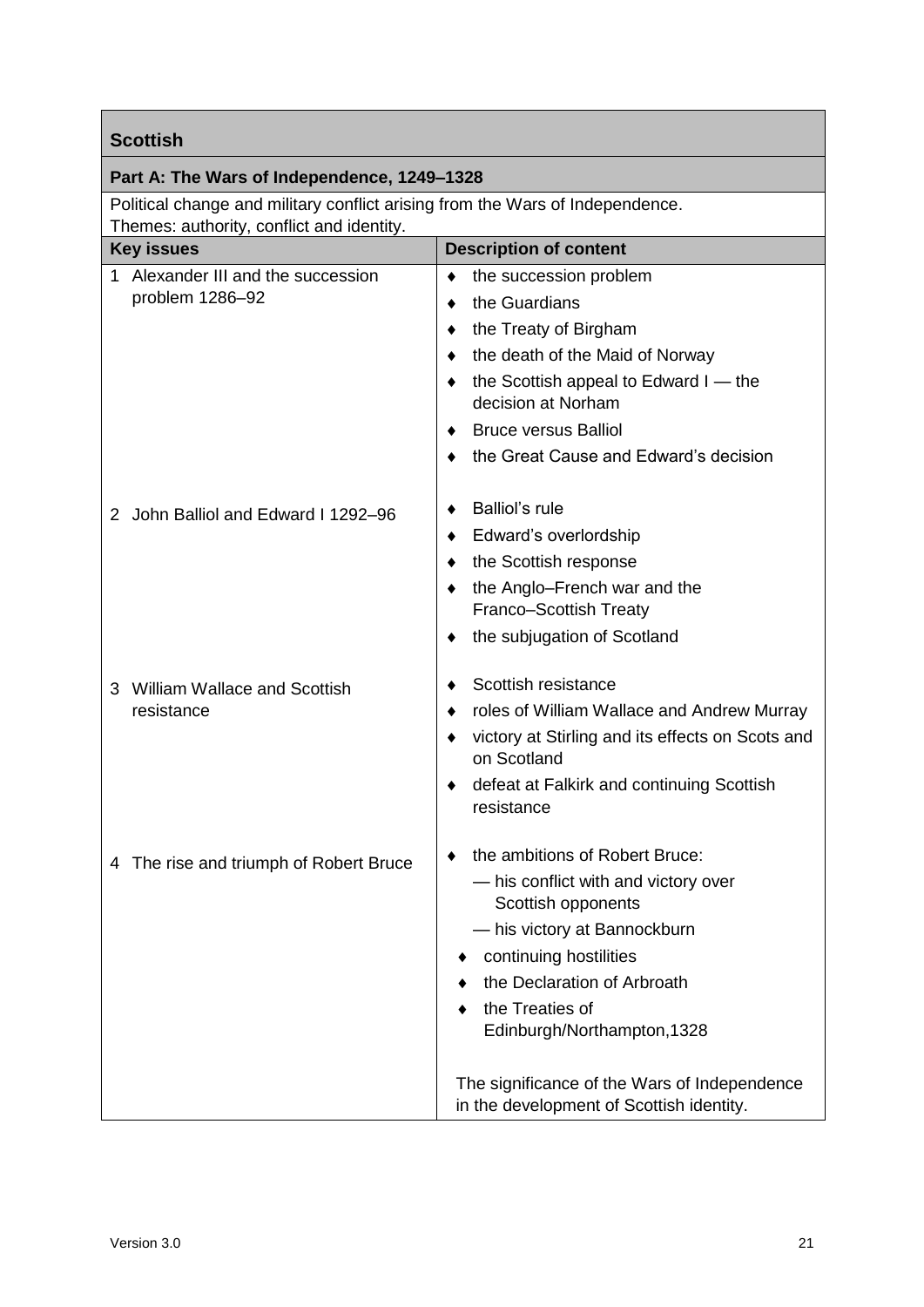| <b>Scottish</b>                                                |                                                                                                                                                                                                                                  |
|----------------------------------------------------------------|----------------------------------------------------------------------------------------------------------------------------------------------------------------------------------------------------------------------------------|
| Part B: The age of the Reformation, 1542-1603                  |                                                                                                                                                                                                                                  |
| Religious and political change in 16th century Scotland.       |                                                                                                                                                                                                                                  |
| Themes: authority, conflict and identity.<br><b>Key issues</b> | <b>Description of content</b>                                                                                                                                                                                                    |
| 1 The Reformation of 1560                                      | the nature of the church in Scotland<br>attempts at reform<br>the growth of Protestantism<br>relationships with France and England<br>religious conflict<br>Lords of the Congregation                                            |
| The reign of Mary, 1561-67<br>2                                | Treaty of Edinburgh, 1560<br>Mary's difficulties in ruling Scotland:<br>$-$ religion<br>— gender<br>- relations with the nobility<br>Mary's marriages:<br>- her relationship with England<br>- abdication<br>- flight to England |
| James VI and the relationship between<br>3<br>monarch and Kirk | the struggle for control of the Kirk: from<br>regency to personal rule<br>differing views about the roles of the<br>monarch and Kirk                                                                                             |
| 4 The impact of the Reformation on<br>Scotland, to 1603        | the social, cultural, educational and<br>economic impact of the Reformation on<br>Scotland, to 1603<br>The significance of the age of Reformation in the<br>development of Scottish identity.                                    |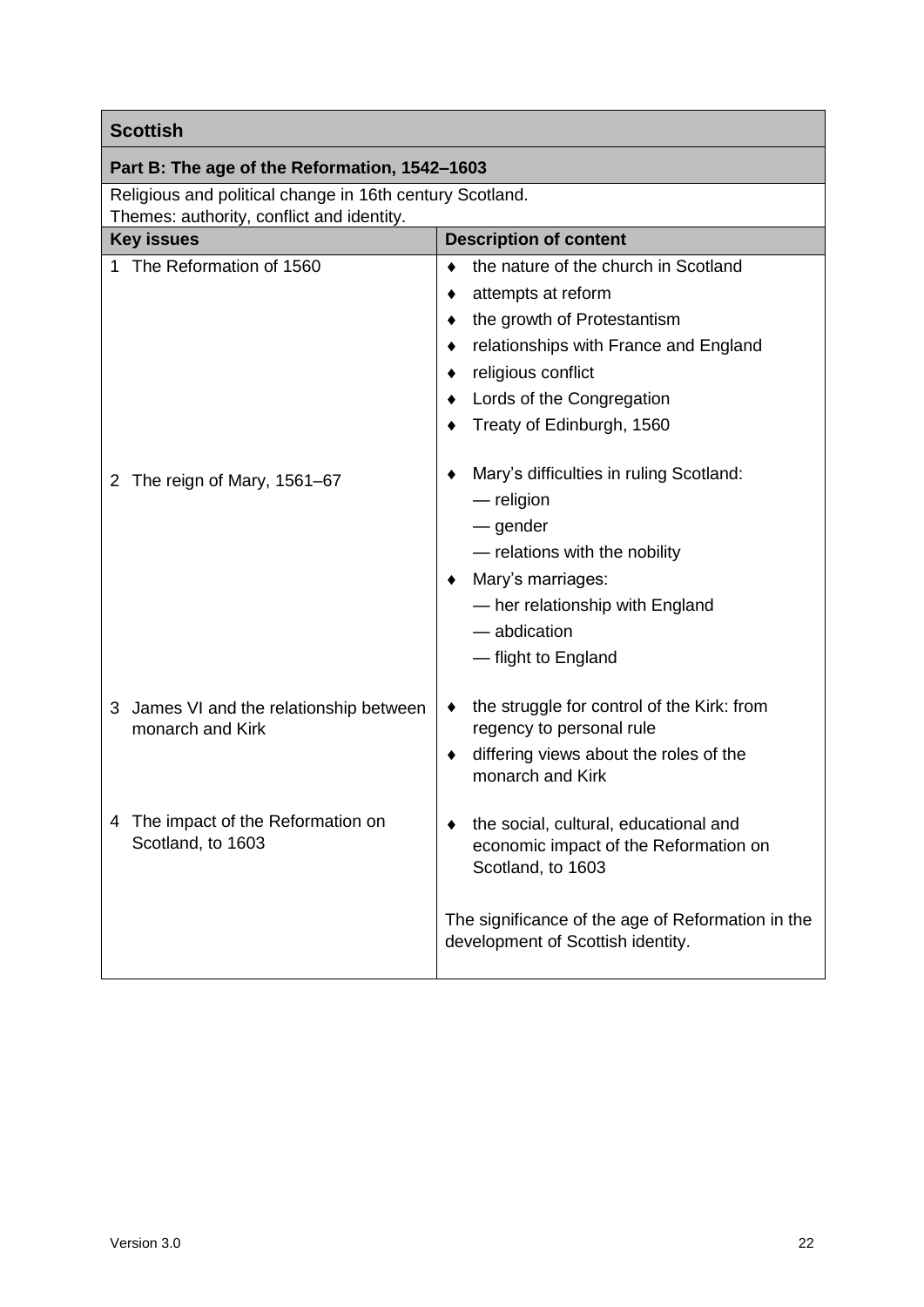| <b>Scottish</b>                                                                                    |                                                                                                                                                                                                                                                                                        |  |
|----------------------------------------------------------------------------------------------------|----------------------------------------------------------------------------------------------------------------------------------------------------------------------------------------------------------------------------------------------------------------------------------------|--|
| Part C: The Treaty of Union, 1689-1740                                                             |                                                                                                                                                                                                                                                                                        |  |
| Political and economic change in Scotland, 1689-1740.<br>Themes: identity, conflict and authority. |                                                                                                                                                                                                                                                                                        |  |
| <b>Key issues</b>                                                                                  | <b>Description of content</b>                                                                                                                                                                                                                                                          |  |
| 1 Worsening relations with England                                                                 | <b>Navigation Acts</b><br>٠<br>England's foreign wars<br>Scotland's economic problems<br>famine<br>Darien Scheme and its failure<br>Scottish responses<br>incidents leading to worsening relations with<br>England<br>the War of the Spanish Succession<br>the issue of the succession |  |
| 2 Arguments for and against Union with<br>England                                                  | religious issues<br>the Scottish economy<br>- possible advantages of Scots having<br>access to English colonies<br>the issue of Scottish identity<br>contrasting attitudes in Scotland towards<br>Union                                                                                |  |
| 3 Passing of the Act of Union                                                                      | the changing attitude of England<br>the debate over a Federal or Incorporating<br>Union<br>the role of the Commissioners<br>negotiations<br>the passing of the Union by the Scottish<br>Parliament                                                                                     |  |
| 4 Effects of the Union, to 1740                                                                    | economic effects, to 1740:<br>- agriculture<br>- manufacture<br>— trade<br>political effects<br>the Hanoverian succession and the causes<br>of the Jacobite Rising of 1715<br>The significance of the Union in the development<br>of Scottish identity.                                |  |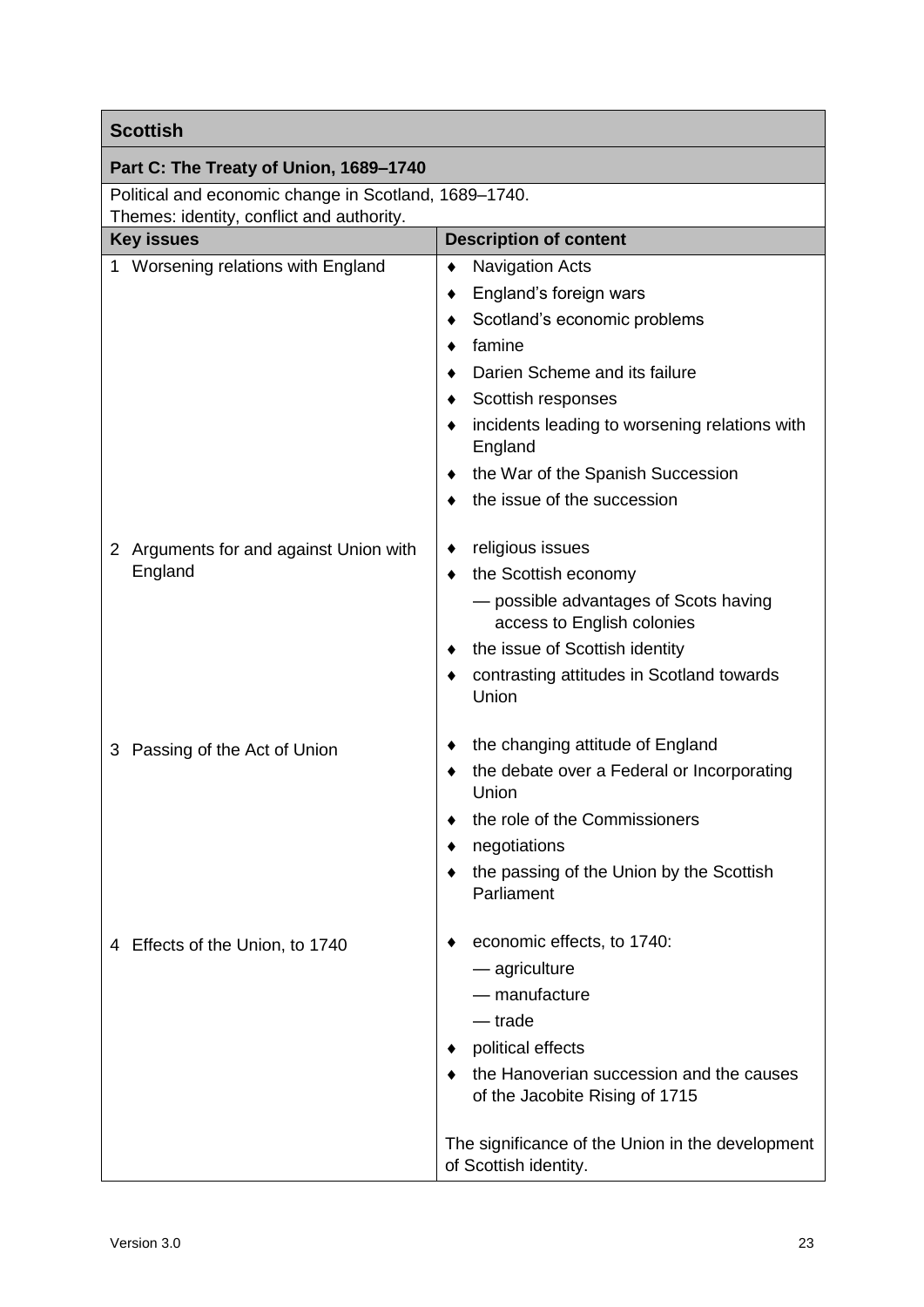| <b>Scottish</b>                                                                                              |                                                                                                                                                                                                                                        |  |
|--------------------------------------------------------------------------------------------------------------|----------------------------------------------------------------------------------------------------------------------------------------------------------------------------------------------------------------------------------------|--|
| Part D: Migration and empire, 1830-1939                                                                      |                                                                                                                                                                                                                                        |  |
| Population movement and social and economic change in Scotland and abroad between                            |                                                                                                                                                                                                                                        |  |
| 1830 and 1939. Themes: empire, migration and identity.<br><b>Description of content</b><br><b>Key issues</b> |                                                                                                                                                                                                                                        |  |
| 1 The migration of Scots                                                                                     | push and pull factors in internal migration<br>٠<br>and emigration:<br>— economic<br>— social<br>— cultural<br>- political aspects<br>opportunity and coercion                                                                         |  |
| The experience of immigrants in<br>2<br>Scotland                                                             | the experience of immigrants, with reference<br>to Catholic Irish, Protestant Irish, Jews,<br>Lithuanians and Italians<br>the reactions of Scots to immigrants<br>issues of identity and assimilation                                  |  |
| The impact of Scots emigrants on<br>3<br>the empire                                                          | the impact of Scots emigrants on the growth<br>and development of the empire with<br>reference to Canada, Australia, New Zealand<br>and India in terms of:<br>- economy and enterprise<br>- culture and religion<br>- native societies |  |
| The effects of migration and empire on<br>4<br>Scotland, to 1939                                             | the contribution of immigrants to Scottish<br>society, economy and culture<br>the impact of empire on Scotland<br>The significance of migration and empire in the<br>development of Scottish identity.                                 |  |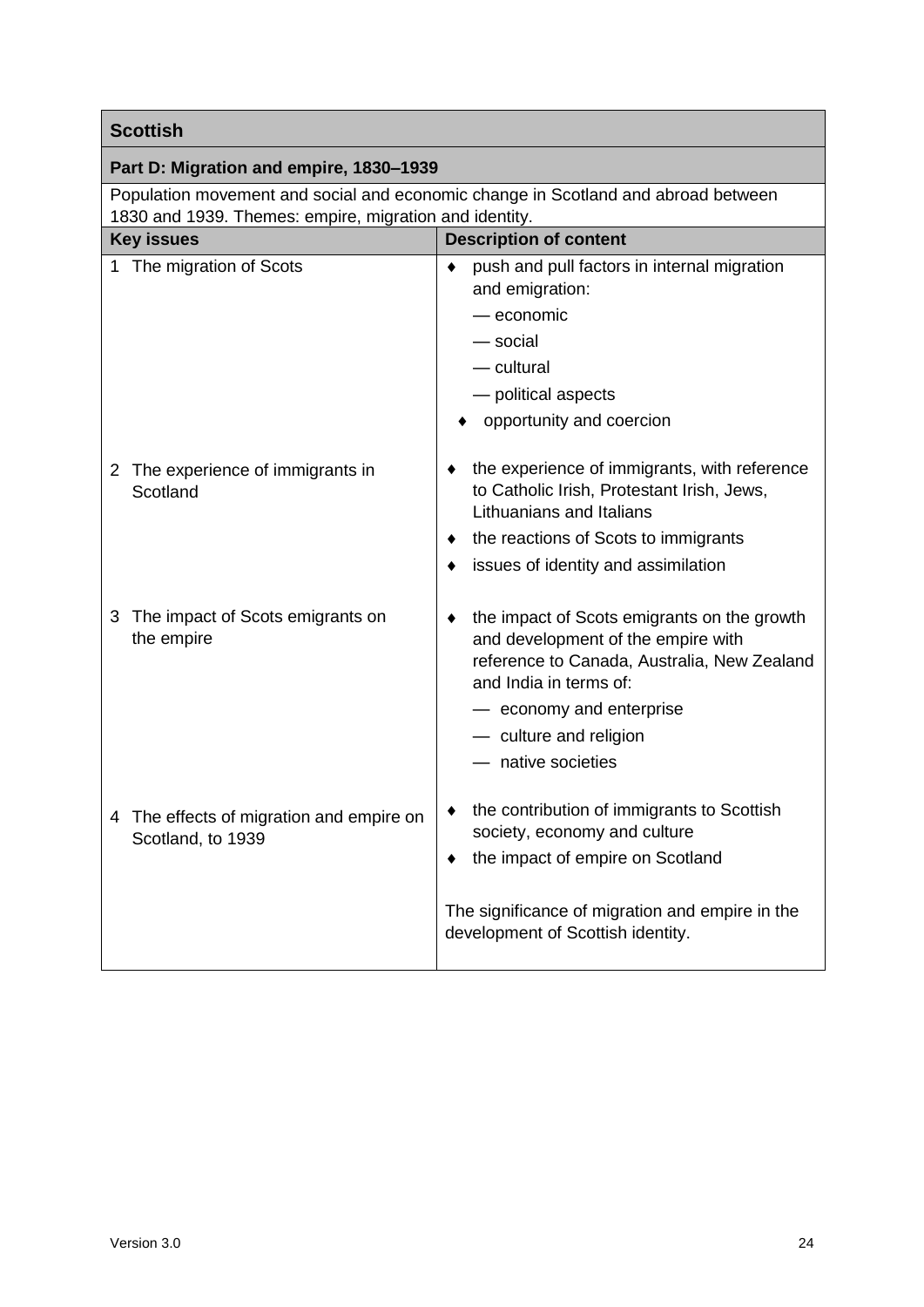| <b>Scottish</b>                                                    |                                                                                                                                                                                                                                           |  |
|--------------------------------------------------------------------|-------------------------------------------------------------------------------------------------------------------------------------------------------------------------------------------------------------------------------------------|--|
| Part E: The impact of the Great War, 1914-1928                     |                                                                                                                                                                                                                                           |  |
| Conflict and its political, social, economic and cultural effects. |                                                                                                                                                                                                                                           |  |
| Themes: conflict, change and identity.                             |                                                                                                                                                                                                                                           |  |
| <b>Key issues</b>                                                  | <b>Description of content</b>                                                                                                                                                                                                             |  |
| 1 Scots on the Western Front                                       | voluntary recruitment                                                                                                                                                                                                                     |  |
|                                                                    | the experience of Scots on the Western<br>Front, with reference to the battles of Loos<br>and the Somme                                                                                                                                   |  |
|                                                                    | the kilted regiments                                                                                                                                                                                                                      |  |
|                                                                    | the role of Scottish military personnel in<br>terms of commitment, casualties, leadership<br>and overall contribution to the military effort                                                                                              |  |
| 2 Domestic impact of war: society and                              | recruitment and conscription<br>٠                                                                                                                                                                                                         |  |
| culture                                                            | pacifism and conscientious objection<br>٠                                                                                                                                                                                                 |  |
|                                                                    | Defence of the Realm Act (DORA)                                                                                                                                                                                                           |  |
|                                                                    | changing role of women in wartime, including<br>rent strikes                                                                                                                                                                              |  |
|                                                                    | scale and effects of military losses on<br>Scottish society                                                                                                                                                                               |  |
|                                                                    | commemoration and remembrance                                                                                                                                                                                                             |  |
| Domestic impact of war: industry and<br>3<br>economy               | wartime effects of war on industry, agriculture<br>and fishing                                                                                                                                                                            |  |
|                                                                    | price rises and rationing                                                                                                                                                                                                                 |  |
|                                                                    | post-war economic change and difficulties                                                                                                                                                                                                 |  |
|                                                                    | post-war emigration                                                                                                                                                                                                                       |  |
|                                                                    | the land issue in the Highlands and Islands                                                                                                                                                                                               |  |
| Domestic impact of war: politics<br>4                              | the impact of the war on political<br>developments as exemplified by the growth<br>of radicalism, the Independent Labour Party<br>(ILP) and Red Clydeside<br>continuing support for political unionism<br>the crisis of Scottish identity |  |
|                                                                    | The significance of the Great War in the<br>development of Scottish identity.                                                                                                                                                             |  |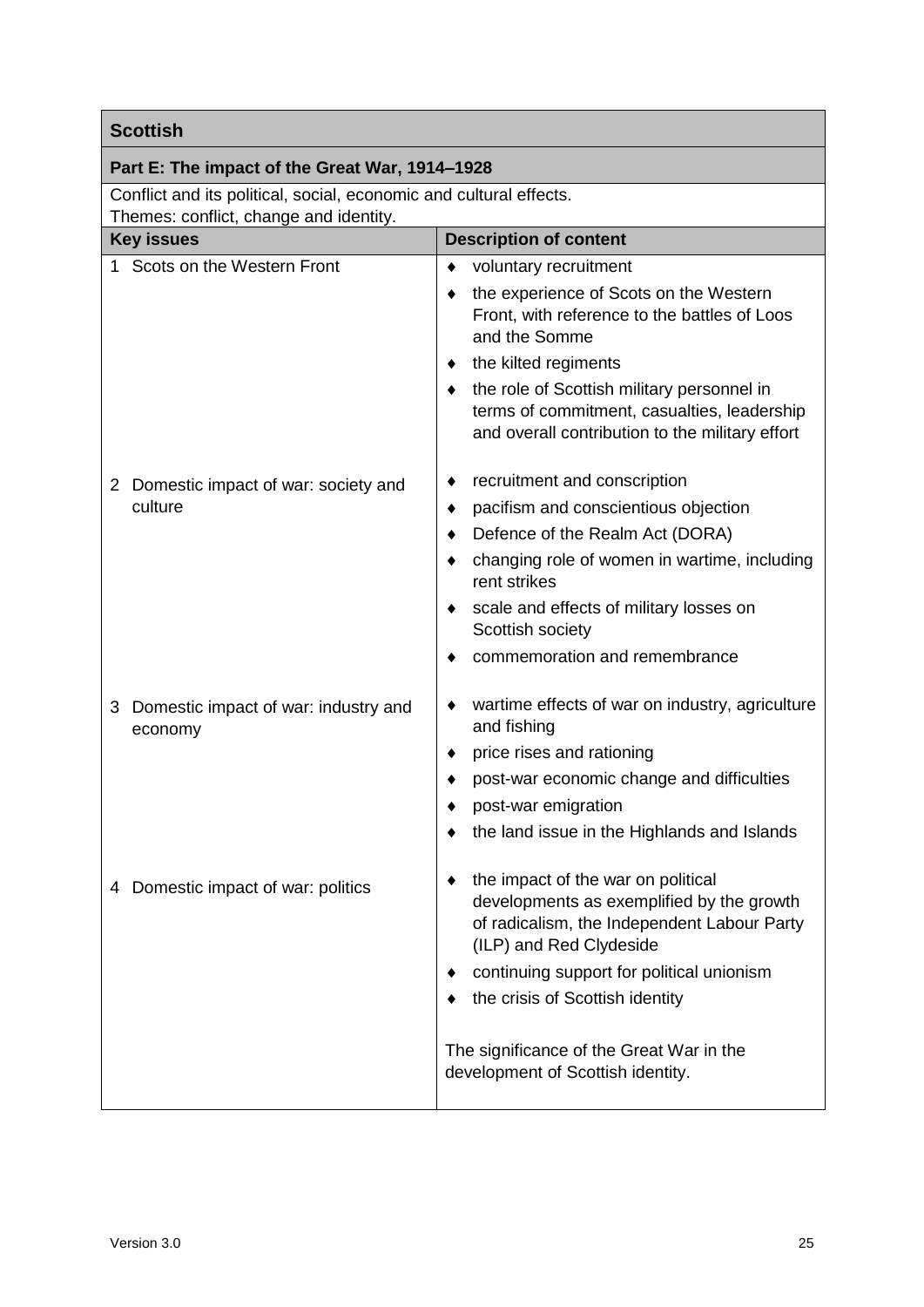#### **Assignment**

Candidates have an open choice of historical topic, question or issue. Their choice is not constrained by the content of the question papers.

Skills, knowledge and understanding included in the course are appropriate to the SCQF level of the course. The SCQF level descriptors give further information on characteristics and expected performance at each SCQF level, and can be found on the SCQF website.

### <span id="page-27-0"></span>**Skills for learning, skills for life and skills for work**

This course helps candidates to develop broad, generic skills. These skills are based on [SQA's Skills Framework: Skills for Learning, Skills for Life and Skills for Work](http://www.sqa.org.uk/sqa/63101.html) and draw from the following main skills areas:

#### **1 Literacy**

- 1.1 Reading
- 1.2 Writing

#### **4 Employability, enterprise and citizenship**

4.6 Citizenship

#### **5 Thinking skills**

- 5.3 Applying
- 5.4 Analysing and evaluating

Teachers and lecturers must build these skills into the course at an appropriate level, where there are suitable opportunities.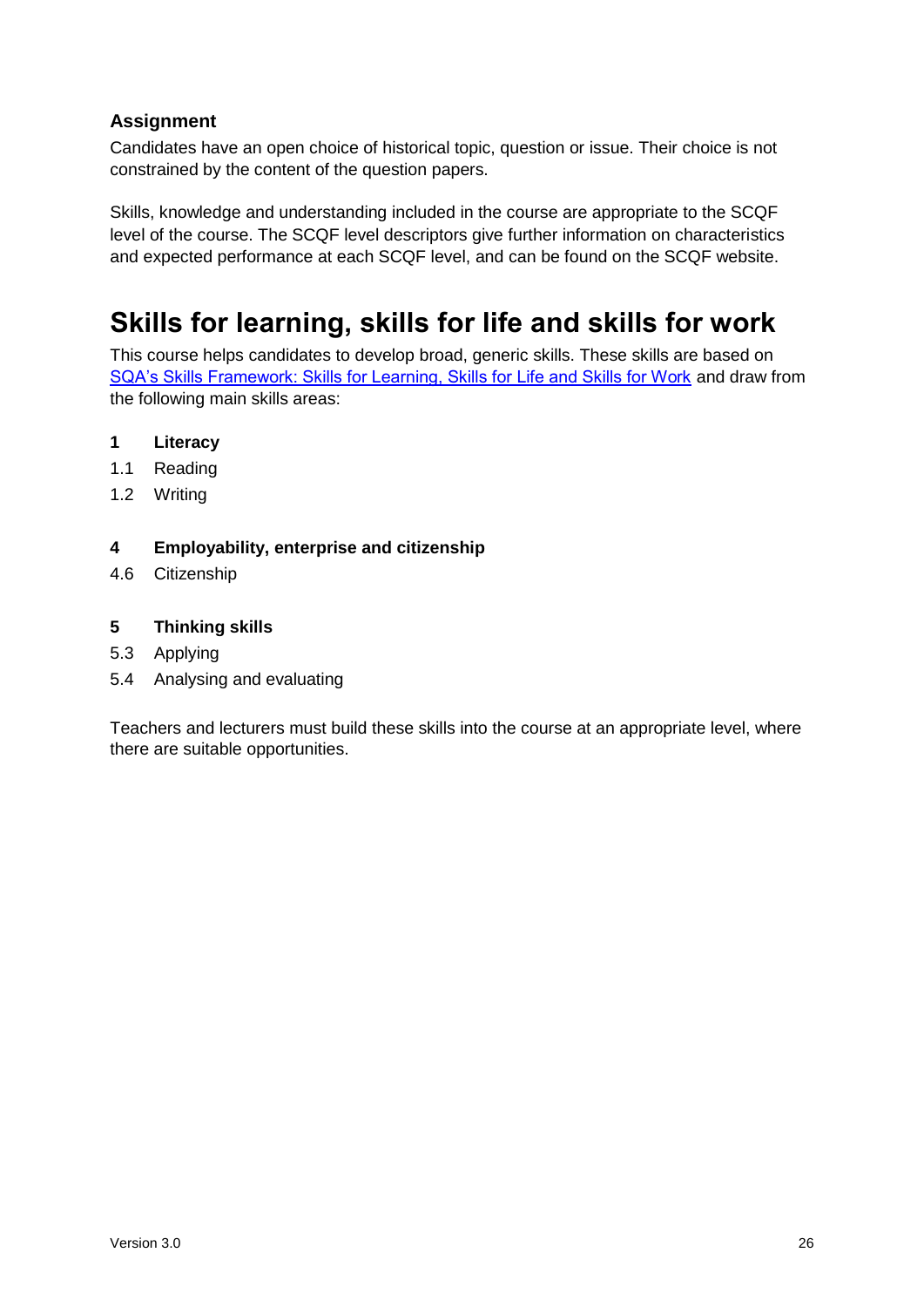# <span id="page-28-0"></span>**Course assessment**

Course assessment is based on the information provided in this document.

The course assessment meets the key purposes and aims of the course by addressing:

- ◆ breadth drawing on knowledge and skills from across the course
- challenge requiring greater depth or extension of knowledge and/or skills
- application requiring application of knowledge and/or skills in practical or theoretical contexts as appropriate

This enables candidates to:

- draw on, extend and apply the skills, knowledge and understanding acquired during the course
- demonstrate breadth of skills, knowledge and understanding from across the course
- demonstrate challenge and application related to an appropriate historical issue

### <span id="page-28-1"></span>**Course assessment structure: question paper**

#### **Question paper 1: British, European and world history 44 marks**

This question paper has a total mark allocation of 44 marks. This is 40% of the overall marks for the course assessment.

This question paper allows candidates to demonstrate the following skills, knowledge and understanding from across the course:

- developing and applying knowledge and understanding and skills across contexts from British and European and world history
- explaining the impact of historical developments, analysing the factors contributing towards historical developments, drawing well-reasoned conclusions and synthesising information in a well-structured manner
- demonstrating a detailed and accurate knowledge and understanding of complex historical issues in British and European and world contexts

This question paper has two sections:

Section 1: British Section 2: European and world

Each section is worth 22 marks. Candidates draw on the skills, knowledge and understanding acquired during the course.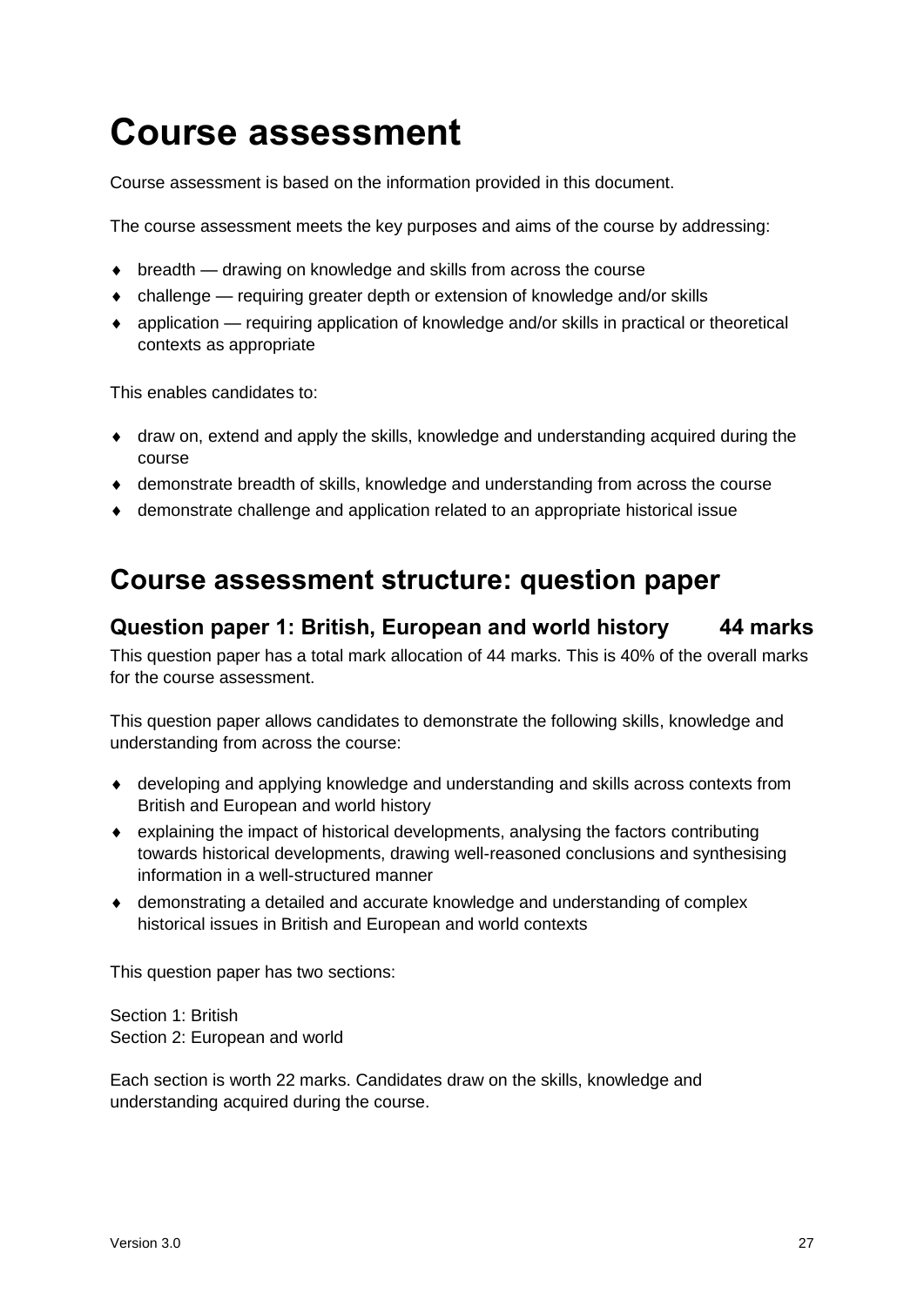Each section consists of extended-response questions. Candidates explain the impact of historical developments, analyse the factors contributing towards historical developments, draw well-reasoned conclusions, and synthesise information in a well-structured manner.

#### **Setting, conducting and marking the question paper**

This question paper is set and marked by SQA, and conducted in centres under conditions specified for external examinations by SQA.

Candidates have 1 hour and 30 minutes to complete this question paper.

#### **Question paper 2: Scottish history 36 marks**

This question paper has a total mark allocation of 36 marks. This is 33% of the overall marks for the course assessment.

This question paper enables candidates to demonstrate the following skills, knowledge and understanding:

- developing and applying skills, knowledge and understanding across contexts from Scottish history
- evaluating the origin, purpose, content and context of a range of historical sources
- demonstrating a detailed and accurate knowledge and understanding of complex historical issues in Scottish contexts

This question paper has one section:

#### Section 1: Scottish

This section consists of restricted-response and extended-response questions. Candidates draw on and apply the skills, knowledge and understanding they have gained during the course.

Candidates evaluate the usefulness of a source, place a source in its historical context, identify and explain the differing viewpoints presented by two sources, and explain an event or development.

#### **Setting, conducting and marking the question paper**

This question paper is set and marked by SQA, and conducted in centres under conditions specified for external examinations by SQA.

Candidates have 1 hour and 30 minutes to complete this question paper.

The question papers have an emphasis on assessment of knowledge and understanding; the emphasis of the assignment is on demonstration of skills.

Specimen question papers for Higher courses are published on SQA's website. These illustrate the standard, structure and requirements of the question papers candidates sit. The specimen papers also include marking instructions.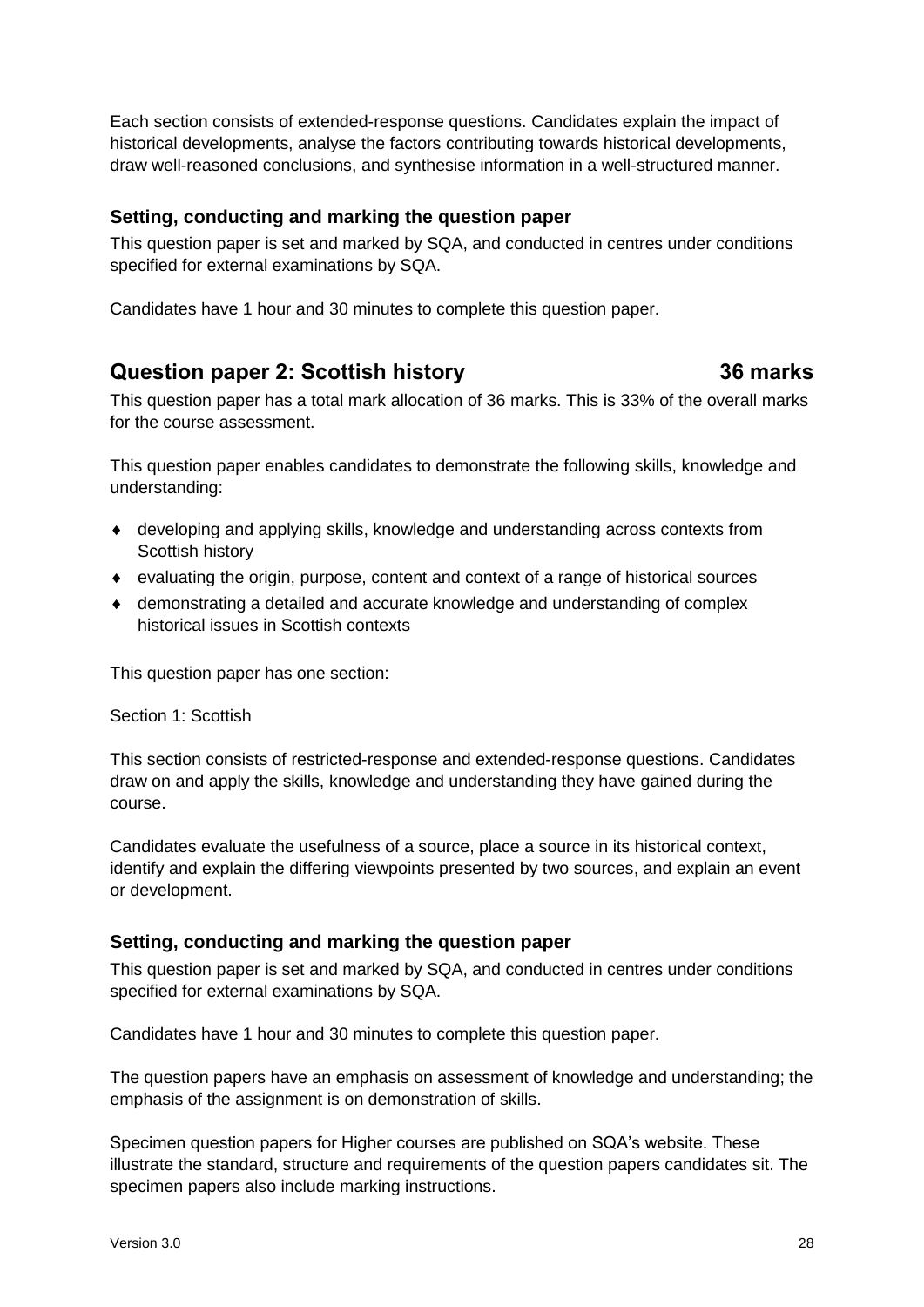### <span id="page-30-0"></span>**Course assessment structure: assignment**

### **Assignment 30 marks**

The assignment has a total mark allocation of 30 marks. This is 27% of the overall marks for the course assessment.

The assignment gives candidates an opportunity to demonstrate the following skills, knowledge and understanding within the context of a historical question:

- identifying a historical issue which invites debate and argument
- researching and investigating the historical issue, using a range of sources of information
- drawing on and applying knowledge and understanding to analyse the causes and/or impact of the historical issue
- analysing, evaluating and synthesising information in a structured manner
- ◆ referring to relevant historical sources
- identifying different perspectives and/or points of view
- structuring information and presenting a well-reasoned conclusion supported by evidence

#### **Setting, conducting and marking the assignment**

The assignment is set by centres within SQA guidelines. SQA provides a brief for the production of evidence to be assessed. Candidates have an open choice of historical topic, question or issue to research. Evidence is submitted to SQA for external marking. All marking is quality assured by SQA.

#### **Assessment conditions**

The assignment has two stages:

- ◆ research
- production of evidence

Candidates should undertake the research stage at any appropriate point in the course, normally when they have developed the necessary skills, knowledge and understanding.

In the research stage, candidates choose a topic, question or issue which allows them to analyse and evaluate a historical issue. They research the issue, and organise their findings to address the topic, using the History resource sheet to collate their evidence and references.

#### **Time**

The research stage is designed to be completed over a notional period of 8 hours.

Candidates have 1 hour and 30 minutes to complete the production of evidence for assessment. This must be done in one sitting. Candidates complete the production of evidence stage in time to meet the submission date set by SQA.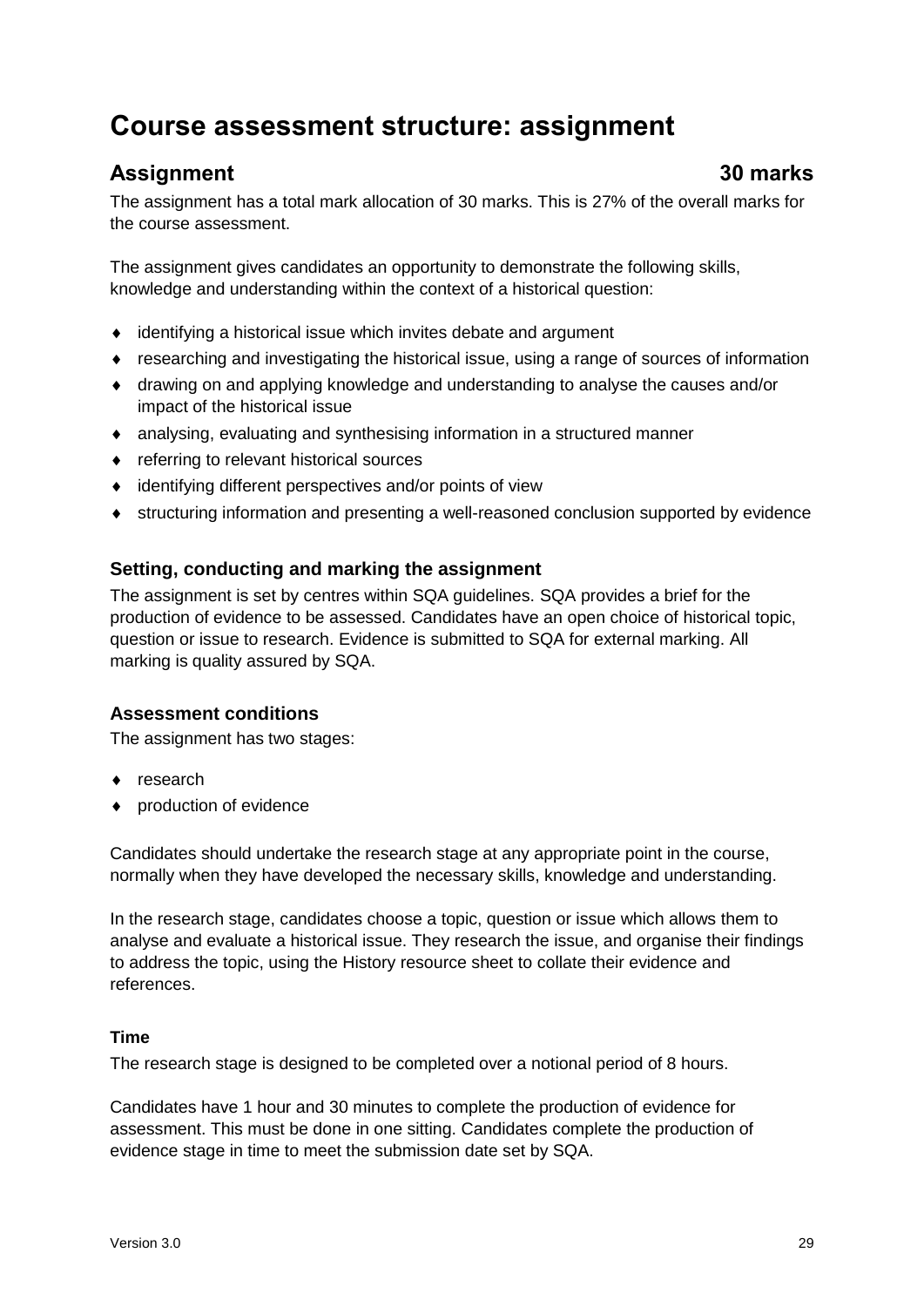#### **Supervision, control and authentication**

The research stage is conducted under some supervision and control. This means that, although candidates may complete part of the work outwith the learning and teaching setting, teachers and lecturers must put in place processes to monitor progress and ensure that the work is the candidate's own, and that plagiarism has not taken place. For example:

- $\bullet$  interim progress meetings with candidates
- ◆ questioning
- candidate's record of activity/progress
- ◆ teacher or lecturer observation

Group work approaches are acceptable as part of the research stage. However, there must be clear evidence for each candidate to show that they have met the evidence requirements.

The production of evidence stage is conducted under a high degree of supervision and control. This means that candidates must:

- be in direct sight of the teacher or lecturer or other responsible person during the period of the assessment
- not communicate with each other
- have access only to the History resource sheet they have prepared

#### **Resources**

During the research stage, there are no restrictions on the resources to which candidates may have access.

During the production of evidence stage, candidates have access only to the History resource sheet they have prepared. The purpose of the History resource sheet is to help candidates use their evidence and references, collected during the research stage, to address their chosen topic, question or issue. Resource sheets are not assessed but must be submitted to SQA with candidates' assignments.

#### **Reasonable assistance**

Teachers and lecturers may provide reasonable guidance on topics and the types of question or issue which enable candidates to meet all the requirements of the assignment. They may also guide candidates on the likely availability and accessibility of resources for their chosen question or issue.

Candidates must work on their research with minimum support from teachers or lecturers.

Teachers and lecturers must exercise their professional responsibility to ensure that evidence submitted by a candidate is the candidate's own work.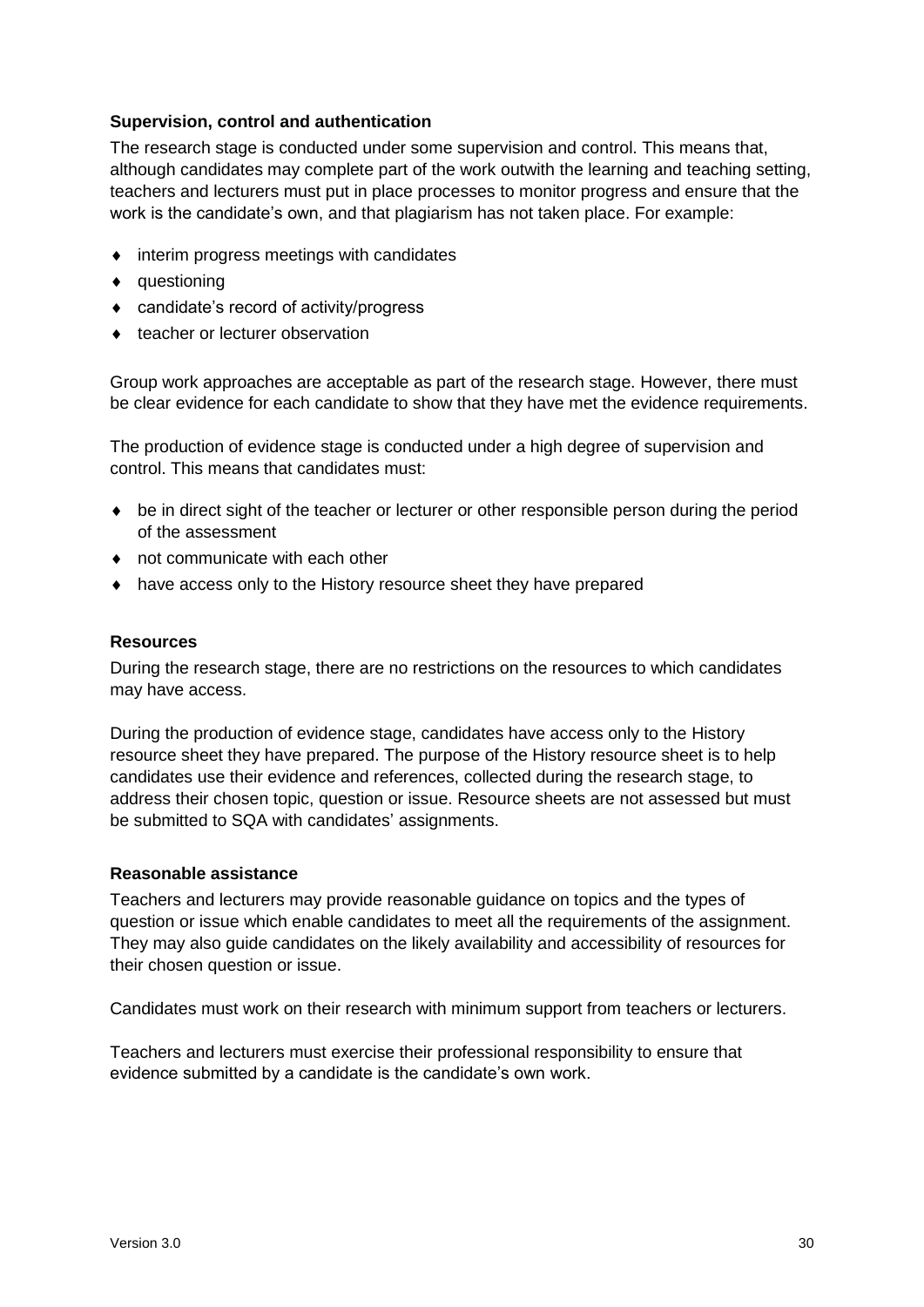Candidates must complete the production of evidence independently. However, reasonable assistance may be provided prior to the production of evidence taking place. The term 'reasonable assistance' is used to try to balance the need for support with the need to avoid giving too much assistance. If candidates require more than what is thought to be 'reasonable assistance', they may not be ready for assessment, or they may have been entered for the wrong level of qualification.

Reasonable assistance may be given on a generic basis to a class or group of candidates, for example, advice on how to develop an assignment plan. It may also be given to candidates on an individual basis. When reasonable assistance is given on a one-to-one basis in the context of something that a candidate has already produced or demonstrated, there is a danger that it becomes support for assessment, and teachers and lecturers need to be aware that this may be going beyond reasonable assistance.

In the research stage, reasonable assistance may include:

- directing candidates to the instructions for candidates
- clarifying instructions/requirements of the task
- advising candidates on the choice of a topic/question/issue
- advising candidates on possible sources of information
- arranging visits to enable gathering of evidence
- interim progress checks

In preparing for the production of evidence stage, reasonable assistance may include advising candidates of the nature and volume of specified resources which may be used to support the production of evidence.

At any stage, reasonable assistance does not include:

- providing the topic, question or issue
- $\bullet$  directing candidates to specific resources to be used
- providing model answers or writing frames specific to the task (such as outlines, paragraph headings or section headings)
- providing detailed feedback on drafts, including marking

#### **Evidence to be gathered**

The following evidence is required for this assignment:

- completed assignment evidence
- History resource sheet: this must be a single side of A4 paper and must contain no more than 250 words

If a candidate does not submit a resource sheet, a penalty of 6 marks out of the total 30 marks is applied.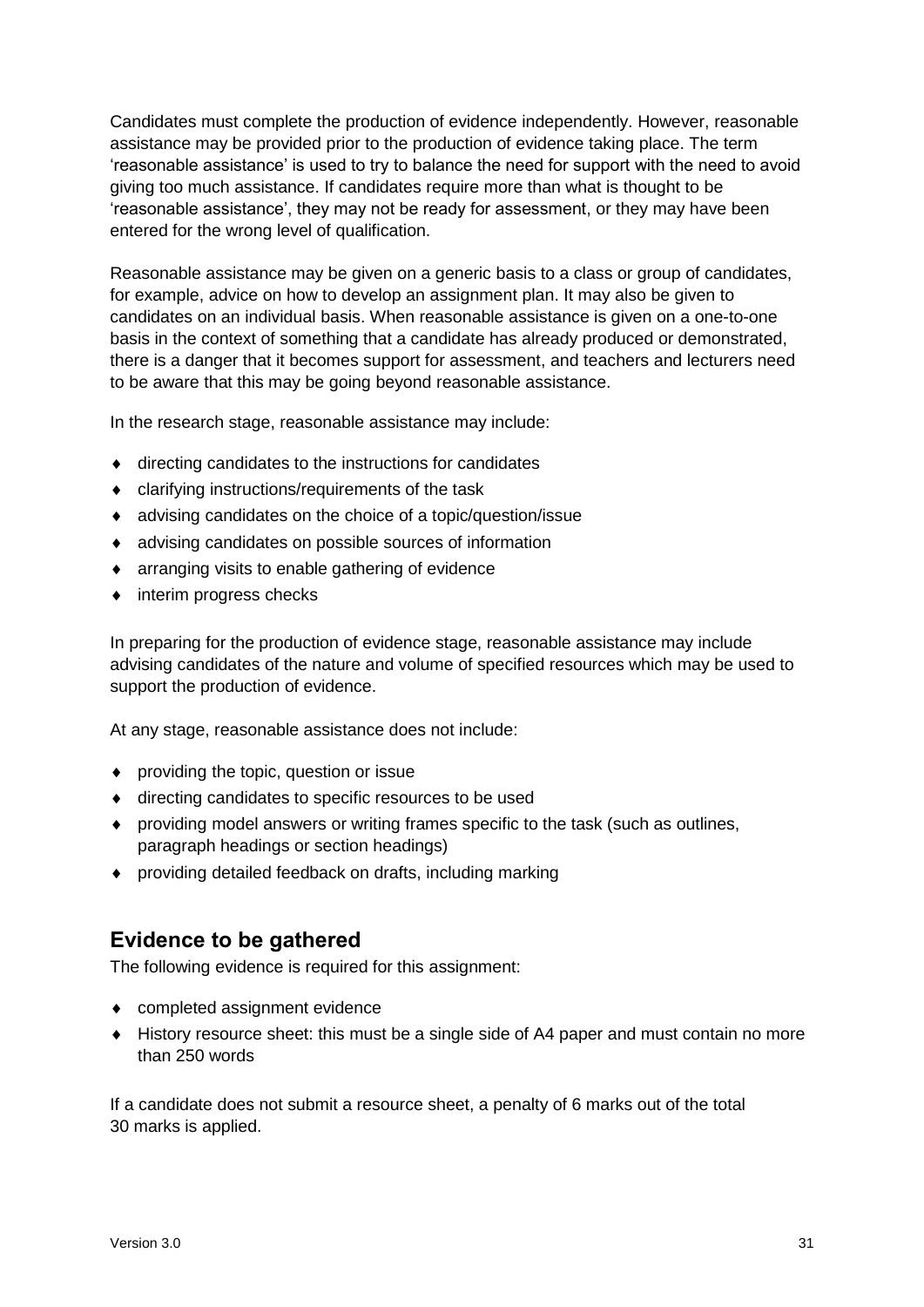#### **Volume**

There is no word count for the assignment; however the resource sheet must have no more than 250 words on it.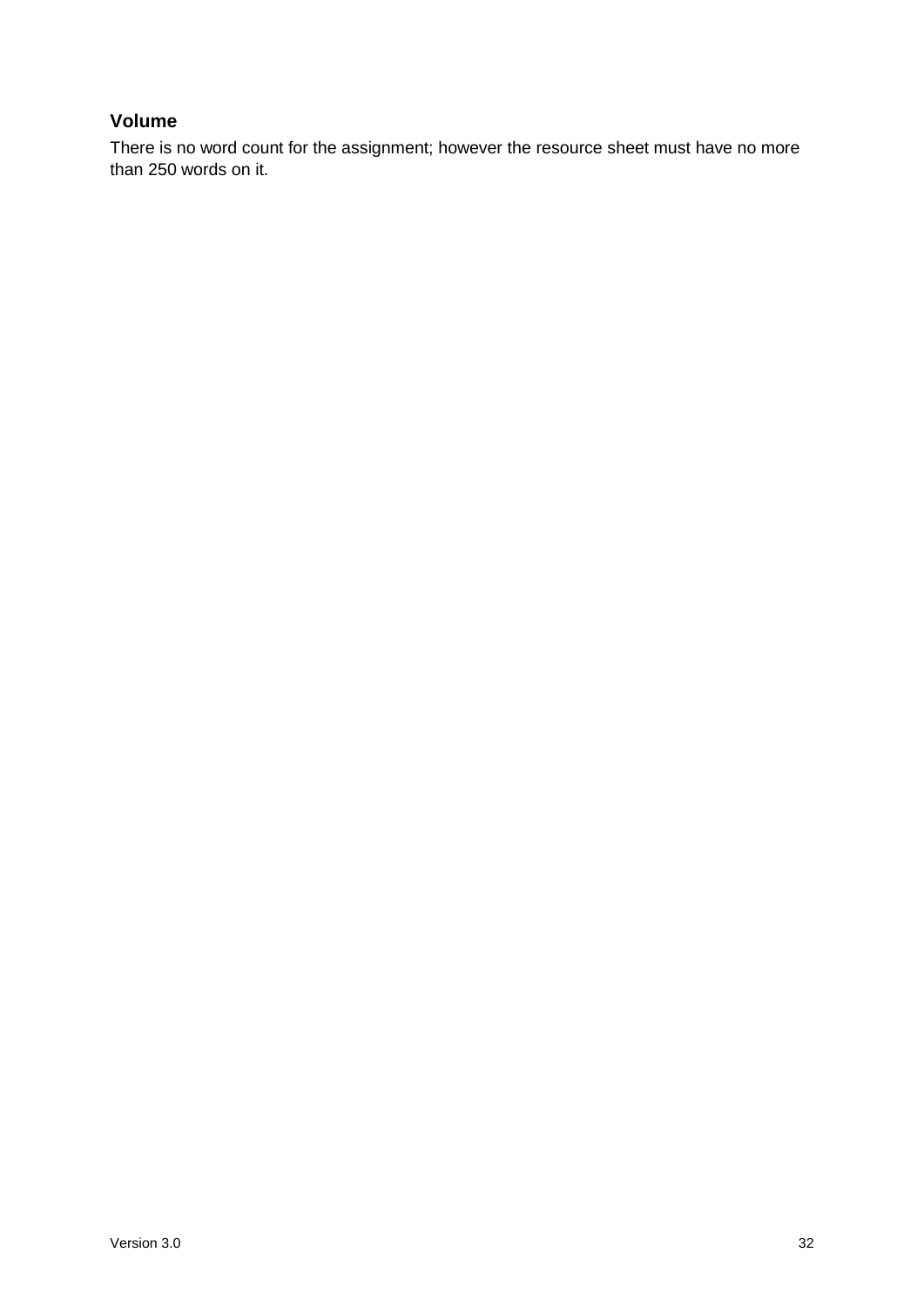## <span id="page-34-0"></span>**Grading**

Candidates' overall grades are determined by their performance across the course assessment. The course assessment is graded A–D on the basis of the total mark for all course assessment components.

#### **Grade description for C**

For the award of grade C, candidates will typically have demonstrated successful performance in relation to the skills, knowledge and understanding for the course.

#### **Grade description for A**

For the award of grade A, candidates will typically have demonstrated a consistently high level of performance in relation to the skills, knowledge and understanding for the course.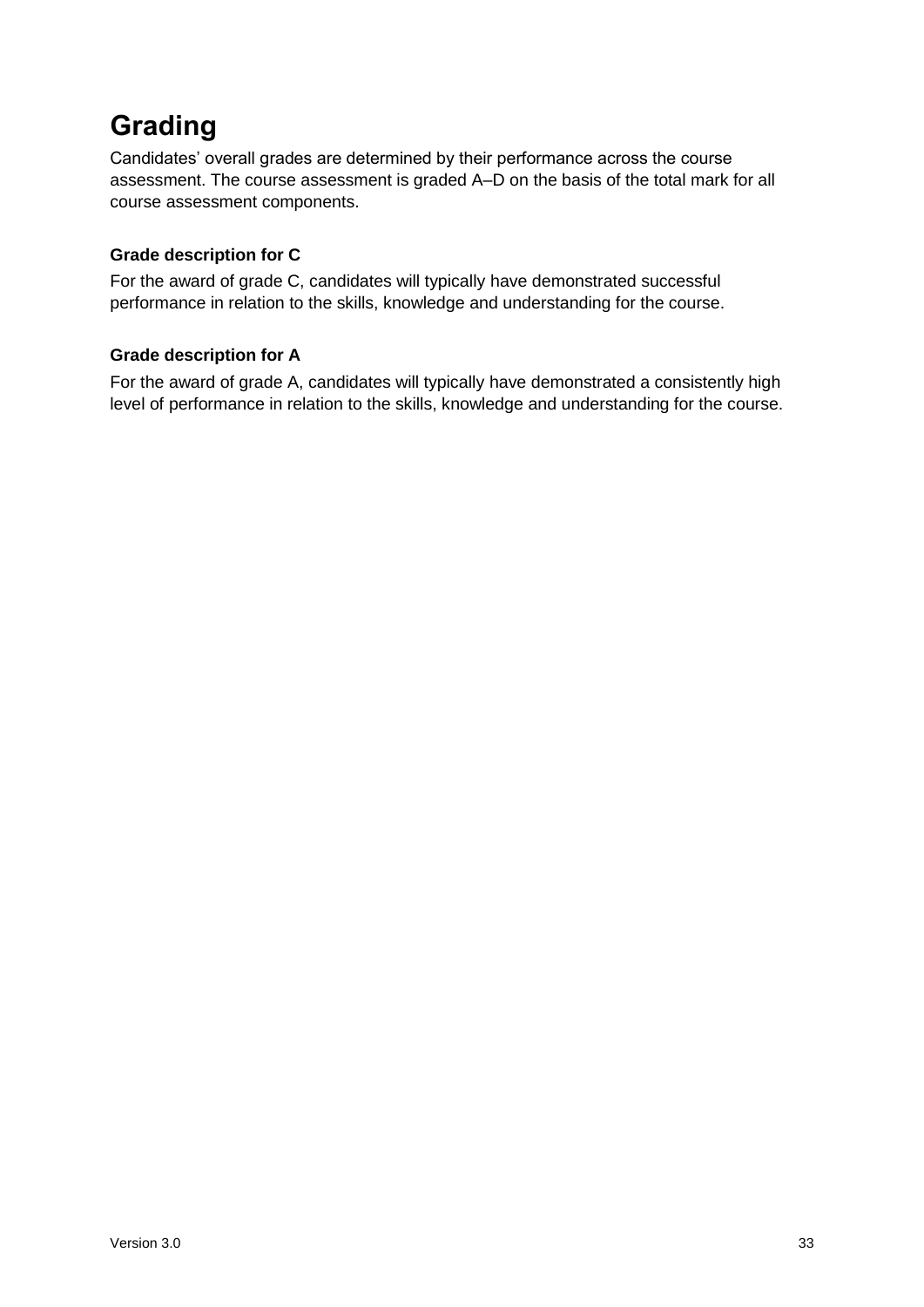# <span id="page-35-0"></span>**Equality and inclusion**

This course is designed to be as fair and as accessible as possible with no unnecessary barriers to learning or assessment.

For guidance on assessment arrangements for disabled candidates and/or those with additional support needs, please follow the link to the assessment arrangements web page: [www.sqa.org.uk/assessmentarrangements.](http://www.sqa.org.uk/assessmentarrangements)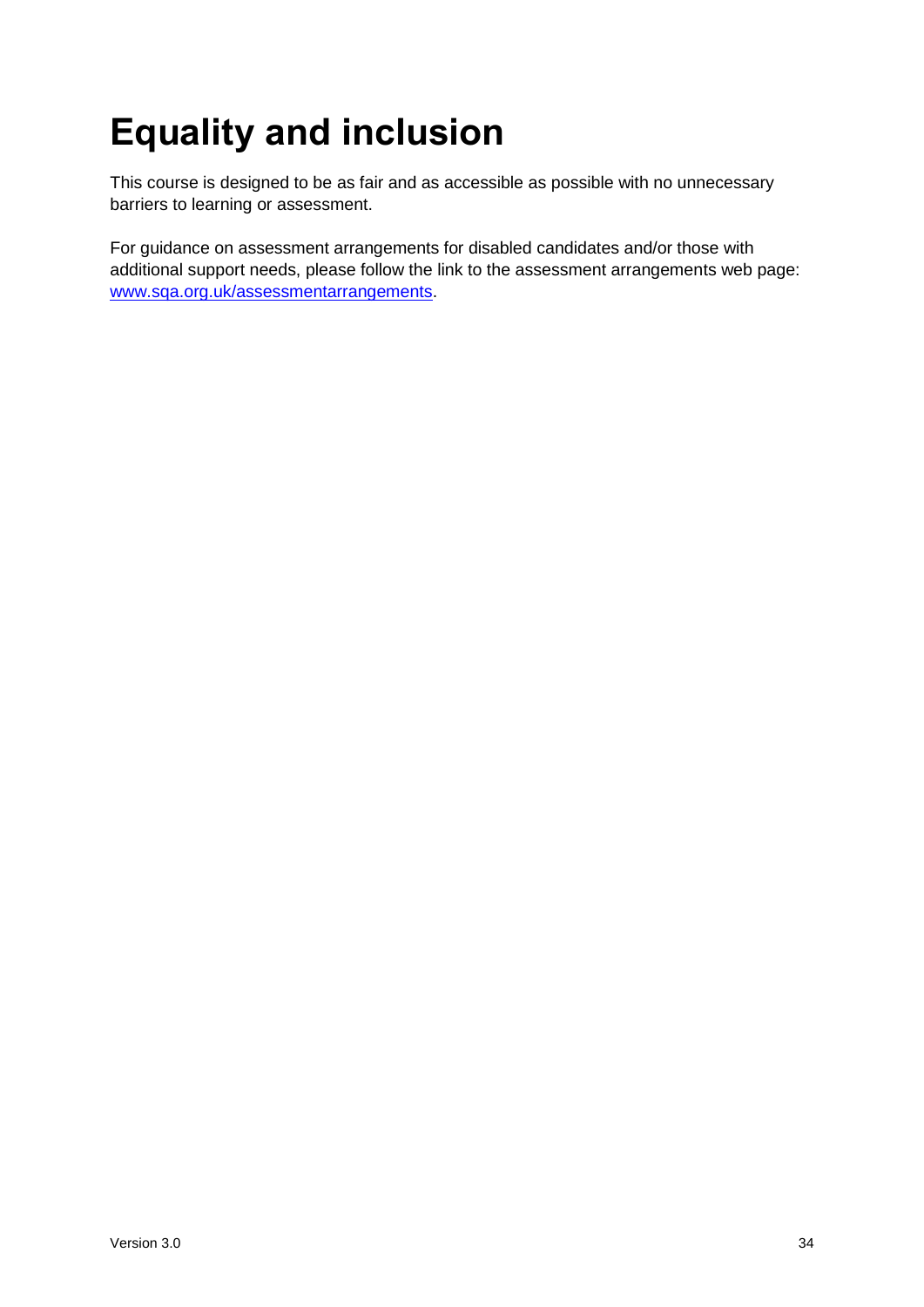# <span id="page-36-0"></span>**Further information**

The following reference documents provide useful information and background.

- [Higher History subject page](http://www.sqa.org.uk/sqa/47923.html)
- [Assessment arrangements web page](http://www.sqa.org.uk/assessmentarrangements)
- ◆ Building the Curriculum 3-5
- ◆ [Guide to Assessment](http://www.sqa.org.uk/sqa/2424.html)
- Guidance on conditions of [assessment for coursework](http://www.sqa.org.uk/sqa/files_ccc/Guidance_on_conditions_of_assessment_for_coursework.pdf)
- [SQA Skills Framework: Skills for Learning, Skills for Life and Skills for Work](http://www.sqa.org.uk/sqa/63101.html)
- [Coursework Authenticity: A Guide for Teachers and Lecturers](http://www.sqa.org.uk/sqa/1418.html)
- ◆ [Educational Research Reports](http://www.sqa.org.uk/sqa/35847.958.html)
- ◆ [SQA Guidelines on e-assessment for Schools](http://www.sqa.org.uk/sqa/2424.html)
- ◆ [SQA e-assessment web page](http://www.sqa.org.uk/sqa/68750.html)

The SCQF framework, level descriptors and handbook are available on the SCQF website.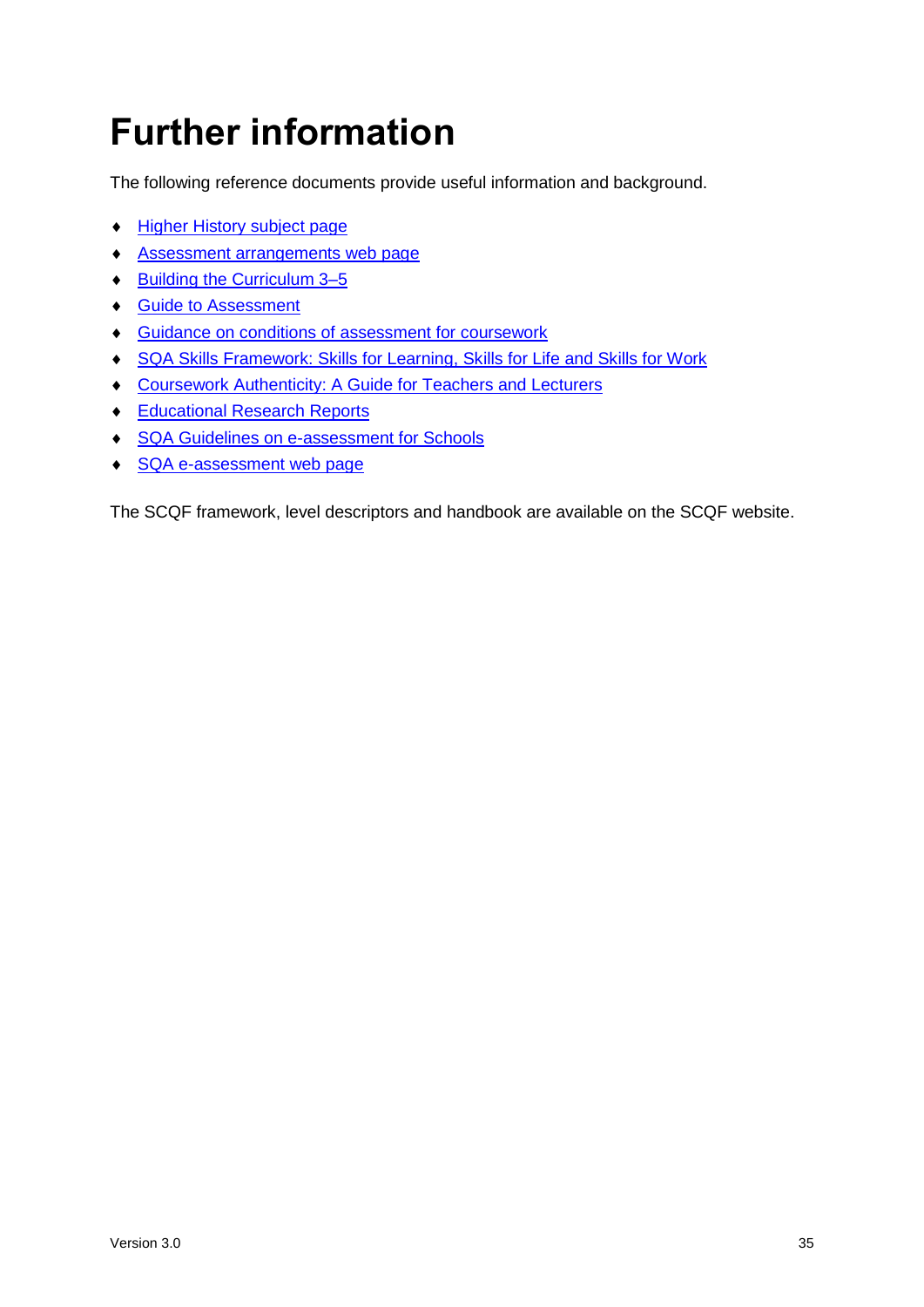# <span id="page-37-0"></span>**Appendix 1: course support notes**

## <span id="page-37-1"></span>**Introduction**

These support notes are not mandatory. They provide advice and guidance to teachers and lecturers on approaches to delivering the course. Teachers and lecturers should read these in conjunction with this course specification and the specimen question papers and/or coursework.

### <span id="page-37-2"></span>**Developing skills, knowledge and understanding**

This section provides further advice and guidance about skills, knowledge and understanding that teachers and lecturers could include in the course. Teachers and lecturers have considerable flexibility to select contexts that will stimulate and challenge candidates, offering both breadth and depth.

Teachers and lecturers should refer to this course specification for the skills, knowledge and understanding for the course assessment.

Candidates need support and guidance to develop study skills and learning strategies. Teachers and lecturers should encourage them to participate in their own learning by finding information and to generally show initiative, wherever appropriate. The benefits of co-operative learning, peer-support and peer-feedback can be substantial and should be encouraged. This can be supported by using information and communication technology (ICT).

The 'Approaches to learning and teaching' section provides suggested activities that teachers and lecturers can build into their delivery to develop these skills, knowledge and understanding.

### <span id="page-37-3"></span>**Approaches to learning and teaching**

The Higher History course is a study of historical events and themes across British, European and world, and Scottish contexts. There are opportunities throughout the course to reinforce and deepen learning by making links between aspects of knowledge and understanding depending on the particular topics and issues studied.

There is no recommended teaching order for this course. However, candidates should have the opportunity to study a range of topics before they choose a historical question for their assignment. The development of skills should be a part of teaching and learning from the start to help candidates progressively build up their skills throughout the course.

Candidates learn best when they:

- understand clearly what they are trying to learn, and what is expected of them
- are given feedback about the quality of their work, and what they can do to make it better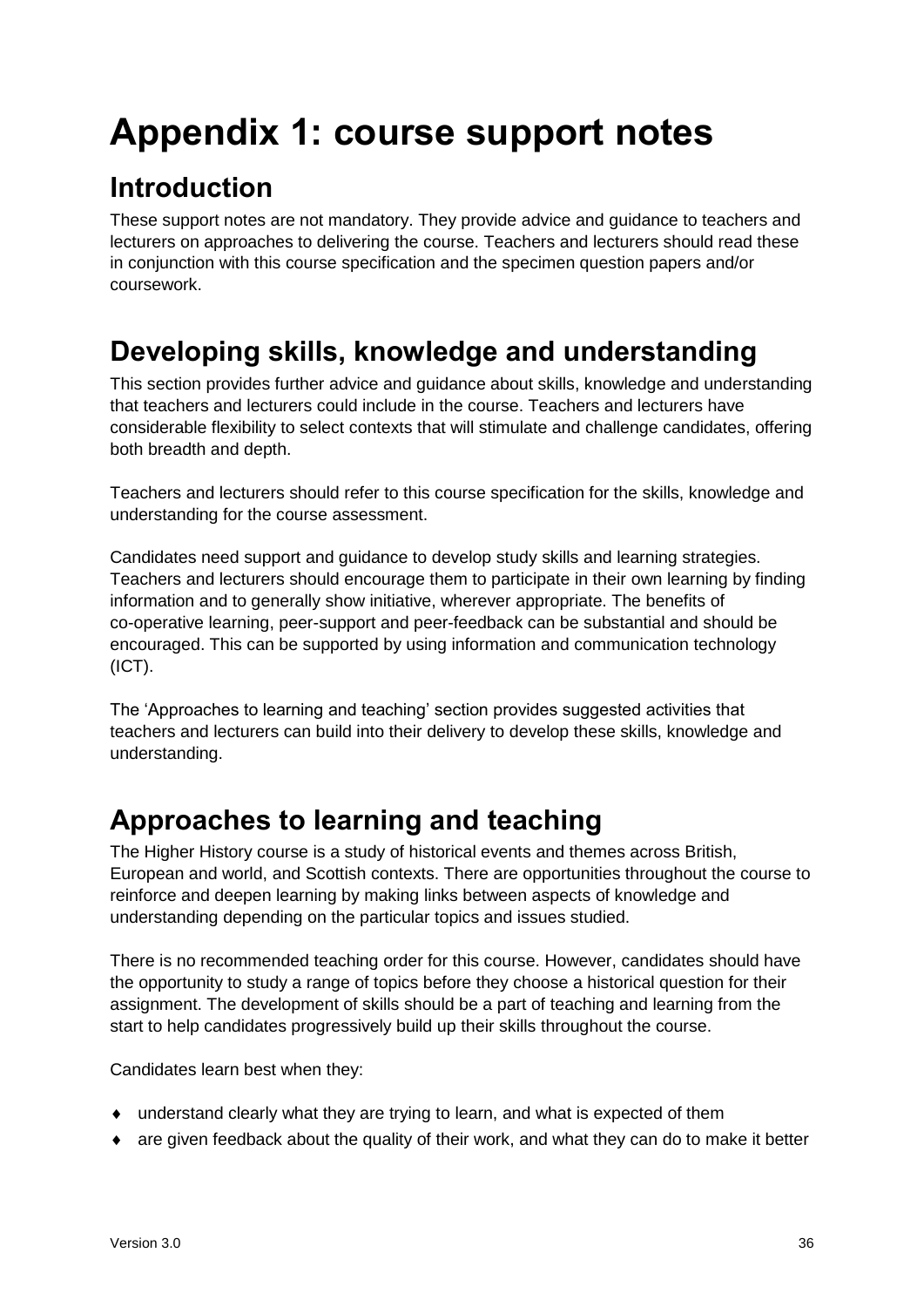- are given advice about how to make improvements and are fully involved in deciding what needs to be done next
- $\bullet$  know who can give them help if they need it

Teachers and lecturers should:

- encourage and support independent learning
- help candidates understand the requirements of the course by sharing learning and/or assessment criteria
- ◆ deliver effective feedback
- encourage candidates to set their own learning objectives
- encourage candidates to assess the extent of their existing knowledge
- encourage self- and peer-evaluation
- question effectively using higher-order questioning when appropriate

Using assessment for formative purposes can provide an important role in raising attainment by:

- ◆ giving feedback
- ◆ detailing progress
- identifying candidates' strengths and areas for development

#### **British history**

The following examples provide possible approaches to learning and teaching, focusing on issues relevant to topics in British history. The examples draw on familiar contexts. They are **not** a guide to any future assessments.

#### **Example 1 — critical thinking on why some women were given the vote in 1918**

Candidates study the reasons why some women achieved greater political equality and gain considerable knowledge and understanding of the following factors:

- changing attitudes to women in society
- $\bullet$  the Suffragist campaign
- $\bullet$  the Suffragette campaign
- ◆ women in the war effort, 1914–18
- $\bullet$  the example of other countries

As part of the Higher History course, candidates should have opportunities to develop and apply their critical thinking skills. The reasons why some women were given the vote in 1918 could be grouped together into three broad categories — changing attitudes; their own campaigns and efforts; and influences and changes in other countries.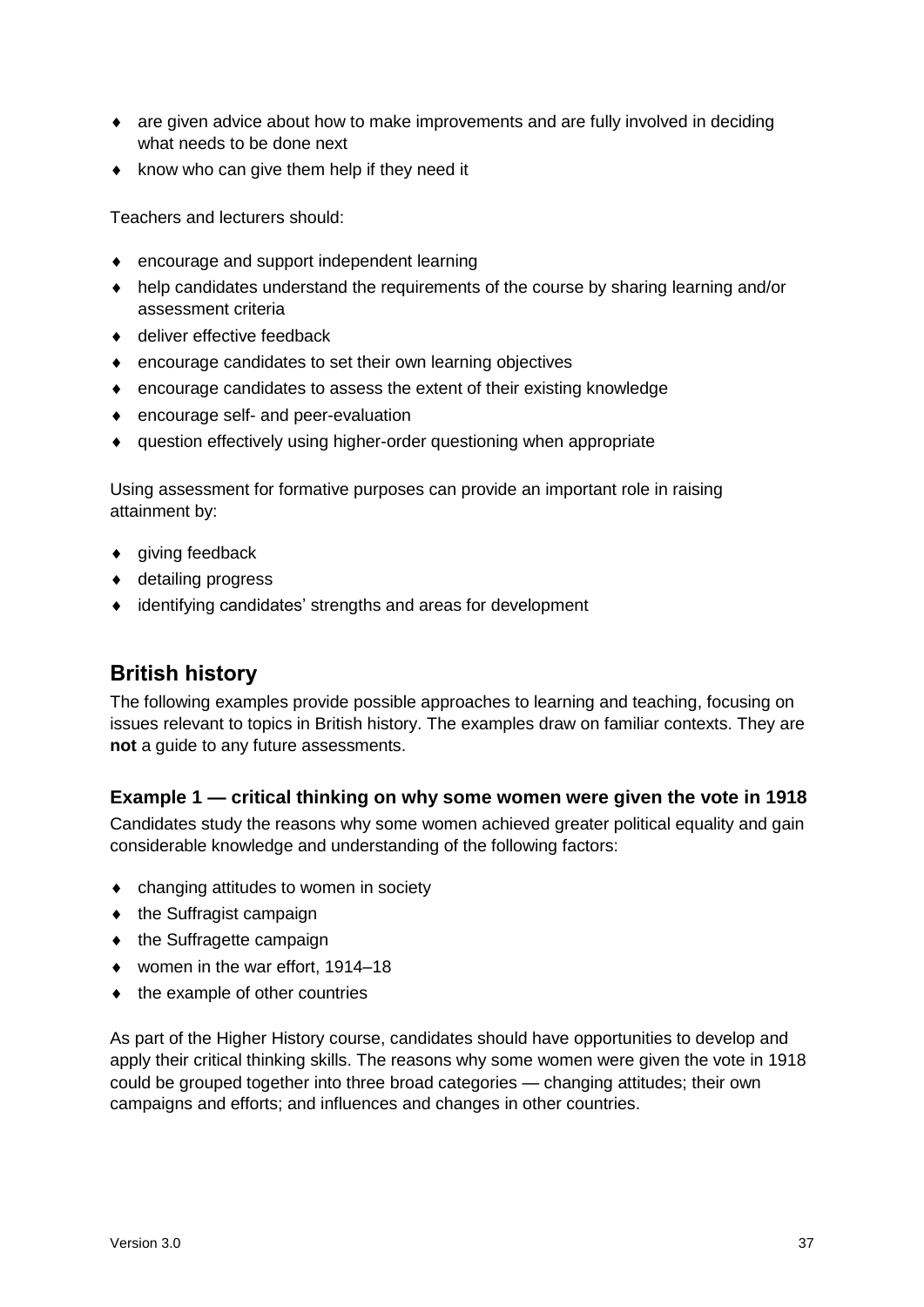Teachers and lecturers could label three different corners of the room with three option statements such as:

- Women gained greater political equality through changing attitudes.
- Women gained greater political equality through their own campaigns and efforts.
- Women gained greater political equality through changes which occurred in other countries.

Teachers and lecturers then ask candidates to consider, through discussion with their peers, which of the three statements they feel is the most accurate, and ask them to go to that particular corner of the room. This type of activity directly encourages candidates to think critically about the impact that various factors played on women achieving greater political equality.

To further this activity, candidates then group together with others who agree with their decision and discuss the reasons for their choice. Each group chooses a speaker who puts forward their case as to why they feel their particular statement is the most accurate.

Providing opportunities to discuss the accuracy of statements helps prepare candidates for essay questions. Activities which could be used to generate evidence include a written summary, following the debate, of why each of the statements could be said to be accurate; or an essay on this topic using similar statements. For example:

*The part played by women in the war effort was the main reason why some women received the vote in 1918*. How valid is this view?

Encouraging candidates to use the 'BBC Bitesize' website is a good way for them to test their own knowledge and understanding at the end of a topic. Many topics have 'Test Bites', which are short quizzes to test the basic knowledge.

#### **Specific materials and/or preparation needed**

statements printed as signposts for corners of the room

#### **Example 2 — the spectrum of opinion on how democratic Britain became between 1867–1928**

Candidates study the ways in which Britain became more democratic between 1867 and 1928 and examine issues such as:

- $\bullet$  the widening of the franchise
- $\bullet$  the distribution of seats
- corruption and intimidation
- widening membership of the House of Commons
- ◆ the role of the House of Lords

Many of the essay questions on this topic require candidates to assess, evaluate or judge how much progress had been made towards democracy and how democratic Britain was by a particular time. To help candidates apply this analytical thinking in an essay, teachers and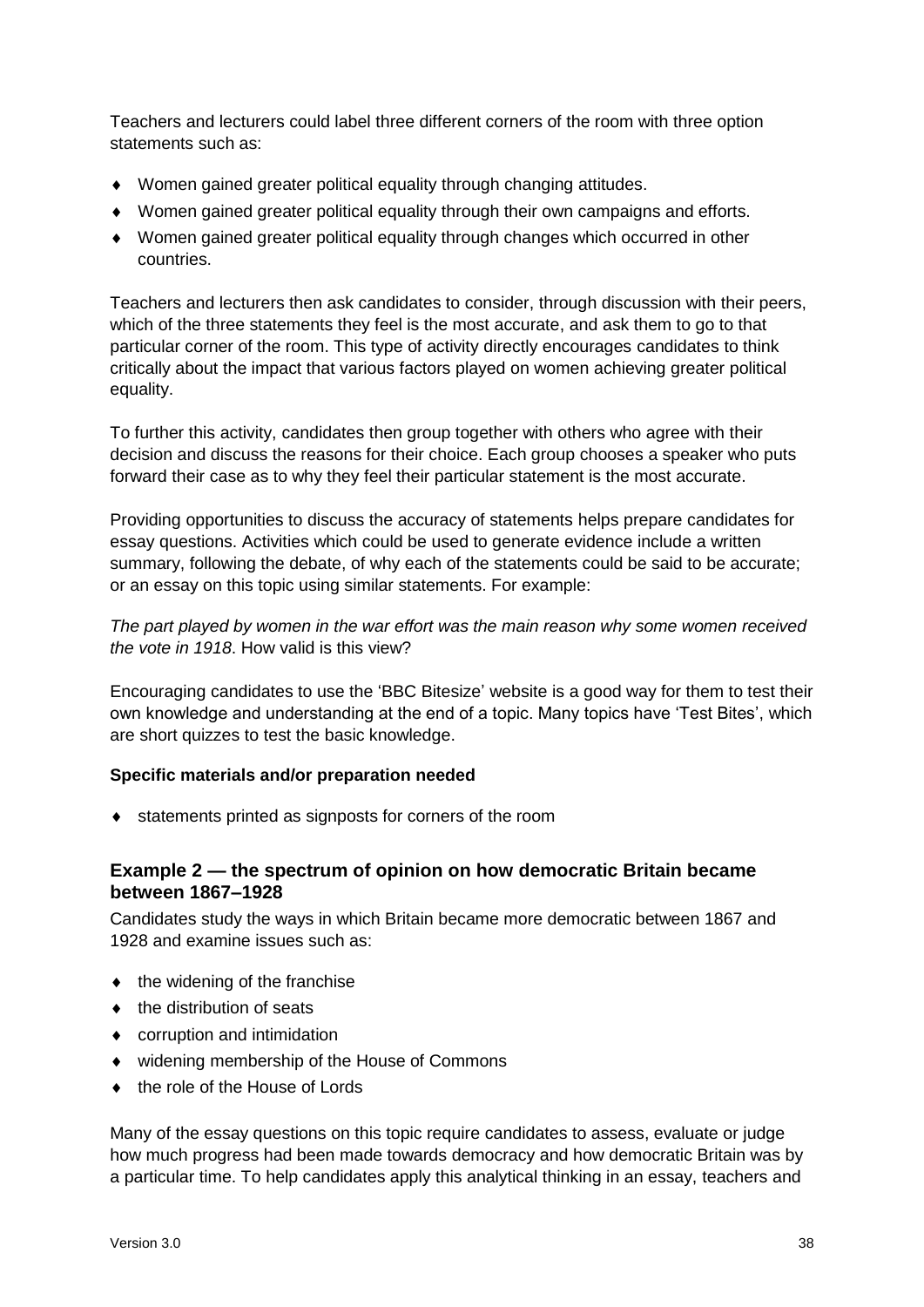lecturers could give candidates opportunities to consider different opinions on this topic as preparation for these essays.

One way of doing this is to create a spectrum of opinions using a line on a board (further categories could be added). For example:



Teachers and lecturers then ask candidates to consider Britain's position at a particular time. For example, How democratic was Britain by 1911?

Candidates then write their judgement, and the key reason for it, on a sticky note and place it on the spectrum. This type of learner-centred activity creates the opportunity for high-quality dialogue, critical thinking and analysis. It enables candidates to use the knowledge and understanding they have previously gained and apply it to make an informed judgement, which are key skills in the course assessment.

#### **Specific materials and/or preparation needed**

- opinion drawn on the board
- $\bullet$  sticky notes and pens

As a follow-up, candidates then use a table to highlight which features of Britain could be considered democratic, as opposed to features which suggest Britain is undemocratic.

| <b>Democratic features</b> | <b>Undemocratic features</b> |  |
|----------------------------|------------------------------|--|
|                            |                              |  |
|                            |                              |  |
|                            |                              |  |
|                            |                              |  |
|                            |                              |  |
|                            |                              |  |
|                            |                              |  |
|                            |                              |  |
|                            |                              |  |
|                            |                              |  |
|                            |                              |  |
|                            |                              |  |
|                            |                              |  |
|                            |                              |  |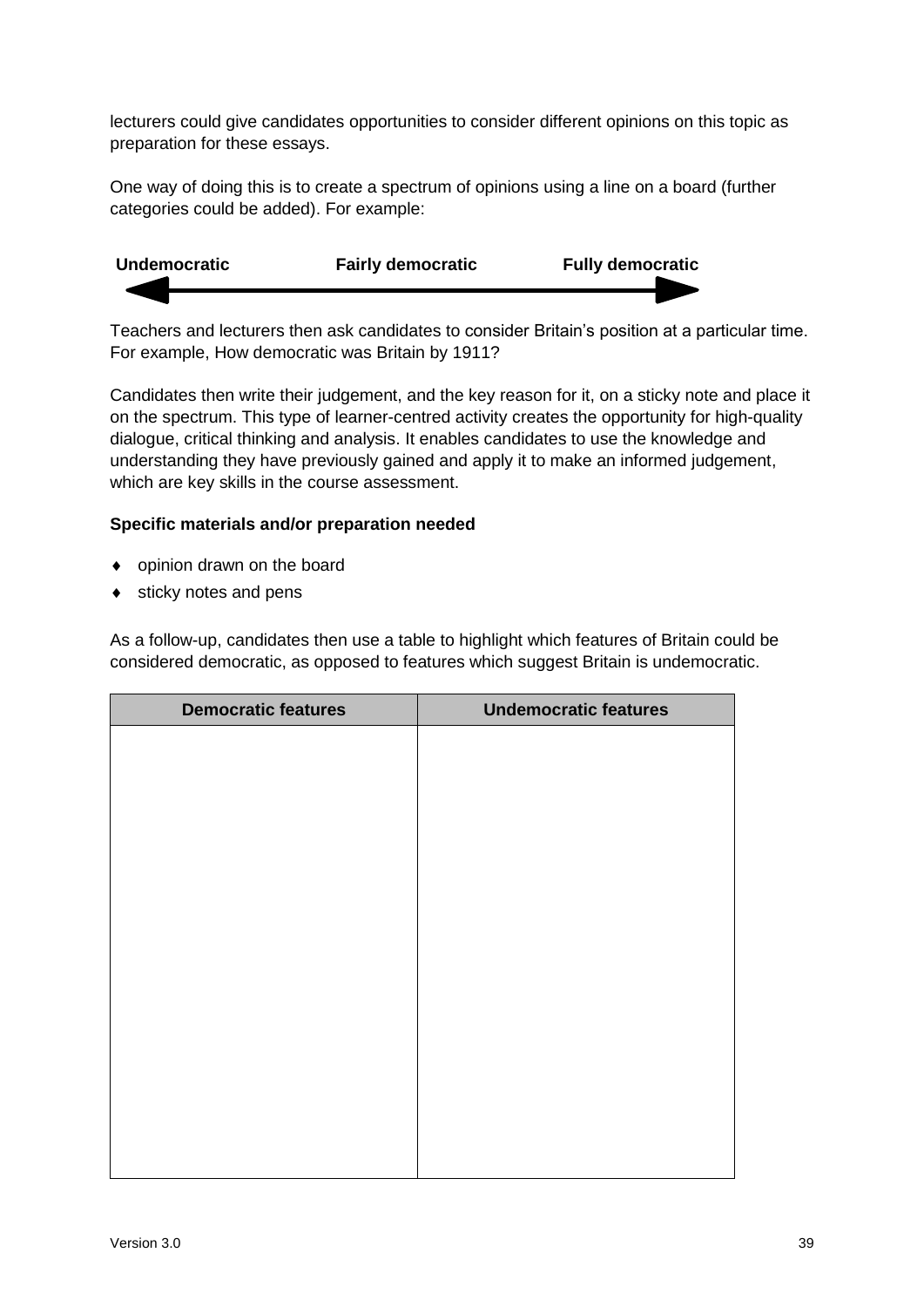The Test Bite for this particular part of the topic can be found on the Bitesize section of BBC's website.

#### **Early modern history — the Atlantic slave trade**

Candidates study the development of the Atlantic slave trade in the 18th century and the social and economic consequences of that trade. They examine the abolition of the slave trade in 1807 and the themes of ideology, rights and conflict.

To many people who study Higher History, the sheer volume of reading and listening can be very demanding. This is especially so for those candidates who are visual learners and learn best from seeing information in pictures, charts and diagrams. A useful revision tool for some topics can be to create visual records of them.

#### **Example 1 — visual records**

As part of this topic, candidates evaluate the reasons for the success of the abolitionist campaign in 1807. Teachers and lecturers could ask candidates to create their own personal visual record of this key issue on A4 paper.

| 1 Decline in the economic importance of slavery |  |
|-------------------------------------------------|--|
|                                                 |  |
|                                                 |  |
|                                                 |  |
|                                                 |  |
|                                                 |  |
|                                                 |  |
|                                                 |  |
|                                                 |  |
|                                                 |  |
|                                                 |  |
|                                                 |  |
| 2 Effects of slave resistance                   |  |
|                                                 |  |
|                                                 |  |
|                                                 |  |
|                                                 |  |
|                                                 |  |
|                                                 |  |
|                                                 |  |
|                                                 |  |
|                                                 |  |
|                                                 |  |
| 3 Military factors                              |  |
|                                                 |  |
|                                                 |  |
|                                                 |  |
|                                                 |  |
|                                                 |  |
|                                                 |  |
|                                                 |  |
|                                                 |  |
|                                                 |  |
|                                                 |  |
|                                                 |  |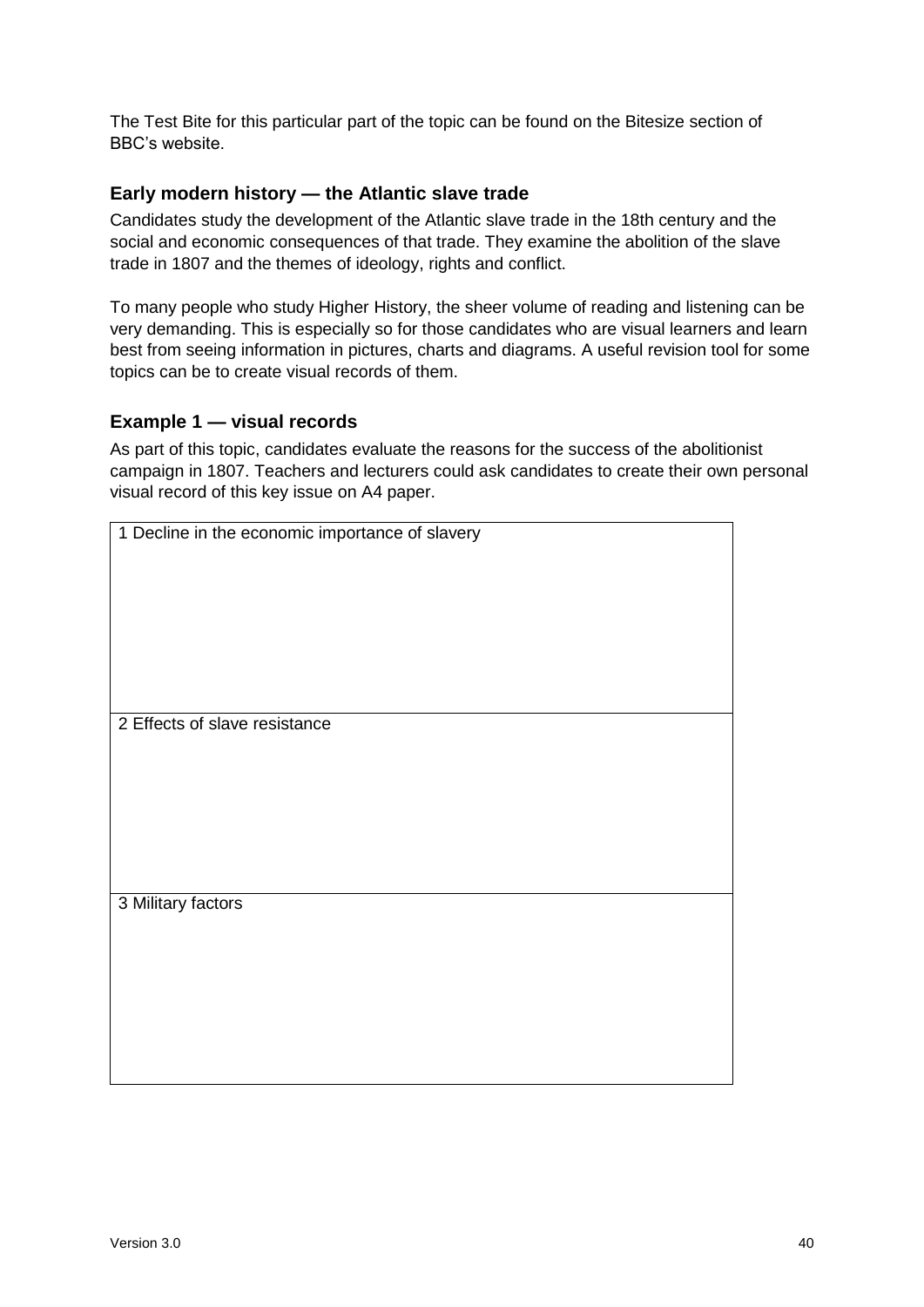4 Campaign of the Anti-Slavery Society

5 Role of Wilberforce

With no written information, candidates visualise what each part of the topic represents to them and present the information they 'see' in pictures, cartoons, diagrams, charts or symbols. As this type of activity appeals more to visual learners, it could be supplemented on the reverse side of the page with a summary of written key points for each section of the topic.

BBC Class Clips are also available on this part of the topic.

#### **Specific materials and/or preparation needed**

◆ A4 paper and coloured pens or pencils and rulers

#### **Example 2 — question cards**

When studying the Atlantic slave trade in depth, like any period of time in history, candidates come across many facts of knowledge and dates which are useful and relevant to the topic. In the course assessment, it benefits candidates if they can recall specific factual knowledge.

The following provides some ideas of how teachers and lecturers could help candidates retain factual information:

Candidates reflect on their notes for the whole or part of the topic before constructing some questions to ask their peers. Teachers and lecturers give each candidate a piece of A5 card and ask them to write down three questions which test factual knowledge. These should be questions with specific answers, unlike essay-type questions.

Candidates should know the answers to the questions they construct and write them below each one. Teachers and lecturers instruct candidates to ask one of their questions to the person next to them, who then gives the answer and asks one of their questions back. This can be repeated until all six questions have been asked and answered.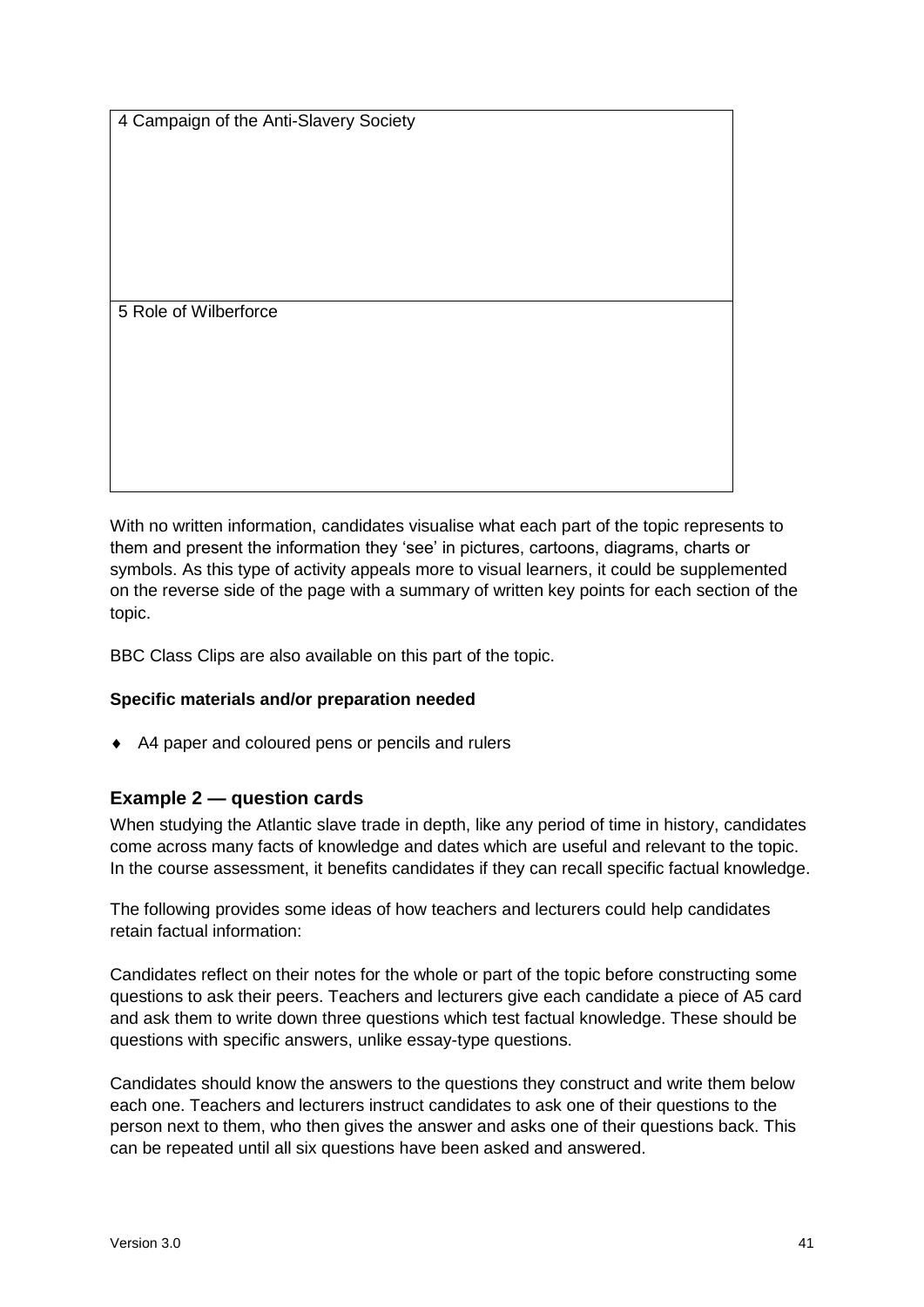By doing this, teachers and lecturers provide candidates with a revision exercise by getting them to reflect on and construct their own questions. This also builds candidates' confidence in recalling the key factual information of the topic.

This exercise can be widened to make it more active and participative. A pair of candidates swap question cards and then move around the room to find another candidate to ask their new questions to. This process can be repeated several times so that each candidate asks and answers several different questions.

By repeating the sequence many times, it allows all candidates to become actively involved in the learning process and also ensures that a wide range of factual knowledge is revised.

A final part to this is to ask candidates to write down 10 key facts they can recall from the activity. Recalling factual knowledge is important for each essay.

#### **Specific materials and/or preparation needed**

• card to write questions on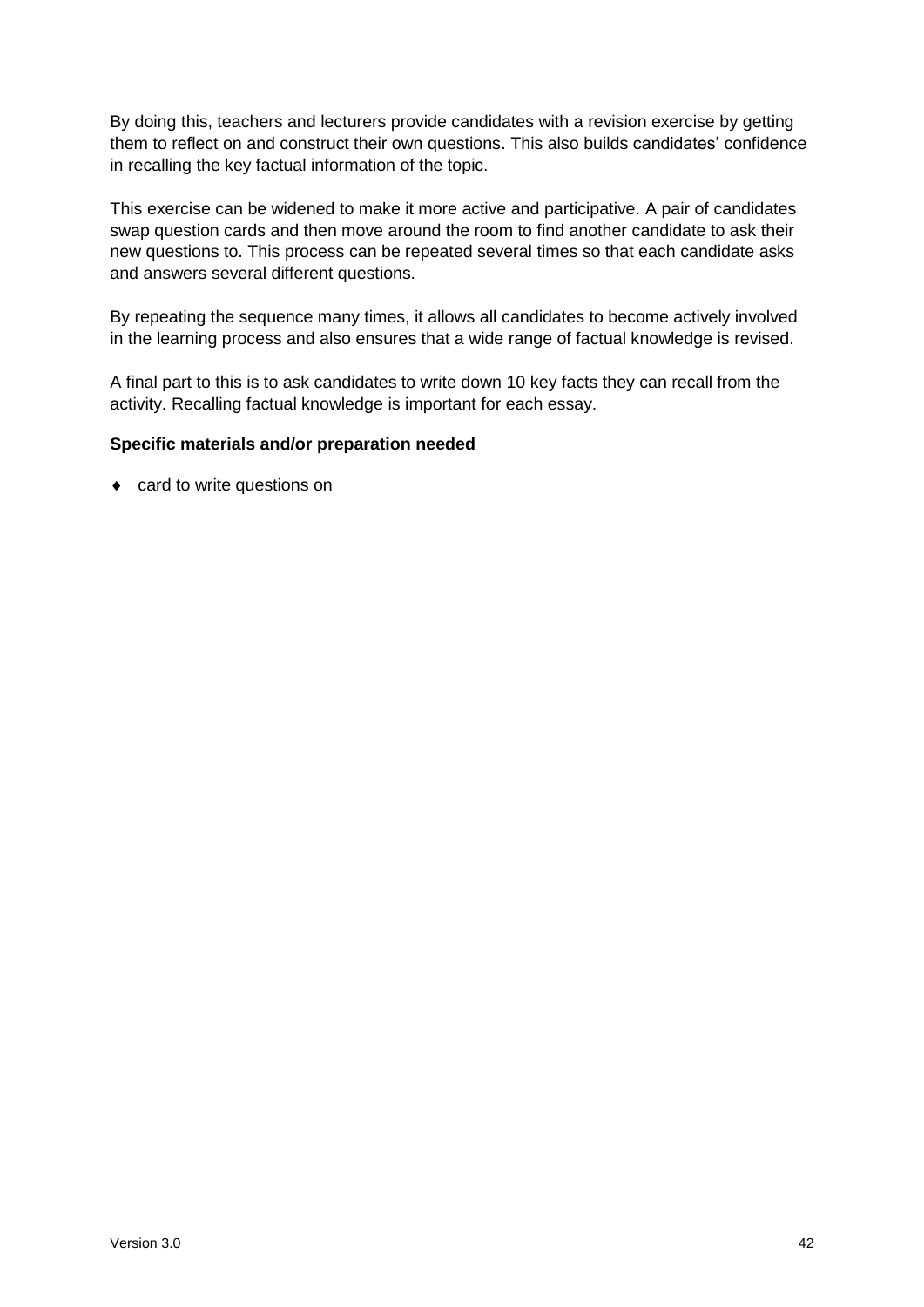### **European and world history**

The following examples provide possible approaches to learning and teaching, focusing on issues relevant to topics in European and world history. The examples draw on familiar contexts. They are **not** a guide to any future assessments.

#### **Example 1 — the 'what was the main reason why unification was achieved in Germany by 1871?' debate**

Candidates study the broad issues surrounding the unification of Germany. This would cover the early growth of nationalism from 1815 through to the role of Bismarck and the wars of unification. In small groups or as individuals candidates could be assigned a particular contributory factor to consider in the process of unification. For example:

- ◆ Prussian military strength
- Prussian economic strength
- ◆ the decline of Austria
- ◆ the role of Bismarck
- ◆ the role of other countries

Teachers and lecturers then ask each group or individual to debate and justify and/or argue the importance of their assigned factor to the rest of the class. By taking part in this process, candidates develop knowledge and understanding of why Germany was unified.

Once all of the contributory factors are presented, teachers and lecturers ask individuals to rank the factors in order of importance; write a summary note on all of the contributory factors; and compile a spider diagram of the factors which led to unity. This type of activity requires candidates to demonstrate the analytical and evaluative skills required to access the full range of marks for the essay in the British, European and world history question paper.

#### **Example 2 — group carousel activity on why the Nazis achieved power in Germany in 1933**

Candidates study the broad reasons why the Nazis achieved power in 1933. Teachers and lecturers could divide the class into small groups of varying sizes depending on numbers. Each group is assigned a whiteboard and given the same relevant question. For example:

- *Resentment towards the Treaty of Versailles was the main reason why the Nazis achieved power in 1933.* How valid is this view?
- How important was the appeal of Hitler as a reason why the Nazis achieved power in 1933?
- To what extent were economic difficulties the main reason why the Nazis achieved power in 1933?

Given a specific timescale, for example 3 minutes, each group writes as many points relevant to this question that they can think of on their whiteboard before moving on to the next group's whiteboard. At this point, they are given a further 3 minutes, for example, to add further relevant information not already on this group's board. This is repeated several times before candidates return to their original whiteboard.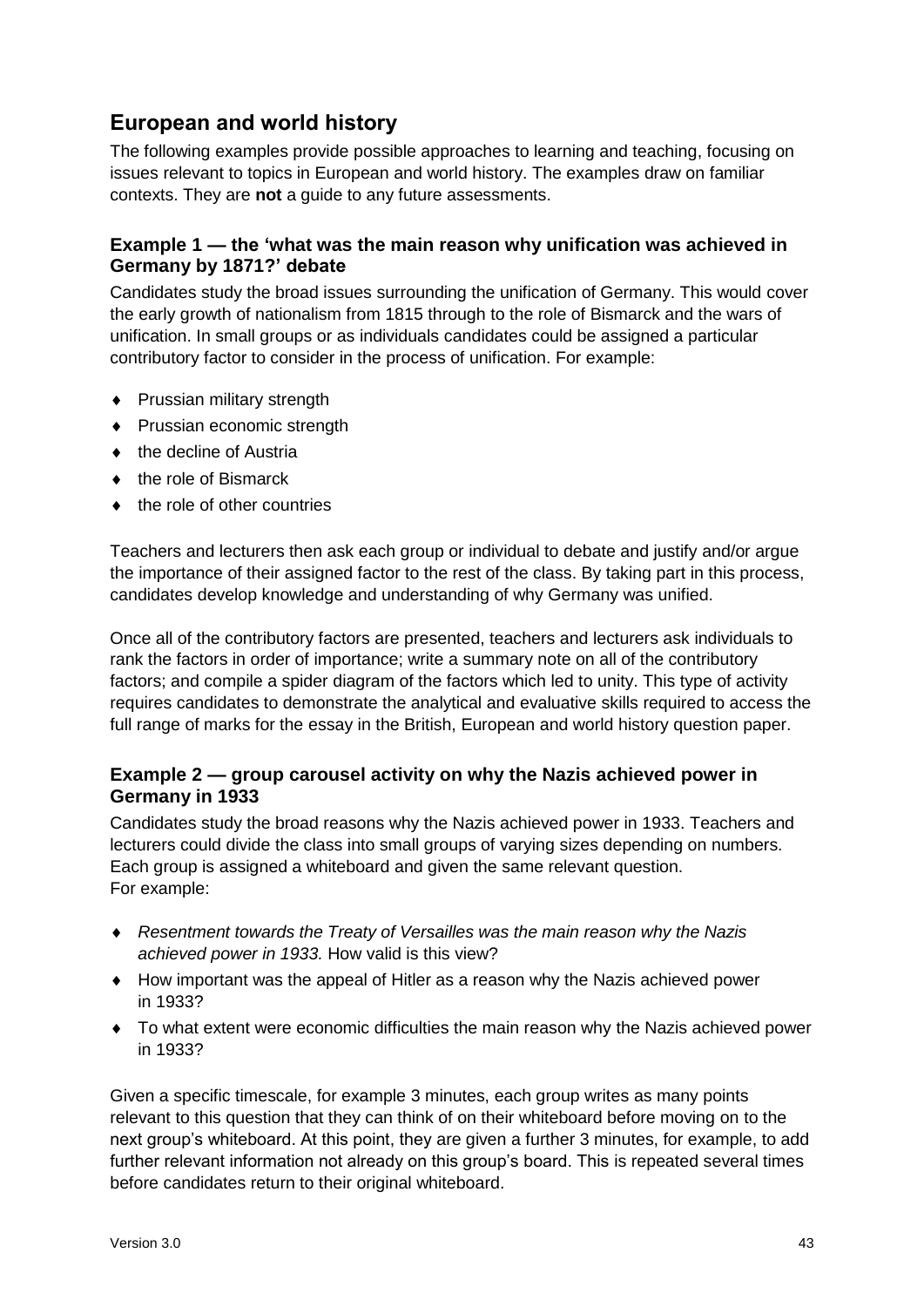This type of formative activity enables candidates to develop knowledge and understanding of the course content.

Activities which can be used to generate evidence include an essay on the question; a PowerPoint presentation on the question, either by individuals or as a group; a spider diagram of the relevant information for the question; or a summary and/or conclusion on the accuracy of the statement.

This type of learner-centred activity encourages individuals to participate in informal discussion. It also allows them to develop an ability to think independently before making informed judgements and therefore developing their critical thinking skills.

#### **Specific materials and/or preparation needed**

- whiteboards or A3 paper
- ◆ marker pens
- $\bullet$  timer or stopwatch

#### **Example 1 — class research task: what were the reasons for the development of the civil rights campaign after 1945?**

This task is a learner-led research task which is designed to enable candidates to take greater responsibility for their own learning and undertake some of their own historical research. Without previous in-depth study of this part of the topic, individual candidates could be assigned a particular factor in the development of the civil rights campaign to investigate. For example:

- prejudice and discrimination
- ◆ the experience of black servicemen in the Second World War
- $\bullet$  the role of black civil rights organisations
- the role of Martin Luther King
- $\bullet$  the emergence of effective black leaders

Teachers and lecturers then ask individuals to research the role that their particular factor played in the development of the civil rights campaign. Alternatively, individuals can be grouped together with those who had been assigned the same factor to work collectively.

Some teacher or lecturer input could be given and suggested websites for candidates to use include:

- ◆ [BBC class clips](http://www.bbc.co.uk/learningzone/clips/)
- ◆ [Spartacus Educational](http://spartacus-educational.com/)
- ◆ [school history website](http://www.schoolhistory.co.uk/)
- ◆ [SCRAN](https://www.scran.ac.uk/)
- ◆ [BBC Bitesize](http://www.bbc.co.uk/scotland/learning/bitesize/higher)
- ◆ [BBC History](https://www.bbc.co.uk/history)
- ◆ Textbooks or articles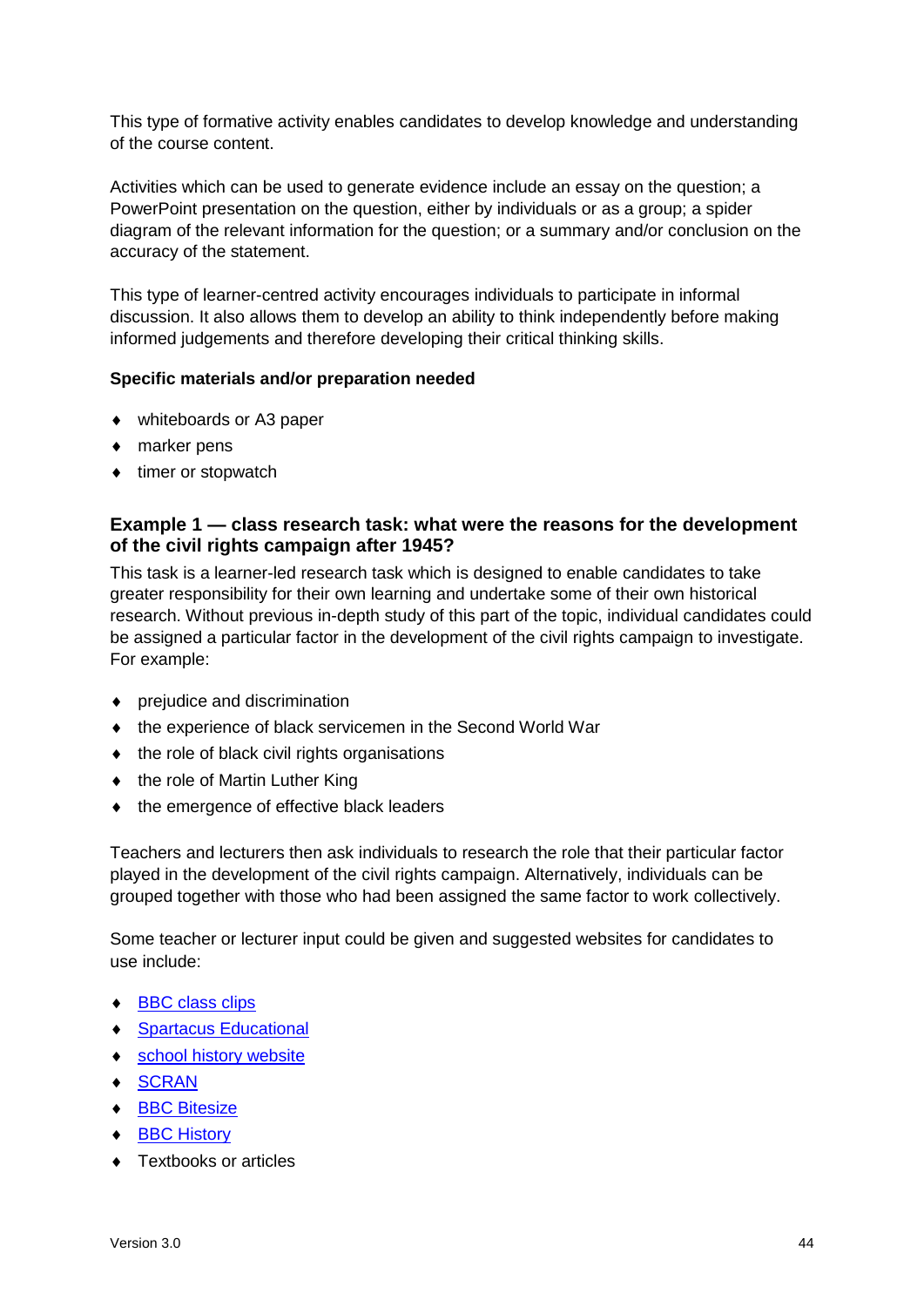Teachers and lecturers ask candidates to produce a chapter on their particular factor which is collated to form a set of class notes. The length of the piece of research could vary according to the ability of the class, access to the internet, and time constraints.

This learner-led activity can be followed up by teacher- or lecturer-led consolidation of the knowledge and understanding which should have been gained. Tasks could be set based on the learner-generated class notes to allow the teacher or lecturer to assess how well the topic has been understood.

Activities which could be used to generate evidence include an essay on the topic, for example:

- *The experience of black servicemen in the Second World War was the main reason for the development of the civil rights campaign, after 1945*. How valid is this view?
- To what extent was prejudice and discrimination the main reason for the development of the civil rights campaign, after 1945?
- How important was the role of Martin Luther King as a reason for the development of the civil rights movement, after 1945?

This type of learner-centred activity encourages individuals to take greater responsibility for their own learning while giving them experience of carrying out independent historical research. It also encourages them to work with their peers and produce high-quality work for each other. The follow-up essay activity allows them to use their knowledge and understanding of the topic and apply it in order to make an informed judgement, therefore developing their critical thinking skills.

#### **Specific materials and/or preparation needed**

- ◆ access to internet
- ◆ facility to print candidates' work
- $\bullet$  time to collate candidates' work into class notes
- facility to copy class notes produced for each individual

#### **Example 2 — group discussion to evaluate the obstacles to the achievement of civil rights for black people, up to 1941**

When studying the obstacles to the achievement of civil rights for black people up to 1941, candidates gain an awareness of many contributory factors. Possible obstacles may include:

- ◆ legal impediments
- popular prejudice
- ◆ activities of the Ku Klux Klan
- $\bullet$  divisions in the black community

Teachers and lecturers could divide candidates into small groups and give them a set of cards which name the various obstacles to black people achieving civil rights. They also give them a large whiteboard or an A3 piece of paper with the following question: What was the main obstacle to black people achieving civil rights, up to 1941?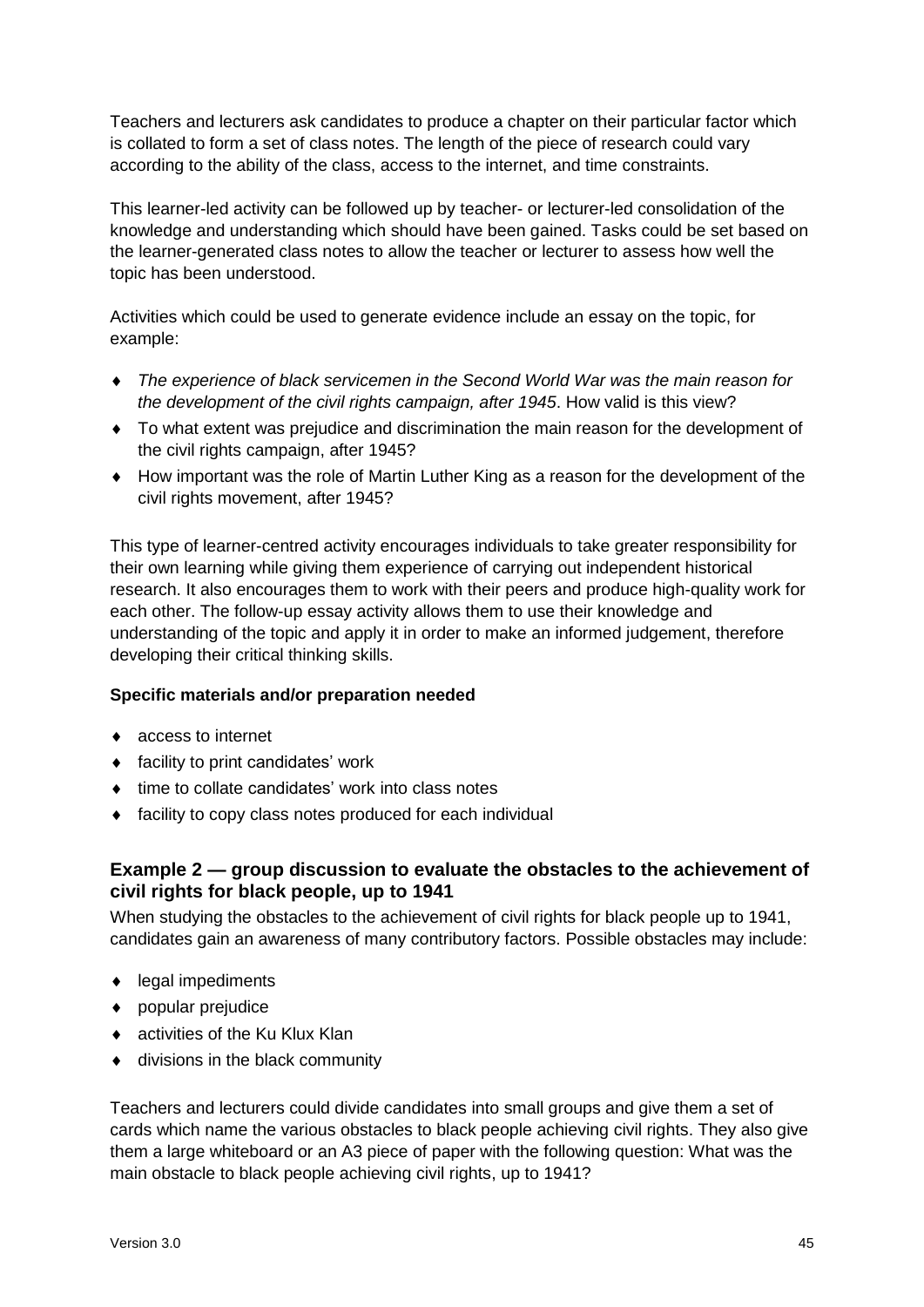As a group they are then asked to discuss the importance of each obstacle. As candidates discuss each one, they make a judgement on its importance — the more important the obstacle the closer to the question it goes, while the less important obstacles are placed further out from the centre.

This type of activity encourages critical thinking and high-quality dialogue among peers. It also allows candidates to develop the ability to evaluate the factors contributing to a particular historical development. By drawing on prior knowledge they should be able to develop the ability to apply this in a critical way to make a reasoned judgement. These skills can be transferred and deepened by follow-up written activities.

Activities which could be used to generate evidence include an essay on the topic, for example:

 To what extent were divisions within the black community the main obstacle to the achievement of civil rights for black people, up to 1941?

Candidates could alternatively produce a news report on the obstacles to black people achieving civil rights, for example:

 a summary of the key obstacles to black people achieving civil rights with a reasoned judgement on the relative importance of each

#### **Specific materials and/or preparation needed**

- cards printed naming the obstacles to black people achieving civil rights
- ◆ A3 paper
- ◆ marker pens

#### **Example 3 — mock trial of Louis XVI — an assessment of the difficulties of forming a stable government, 1789–92**

The following activity could be used to enable candidates to evaluate the reasons for the failure of constitutional monarchy, up to 1792.

Before candidates look at the real trial of Louis XVI they could participate in a mock trial. Candidates are chosen to play the following roles:

- $\bullet$  Louis XVI
- Raymond de Seze, Louis' counsel
- ◆ de Seze's assistant
- Jacques Defermon, President of the Convention

The rest of the class are either Jacobins or Girondins. Each part has a role-play card with more detailed information to help candidates prepare for their part in the trial. The candidate playing the role of Jacques Defermon is also given a possible trial plan which they can follow if they wish or create their own. Candidates are given time to prepare their role which includes the Jacobins and the Girondins asking Louis two questions and Louis being allowed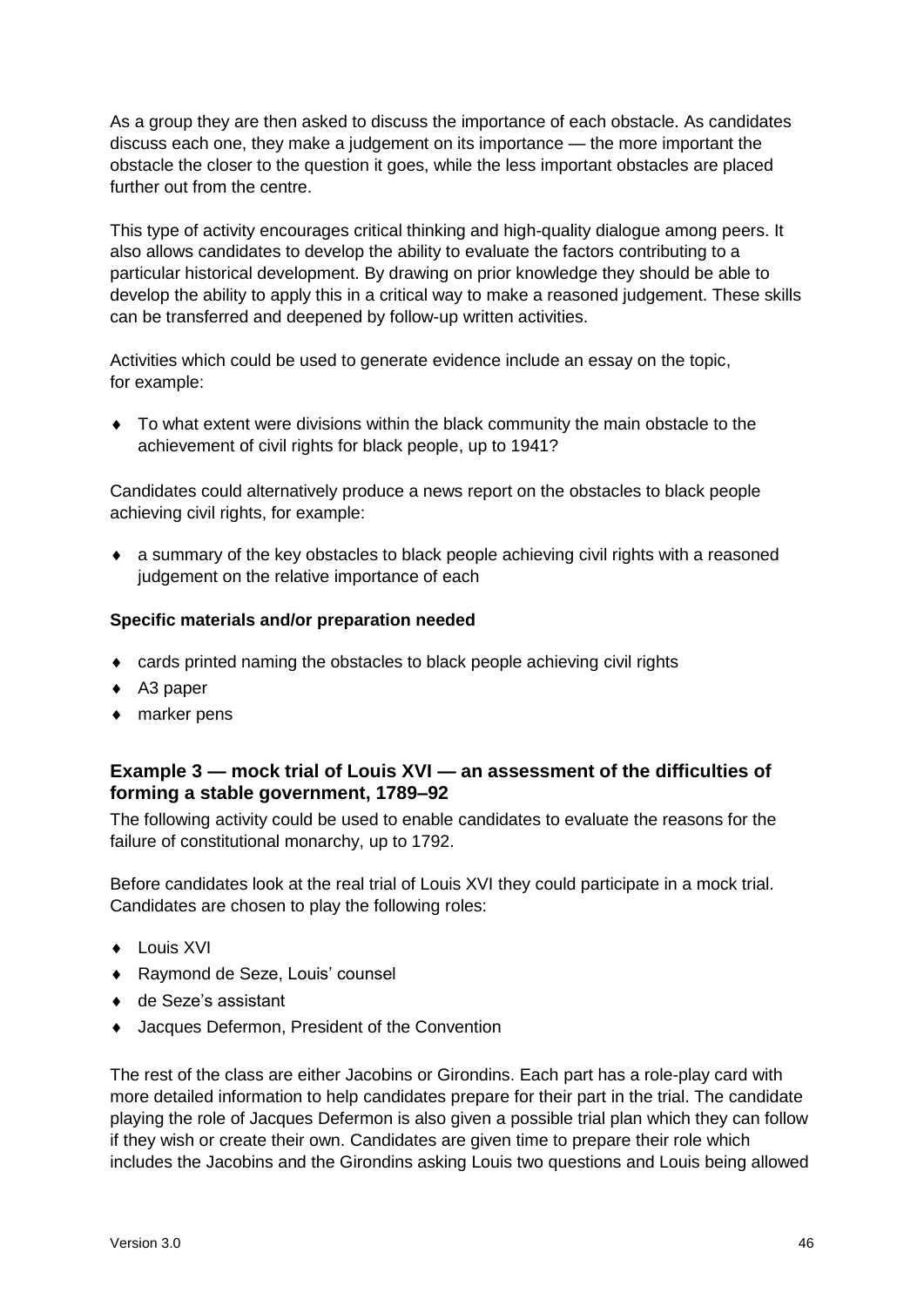to reply. At the end, each member of the Jacobins, Girondins and Jacques Defermon, give their verdict to the charges against Louis, justifying their answer.

This activity allows candidates to critically analyse a topic. It also allows them to participate as part of a wider group but maintain a specific responsibility within that group. This type of activity helps to develop critical thinking on the difficulties of forming a stable government during this time.

#### **Specific materials and/or preparation needed**

- role-play cards with detailed information about each role:
	- Louis XVI
	- Raymond de Seze, Louis' counsel
	- de Seze's assistant
	- Jacques Defermon, President of the Convention

#### **Example 4 — the White Terror, 'where am I?' activity**

The following is an example of a revision exercise to help candidates evaluate the reasons for establishing the Consulate.

Teachers or lecturers could:

- give candidates some time to reflect on and revise information on the White Terror
- give each candidate three cards one with 'Paris' on it; one with 'Vendée' on it; and one with 'South' on it
- read out 10 clues to describe and give information about where specific events during the White Terror took place

Candidates then have to decide whether it was 'Paris', 'Vendée' or 'South' and hold up the appropriate card. This can be turned into a competitive game with score cards issued for candidates to keep a note of their marks. At the end, each tick is converted to 1 mark and marks totalled up, with the highest score winning.

This activity helps candidates recall factual knowledge and understanding. This type of activity can be adapted and specific people or events can be asked about.

#### **Specific materials and/or preparation needed**

- $\bullet$  clues made up
- place name cards made
- ◆ score cards

These strategies could be adapted and used to suit the other topics.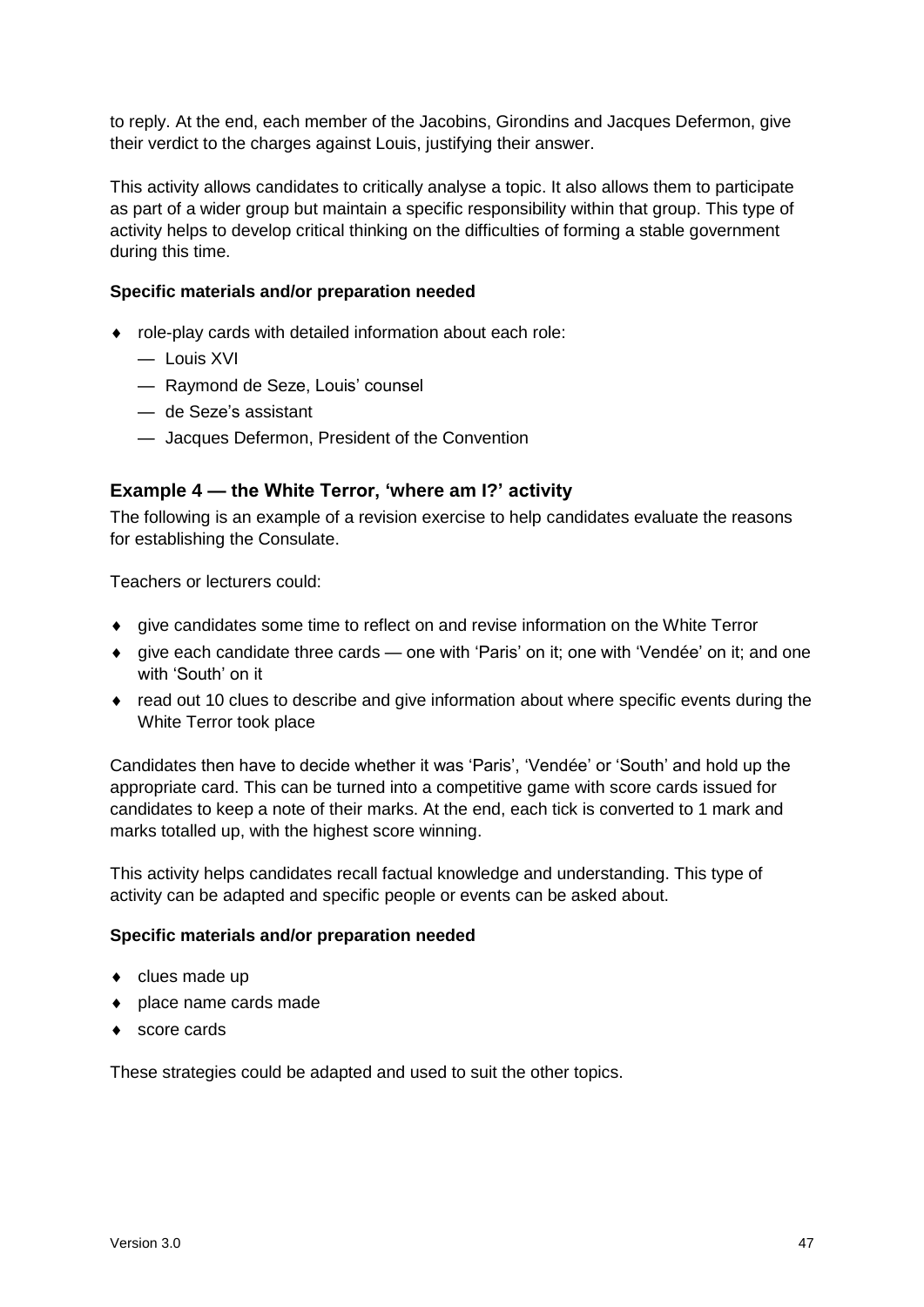### **Scottish history**

The following examples provide possible approaches to learning and teaching, focusing on issues relevant to topics in Scottish history. The examples draw on familiar contexts. They are **not** a guide to any future assessments.

#### **Example 1 — 'jigsawing' an answer**

One of the best ways to help candidates understand a source is to give them an example to break down and analyse. Getting them to consider these basic questions could be a good starting point:

- ◆ When was it written or said?
- Why was it written or said?
- ◆ Who wrote or said it?
- What information does the source contain?

Separating them into small groups of four or into pairs, teachers and lecturers ask candidates to divide the above four questions among them — one or two each — and discuss the answers.

This type of strategy is useful when starting source-based work, as the nature of working with others in a small group or a pair provides candidates with a safe environment to express their opinions to a small number of people. It also helps develop communication and allows more independent, and perhaps creative, thinking. It gives candidates time to consolidate their own learning and then to share it with the rest of their group so that a complete picture or analysis can be made.

Once candidates have discussed these basic four questions, they consider other questions they have about the source as well as what the source may have missed out. This again encourages critical and analytical thinking about sources.

#### **Specific materials and/or preparation needed**

whiteboards are useful for candidates to note points on to share with each other

#### **Example 2 — writing templates**

Writing templates can often be overlooked at Higher level as they are often associated with lower levels of study. However, structured guides to answering source-based questions could provide a very useful starting point.

This exercise can be done as a group, a pair, or as individuals.

Teachers and lecturers issue candidates with a source and a template to guide them in structuring their answer. This example has been structured for the 'Evaluate the usefulness' question.

The template provides the basic information needed to form the answer to this question. If this has been done individually then candidates swap their template with a partner and mark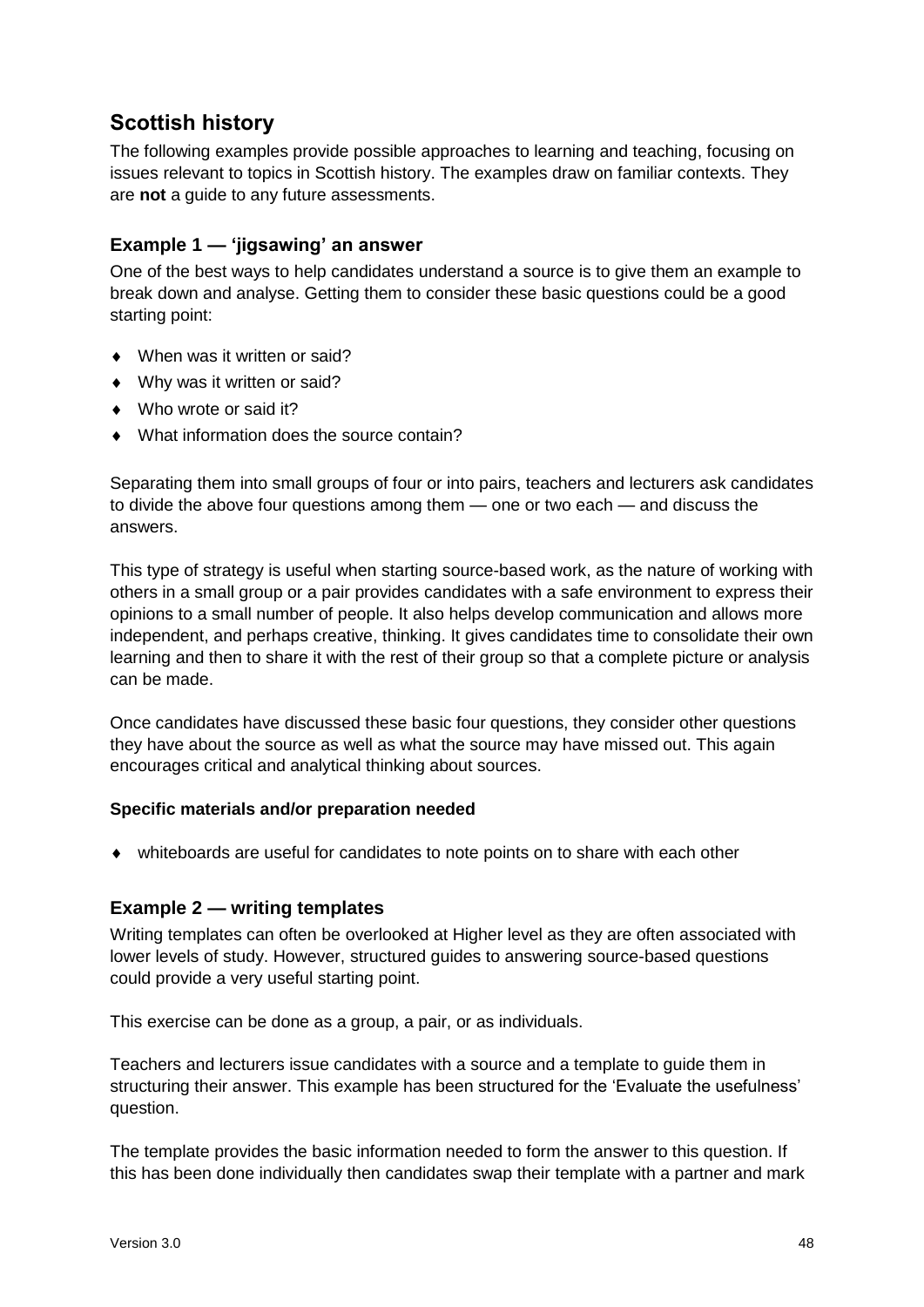the key points against the marking instructions. This is a useful exercise for this type of question as some candidates do not always pick up on the same detail as others, and feedback at this stage is valuable before going on to write a full answer.

However, it is worth remembering that for peer-evaluation to be effective, candidates need to be familiar with the success criteria and know how to give effective feedback. It is therefore essential that the marking instructions have been discussed.

This activity could be followed up by writing a full answer to the question which has been practised. Candidates again swap their answers to have them peer-marked against the marking instructions.

#### **Specific materials and/or preparation needed**

- relevant sources and questions
- ◆ template for candidates to write on (see sample template)
- marking instructions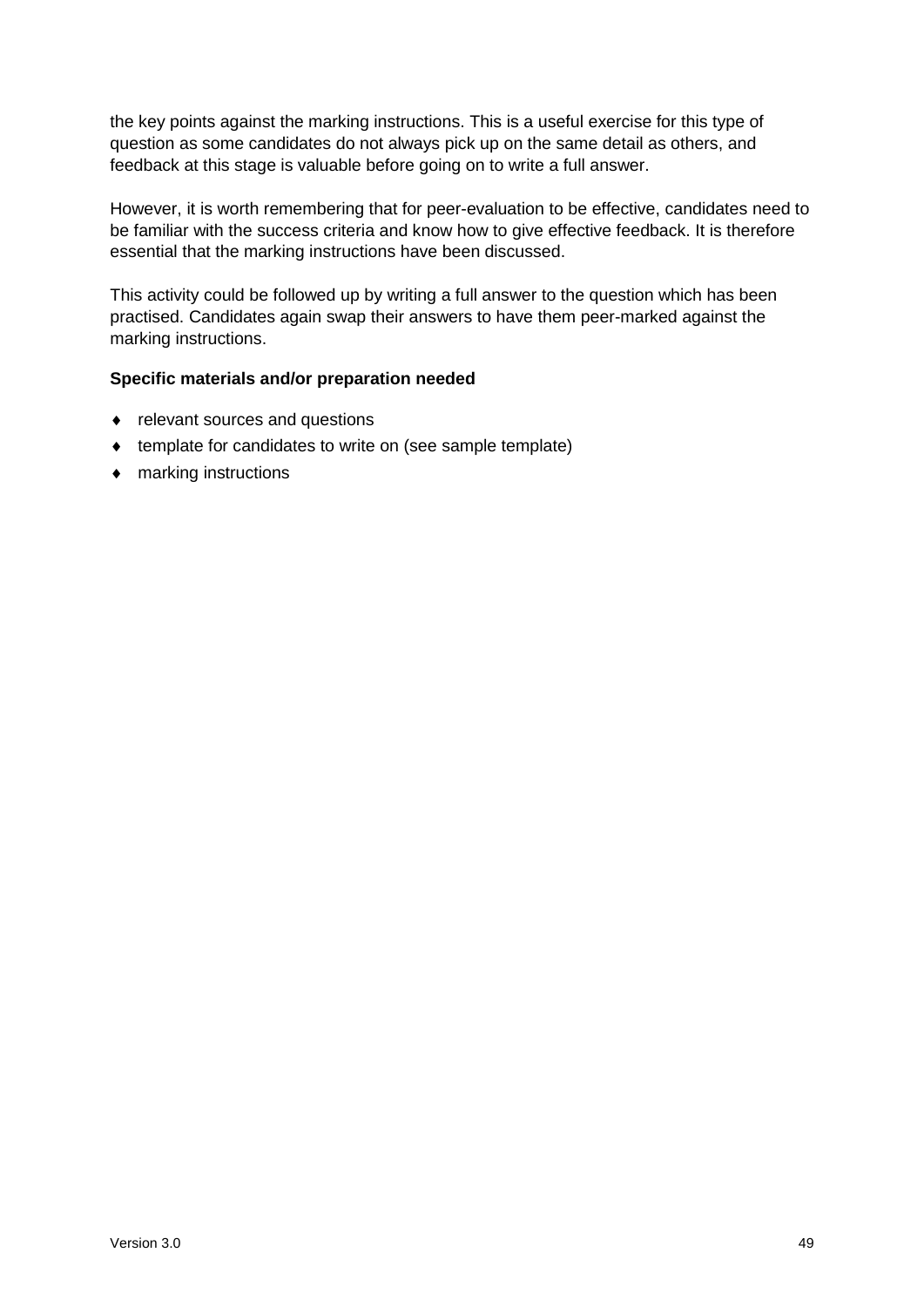#### **Template: structuring your answer to an 'Evaluate the usefulness' question**

When candidates evaluate sources they must comment on their origin, purpose and content.

Give comments on the **origin** of this source. (Focus on authorship, date, type of source.)

Comment on the **purpose** of this source. Why was it written? Who was it intended for?

What is the source's message? Give details of its content.

What are the possible limits of this source? Add recalled knowledge which supports its value or points to weaknesses.

#### **Checklist — tick if you have included:**

- origin and purpose comments?
- ◆ comments on the content?
- recall points which either support or contradict the message in the source?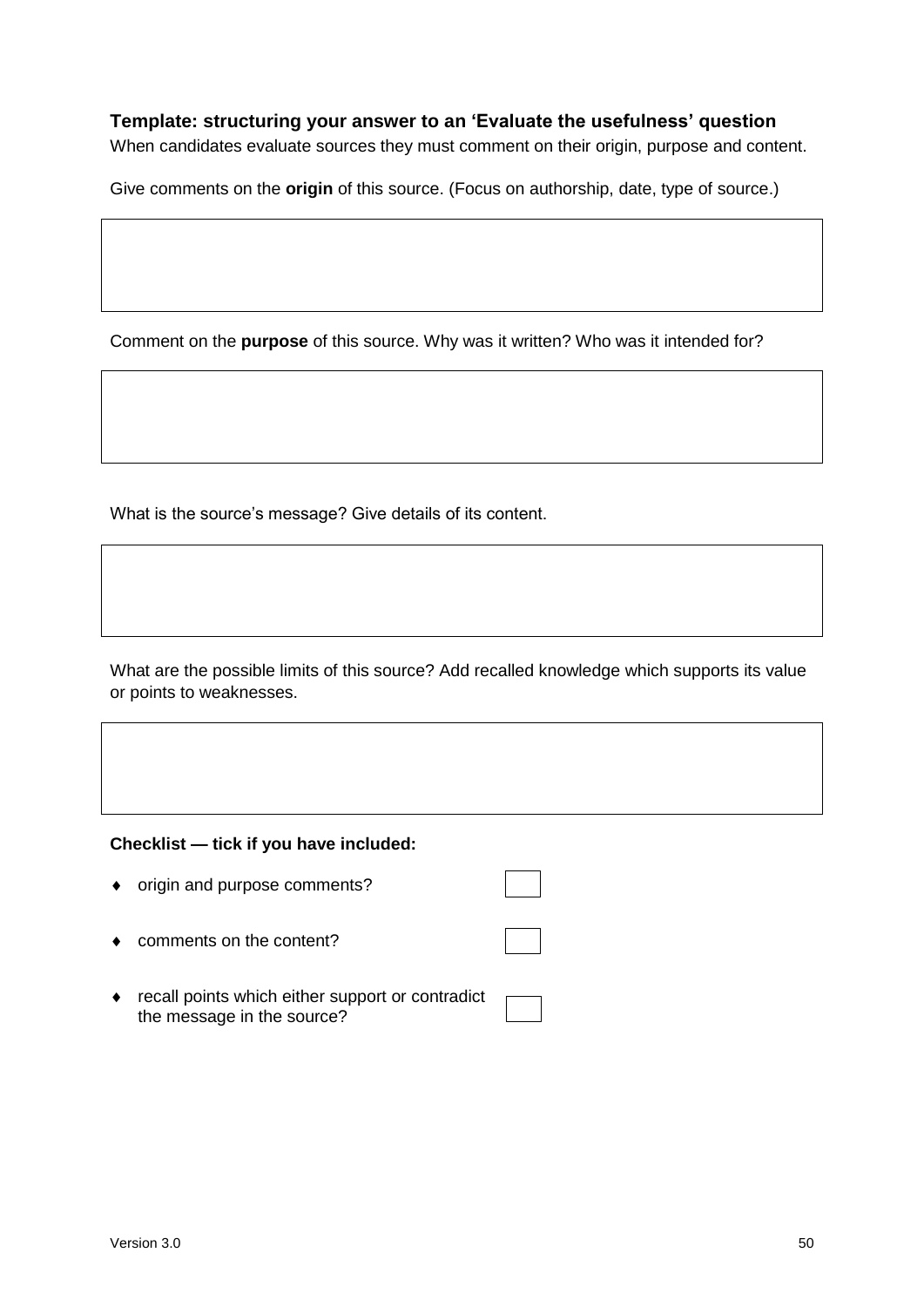#### **Example 3 — building knowledge of relevant historical terms and concepts**

As part of the course assessment, candidates are expected to make use of relevant historical terms and concepts. These will vary according to the five different topics and candidates form specialist vocabulary for each one.

It would be useful for candidates to keep a glossary of the new terms and concepts as they are introduced to them. A dedicated page at the front of their notes would be useful. To promote the use of such specialist vocabulary, teachers and lecturers could facilitate discussions on some of the concepts such as 'identity' or 'conflict', which can lead to higherorder thinking and a more secure understanding of the various concepts.

#### **Specific materials and/or preparation needed**

• list of the relevant vocabulary for the topic and meanings to share with candidates when appropriate

#### **Example 4 — true or false — establishing recalled knowledge**

The Scottish history question paper requires candidates to draw on and apply factual knowledge and understanding. The following is a very simple but effective way to help candidates recall factual information on their topic.

Teachers and lecturers give various statements to candidates — either on cards or on the board. Candidates have to select which of the statements are true and which are false. This could be used as a whole-class revision tool or in pairs.

As a follow-up, candidates could be asked to write down the true statements and use these as part of their recalled knowledge for the topic. This might also be a good way to establish what recall is appropriate for particular questions.

#### **Specific materials and/or preparation needed**

 $\bullet$  list of various facts from the topic along with some untruths

#### **Example 5 — match the date cards**

Similarly, teachers and lecturers could issue or display cards on the board naming specific events relevant to the topic. Candidates are given a separate set of cards with dates and asked to match the event to the correct date.

#### **Specific materials and/or preparation needed**

cards with specific event details and cards with the corresponding dates

#### **Example 6 — discussion starter cards**

Many of the techniques suggested rely on discussion and giving candidates the opportunity to engage in high-quality dialogue. Discussion starter cards could be a useful way to teach candidates about various discussion skills such as listening to others, posing questions and challenging points of view. It is also a useful technique to prevent group discussions from being dominated by an individual as it involves all candidates.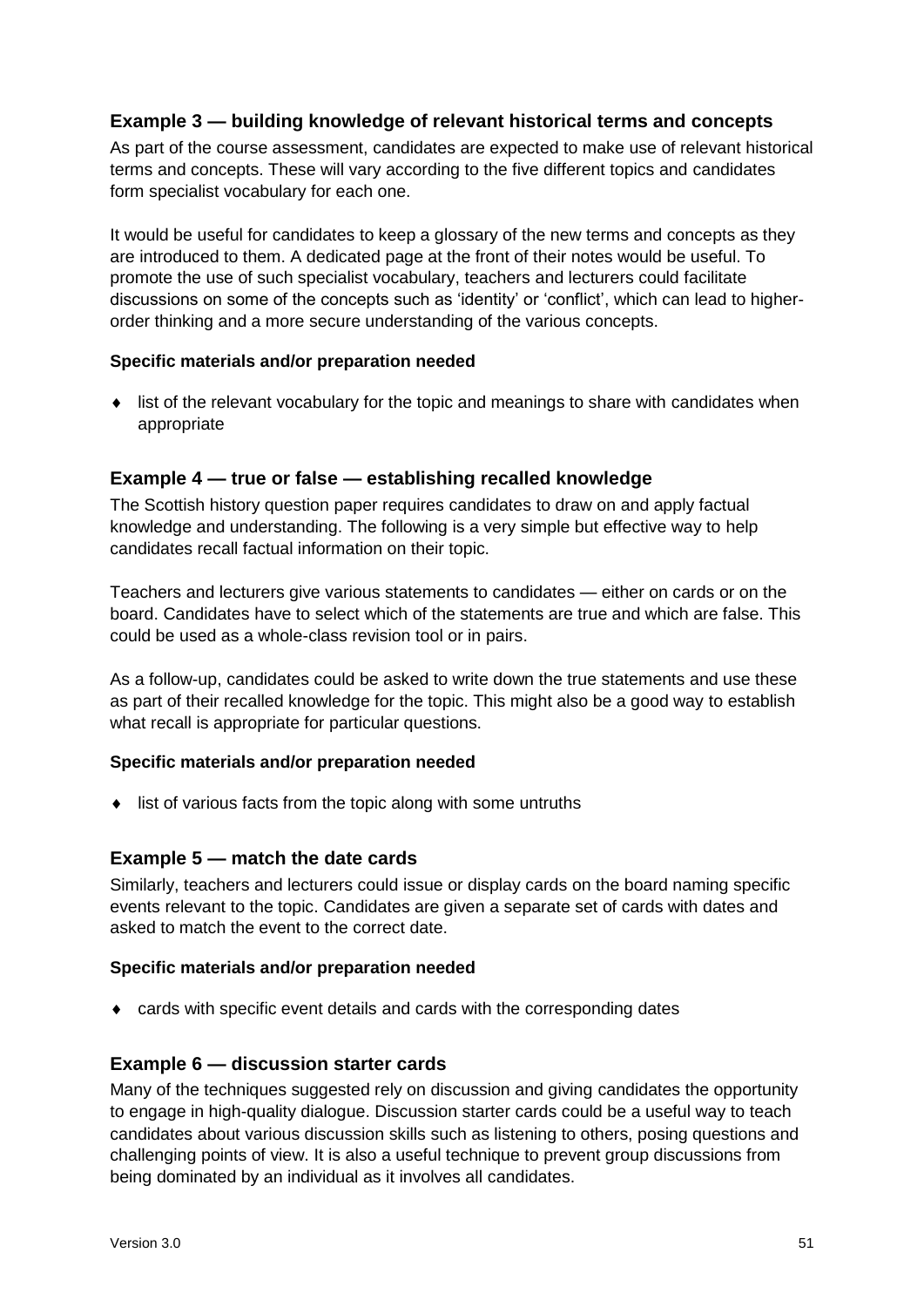It can take a few attempts at this activity to get good historical discussions so it may be easier to start with a more familiar context at first, such as 'Is the school day too long?' or 'Should we wear school uniform?'

Before beginning this activity, teachers and lecturers should ensure that all candidates understand what the various terms on the cards mean:

- **Propose:** suggest an idea to the rest of the group.
- **Question:** pose a related question to the rest of the group.
- **Support:** mention a piece of information that backs up a point that someone else in the group has made (even if you don't agree with it).
- **Challenge:** mention some information that challenges a point that someone else in the group has made (even if you don't agree with it).
- **Expand:** take a point that someone in the group has made and develop it more.

The teacher or lecturer should pose an open question that allows for discussion and different points of view.

Organise candidates into groups of around four. Give each group an envelope containing about 30 discussion starter cards. Each candidate should be dealt five random cards, face down.

As the discussion progresses, candidates should try to play their cards. For example, if they have a 'question' card then they should try to pose a question at a suitable point in the discussion and place their card face up in the middle of the table. If they have a 'challenge' card then they should provide an alternative or opposing point of view or information and place their card in the middle of the table.

The object of the task is for candidates to play all their cards. This can be a useful tool for building up confidence with source work and allows candidates to express their thoughts on sources, whether right or wrong, in order to become more familiar with the skills required.

It may be useful for candidates to write an explanation for their choice on the back of each card.

#### **Specific materials and/or preparation needed**

 $\bullet$  discussion cards printed for each group

#### **Using first-hand sources to complement teaching**

There are many varied resources available for the five Scottish contexts, including locallyavailable sources. It is recommended that, if teachers and lecturers wish to access the many sources available in the National Collections, they contact the education services of those bodies who can advise on the suitability of the resources in that collection.

Teachers and lecturers may wish to organise field trips to enable candidates to access these resources first-hand. Likewise, the education contact can advise on how to best access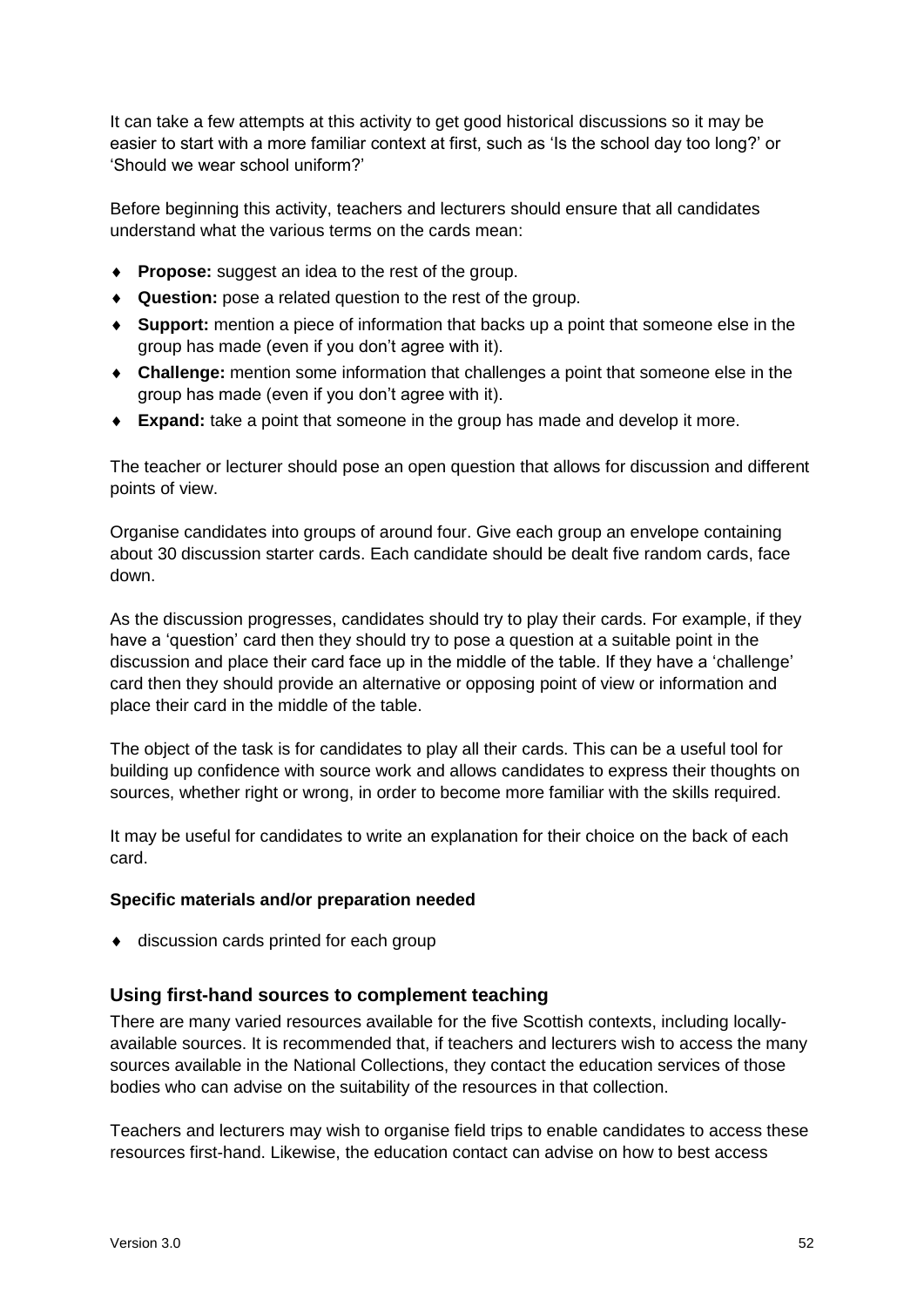these resources. If distance is a problem, then some archive materials from the National Collections have been digitised and are available online.

Sources are available from the following:

- ◆ [National Archives of Scotland](http://www.nas.gov.uk/)
- ◆ [National Library of Scotland](http://www.nls.uk/)
- [National Galleries of Scotland](http://www.nationalgalleries.org/)
- ◆ [Scottish Archives Network](http://www.scan.org.uk/)
- ◆ [National Museums Scotland](http://www.nms.ac.uk/) (NMS)
- **[Museums Galleries Scotland](http://www.museumsgalleriesscotland.org.uk/)**
- $\triangleleft$  [SCRAN](http://www.scran.ac.uk/)
- **+ Historic Environment Scotland**
- [The National Trust for Scotland](http://www.nts.org.uk/Home)
- [Mitchell Library, Glasgow](http://www.mitchelllibrary.org/virtualmitchell)
- ◆ [Scottish Jewish Archive Centre](http://www.sjac.org.uk/)
- ◆ [Archaeology Scotland](http://www.archaeologyscotland.org.uk/)
- ◆ [Scottish Natural Heritage](https://www.nature.scot/)
- ◆ [Engage Scotland](http://www.engage.org/projects/scotland.aspx)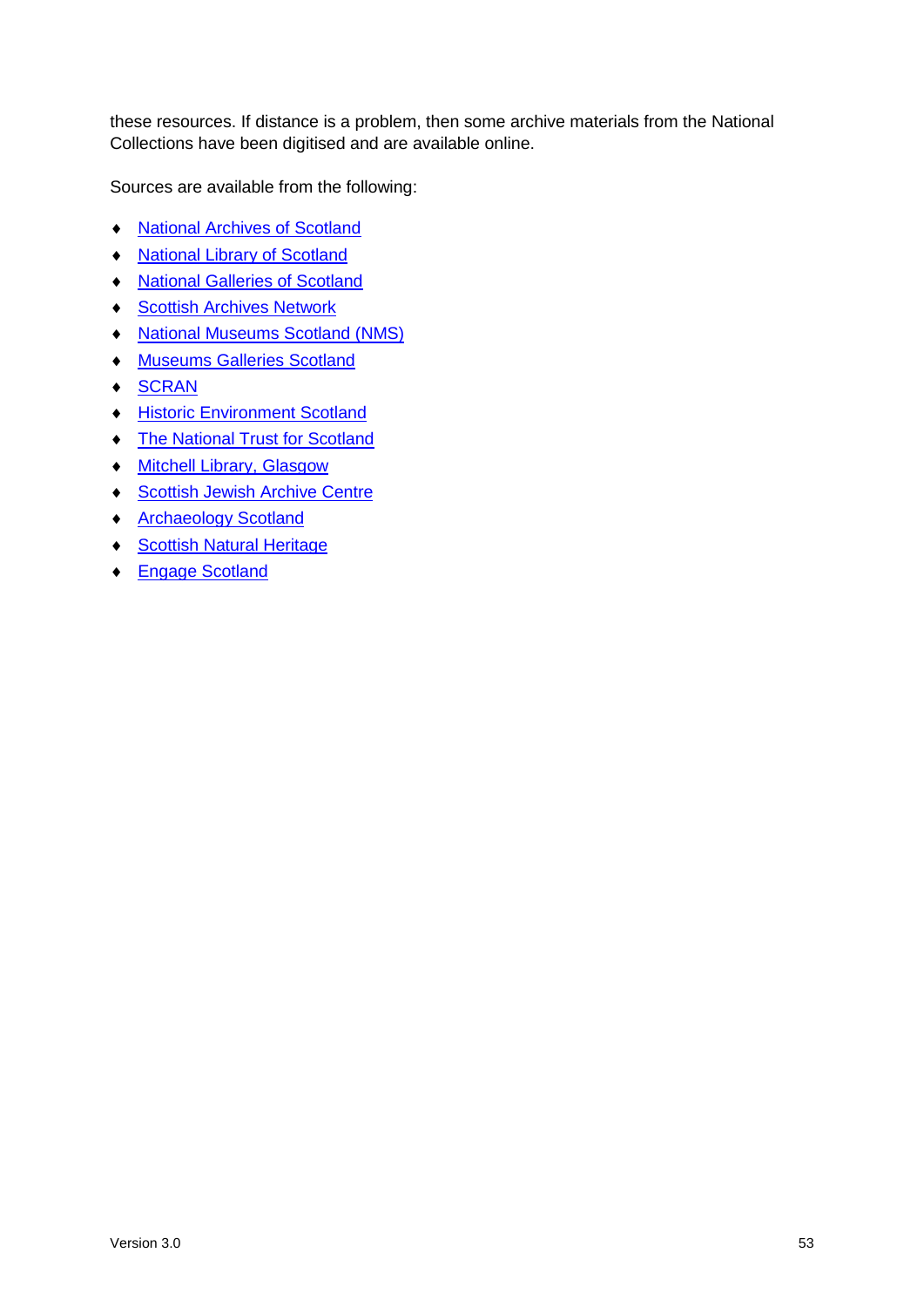### <span id="page-55-0"></span>**Preparing for course assessment**

### **Question papers**

In the **British, European and world history** question paper, the two types of question involve an evaluation of factors contributing to a historical event or development, and/or an assessment of the impact of a historical event or development. Question stems for an assessment and an evaluation type question include:

- ◆ To what extent ...
- ◆ How important …
- *Quote*. How valid is this view?

In the **Scottish history** question paper, there are four types of question:

- Evaluate the usefulness of Source…as evidence of…
- ◆ How fully does Source…explain…
- ◆ How much do Sources…and…reveal about differing interpretations of…
- ◆ Explain the reasons...
- ◆ For the source evaluation (Evaluate the usefulness...) question, candidates' responses should evaluate the extent to which a source is useful by making separate evaluative comments on aspects of the source such as author, type of source, purpose, timing, content of the source, and points of significant omission. Evaluative comments on the author, type of source, purpose and timing should link directly to the particular Scottish topic of study. For the content of the source, candidates should quote from the source, explain the selected source point fully, and link this directly to the question. Candidates should also link points of significant omission to the question.
- For the source contextualisation (How fully…) question, candidates' responses should make a clear judgement about the extent to which the source provides a full explanation of a given event or development, for example, 'The source partly explains…' or 'The source explains to an extent'. To support their judgement, candidates should identify points from the source and then points of significant omission (recalled knowledge) necessary to provide a full explanation of the events or development the question is focused on. Source points selected (it is good practice to quote from the source) should be supported by a detailed explanation of their relevance to the question. Candidates should also link recalled knowledge to the question and explain their points of recalled knowledge in response to the question.
- ◆ For the two source (How much do Sources reveal about differing interpretations of...) questions, candidates' responses should identify and explain the main interpretations of a topic or event as represented by two sources. Candidates should begin by identifying the main viewpoints of the two sources. Source points should be interpreted. Candidates should carefully select the relevant points from the sources (it is good practice to quote from the sources) and explain why their selected points or quotes are important to the issue they are discussing. Quotes should link to the question asked. Candidates should also introduce recalled knowledge to develop the source points and/or contextualise the content of the source. Candidates should also link recalled knowledge to the question.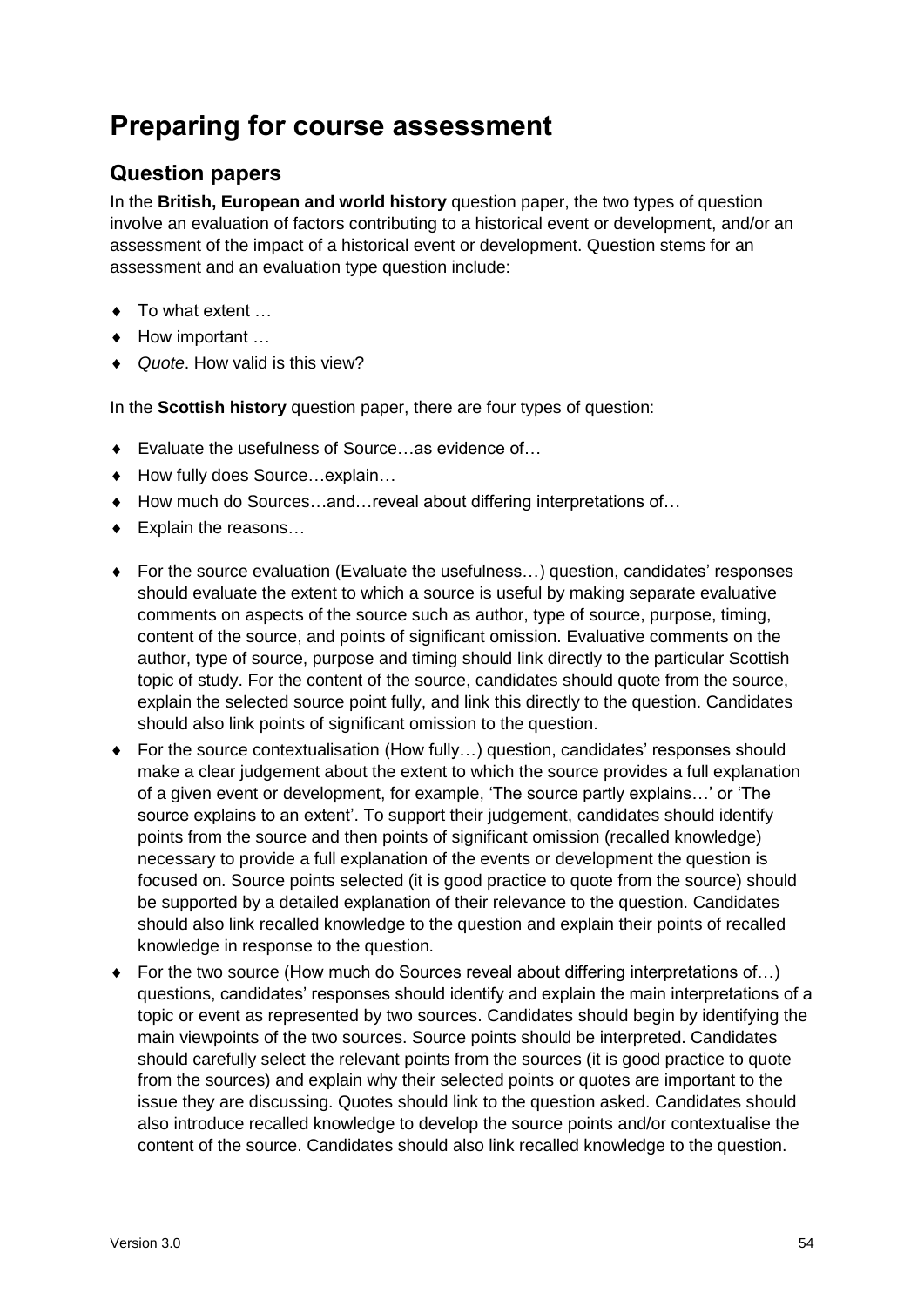For the knowledge (Explain the reasons why…) question, candidates' responses should identify key points and provide relevant explanations in response to the question.

#### **Assignment**

The purpose of the Higher History assignment is for candidates to demonstrate their ability to apply their skills, knowledge and understanding to answer a historical question of their choice. This may be related to areas they have studied in class if they wish, but they are free to research any historical issue. Candidates may wish to use this opportunity to research areas of local history or an area of interest suggested by what they have studied in class.

The assignment requires candidates to select an appropriate question or issue and write an essay under controlled conditions within 1 hour and 30 minutes and in one sitting.

There are 30 marks available for the following skills, knowledge and understanding:

- ◆ placing the issue in its historical context
- analysing factors contributing to an event or development
- evaluating factors to develop a line of argument
- using information from sources to support factors
- using knowledge to support factors
- coming to a conclusion about the issue

Candidates should choose a question which allows them to analyse a complex historical issue which involves a range of factors or areas of impact, and which allows them to draw a well-reasoned conclusion.

#### **Example questions for the assignment**

The following examples draw on familiar contexts and sources. They are **not** a guide to all appropriate assignment questions.

#### **Example question drawn from British history, part A: church, state and feudal society, 1066–1406:**

How important was the Peasants' Revolt as a reason for the decline of feudal society?

#### **Example question drawn from British history, part C: the Atlantic slave trade:**

• To what extent were the fears generated by the slave revolt on Saint-Domingue the main obstacle to the abolition of the slave trade?

#### **Example question drawn from British history, part D: Britain, 1851–1951:**

 *The Labour reforms, 1945-51, successfully tackled the Five Giants outlined in the Beveridge Report.* How valid is this view?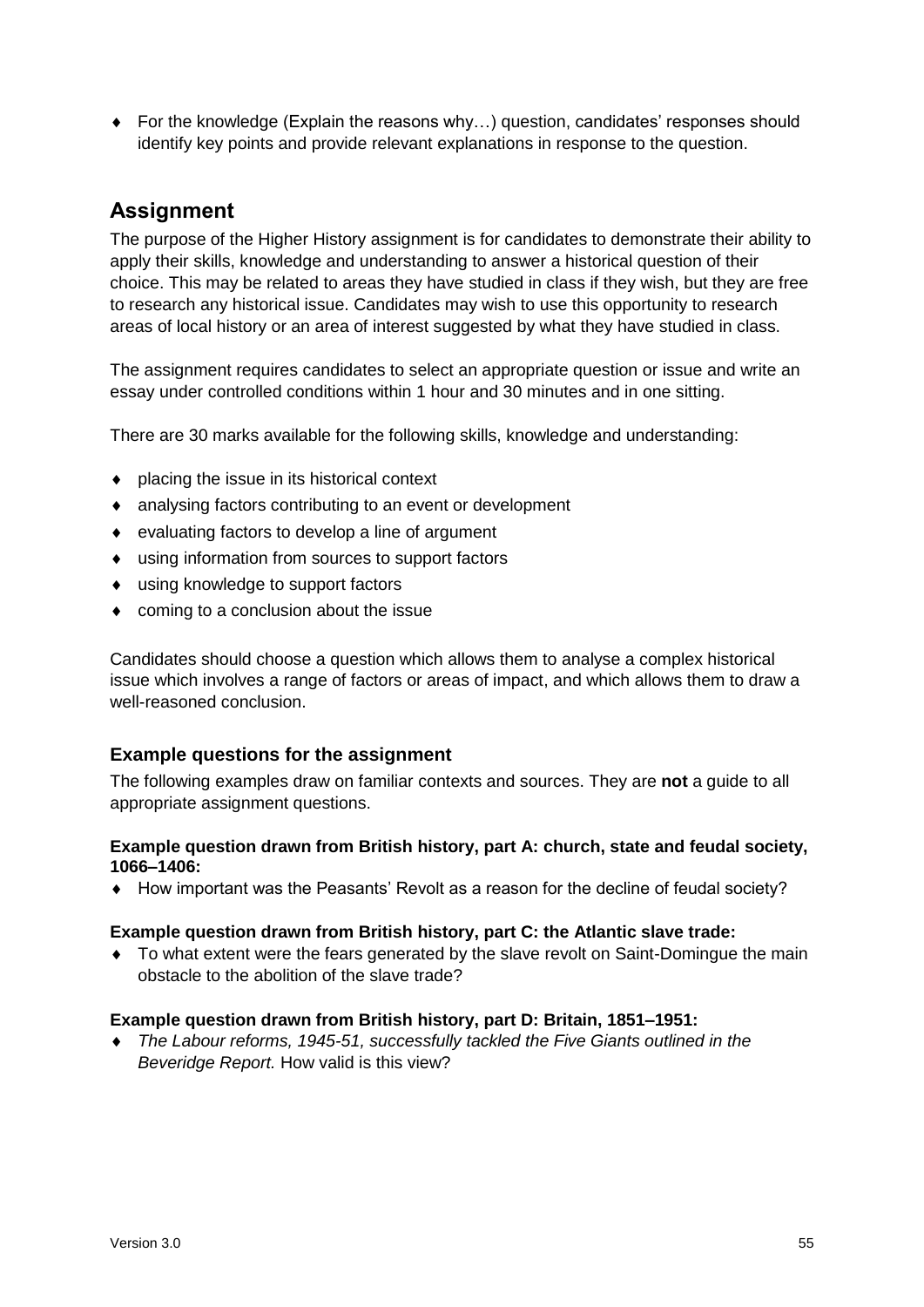#### **Example question drawn from European and world history, part A: the crusades, 1071–1204:**

 How important was Saladin's use of diplomacy a reason for the resolution of the Third Crusade?

#### **Example question drawn from European and world history, part C: the French Revolution, to 1799:**

 To what extent was the role of Louis XVI the main reason for the failure of constitutional monarchy in 1792?

#### **Example question drawn from European and world history, part G: USA 1918–68:**

 *Republican government policies in the 1920s were the main reason for the economic crisis of 1929–33*. How valid is this view?

### <span id="page-57-0"></span>**Developing skills for learning, skills for life and skills for work**

Teachers and lecturers should identify opportunities throughout the course for candidates to develop skills for learning, skills for life and skills for work.

Candidates should be aware of the skills they are developing and teachers and lecturers can provide advice on opportunities to practise and improve them.

SQA does not formally assess skills for learning, skills for life and skills for work.

There may also be opportunities to develop additional skills depending on approaches being used to deliver the course in each centre. This is for individual teachers and lecturers to manage.

#### **1 Literacy**

- 1.1 Reading
- 1.2 Writing

The Higher History course provides candidates with opportunities to develop literacy skills, particularly reading and writing. Candidates are encouraged to read as widely as possible and undertake extended writing where appropriate, in order to prepare for course assessment.

The assignment provides further opportunities for candidates to develop skills for learning, skills for life and skills for work. Candidates have the opportunity to develop reading and writing skills as they research their topic and write their assignments.

#### **4 Employability, enterprise and citizenship**

#### 4.6 Citizenship

Citizenship is developed through examining Scotland's place within the world, selfawareness and growing identity.

By studying a British and European and world time period, candidates develop a wider and deeper perspective of significant national and international historical events and themes.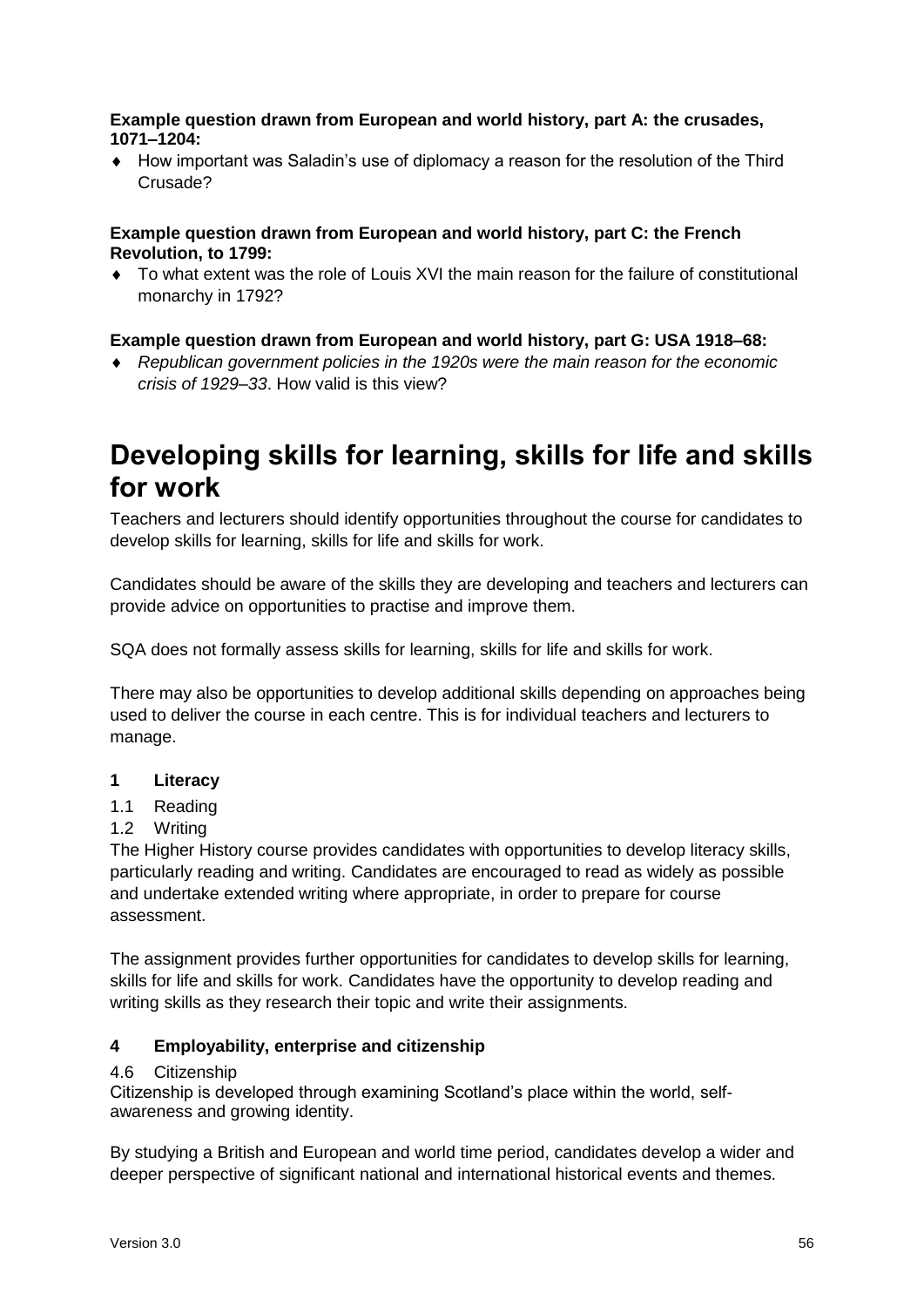#### **5 Thinking skills**

#### 5.3 Applying

#### 5.4 Analysing and evaluating

Thinking skills are developed across all British, European and world, and Scottish time periods. Through the nature of historical study, candidates develop their understanding of key issues and key events as well as identifiable skills, and they learn to apply them. Candidates work with a range of sources of varying difficulty which develops their ability to understand and apply knowledge.

As the specific skills focus of the Scottish history question paper is the evaluation of historical sources, candidates are expected to analyse a range of sources in order to detect bias, exaggeration and selectivity in the use of facts, and come to judgements on the usefulness of sources for historical enquiry.

In the assignment, candidates develop information-handling skills as they analyse and evaluate a range of historical sources such as newspapers, diaries, memoirs, letters, speeches and historians. They apply their knowledge to the issue studied, and use analytical and evaluation skills, both in the research process, and in preparing their findings for the write-up of their assignments.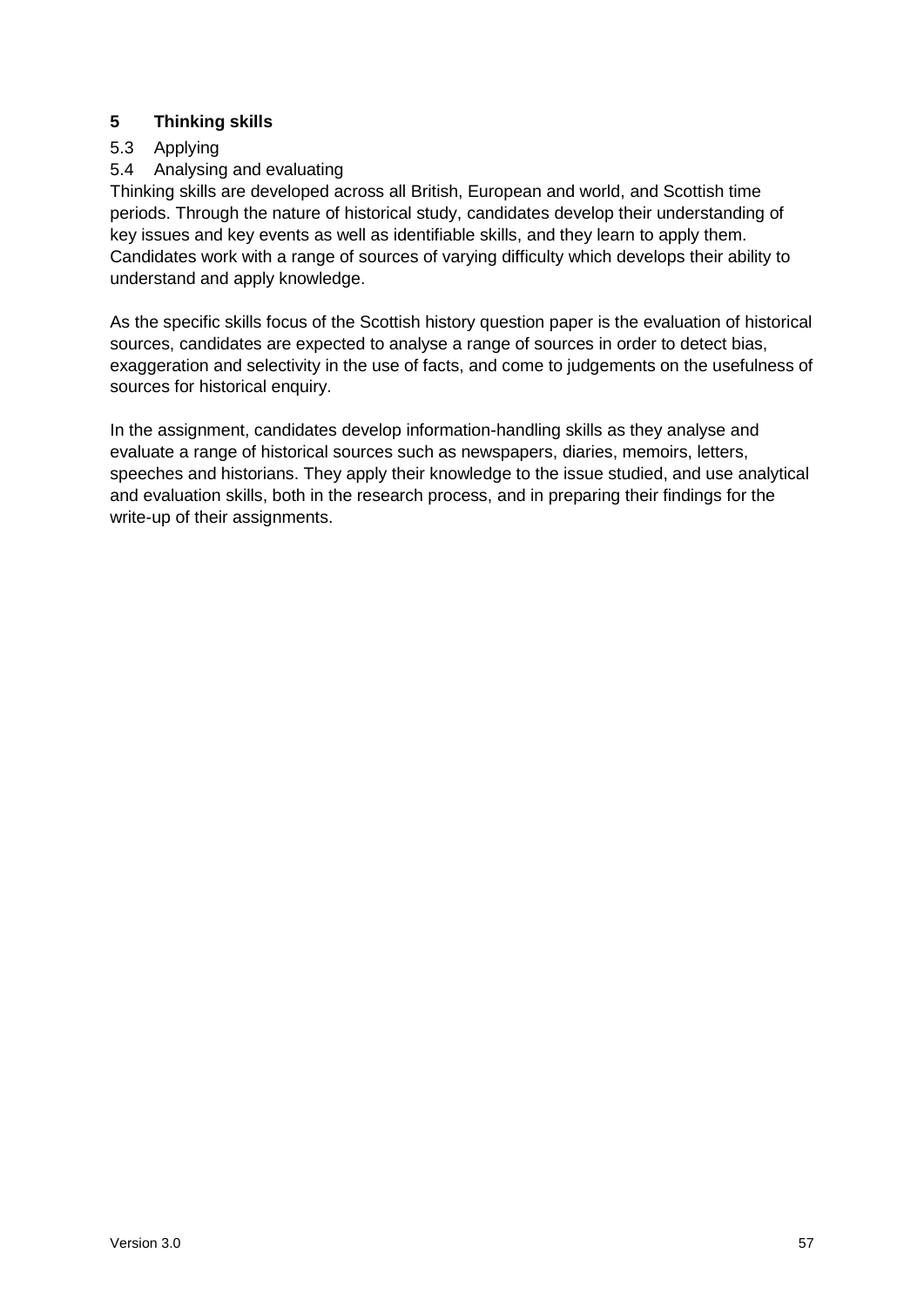# <span id="page-59-0"></span>**Appendix 2: the two-source comparative question (How much do sources…reveal about differing interpretations of…)**

### **Introduction**

This section provides examples of the 10-mark two-source comparative question in the Scottish history question paper.

### <span id="page-59-1"></span>**Example question 1**

**Migration and empire, 1830–1939**

Study the sources below and attempt the question which follows.

**Source A:** from Marjory Harper, *Crossing borders: Scottish emigration to Canada* (2006).

Governments, like those in Canada, employed Scots emigrants to go back to Scotland and encourage others to move, telling stories of fertile land and riches beyond anything that could be gained in Scotland. By the end of the  $19<sup>th</sup>$  century, packs of professional agents had extended their influence to the remotest corners of Scotland, delivering lectures, and arranging passages, land settlement or employment. The Federal government stationed resident government agents at strategic locations throughout Scotland, including Glasgow from 1869, Aberdeen from 1907 and Inverness from 1923. However, it wasn't only government agencies that promoted the move to Canada. The Salvation Army, which in the early  $20<sup>th</sup>$  century claimed to be the world's largest emigration agency, was active in Scotland both before and after the war, providing assisted passages and employment advice for single women, unemployed men, and young adults.

**Source B:** from Roger Hudson, *Going for Good, History Today,* 62(6) (June 2012).

Scots left in huge numbers to seek out the riches on offer in the gold rushes of Canada and Australia. Between 1841 and 1861 the population of the West Coast above Ardnamurchan and the Inner and Outer Hebrides went down by a third. After that, though emigration continued apace, it was largely from the Lowlands, driven not by destitution but by the offer of cheap and sometimes free land in the countries of the Empire. A peak was reached in the 1920s, with 363,000 leaving for the US and Canada in that decade, and hundreds of thousands going to England, too. The Canadian Pacific Railroad Company had been allocated 25 million acres between Winnipeg and the Rockies in 1880 as it needed a steady flow of Scots, both men and women, to open up this vast area with farms and settlements, a great motivation for many poor Scots.

How much do **Sources A** and **B** reveal about differing interpretations of the pull factors that encouraged people to emigrate from Scotland, up to 1939?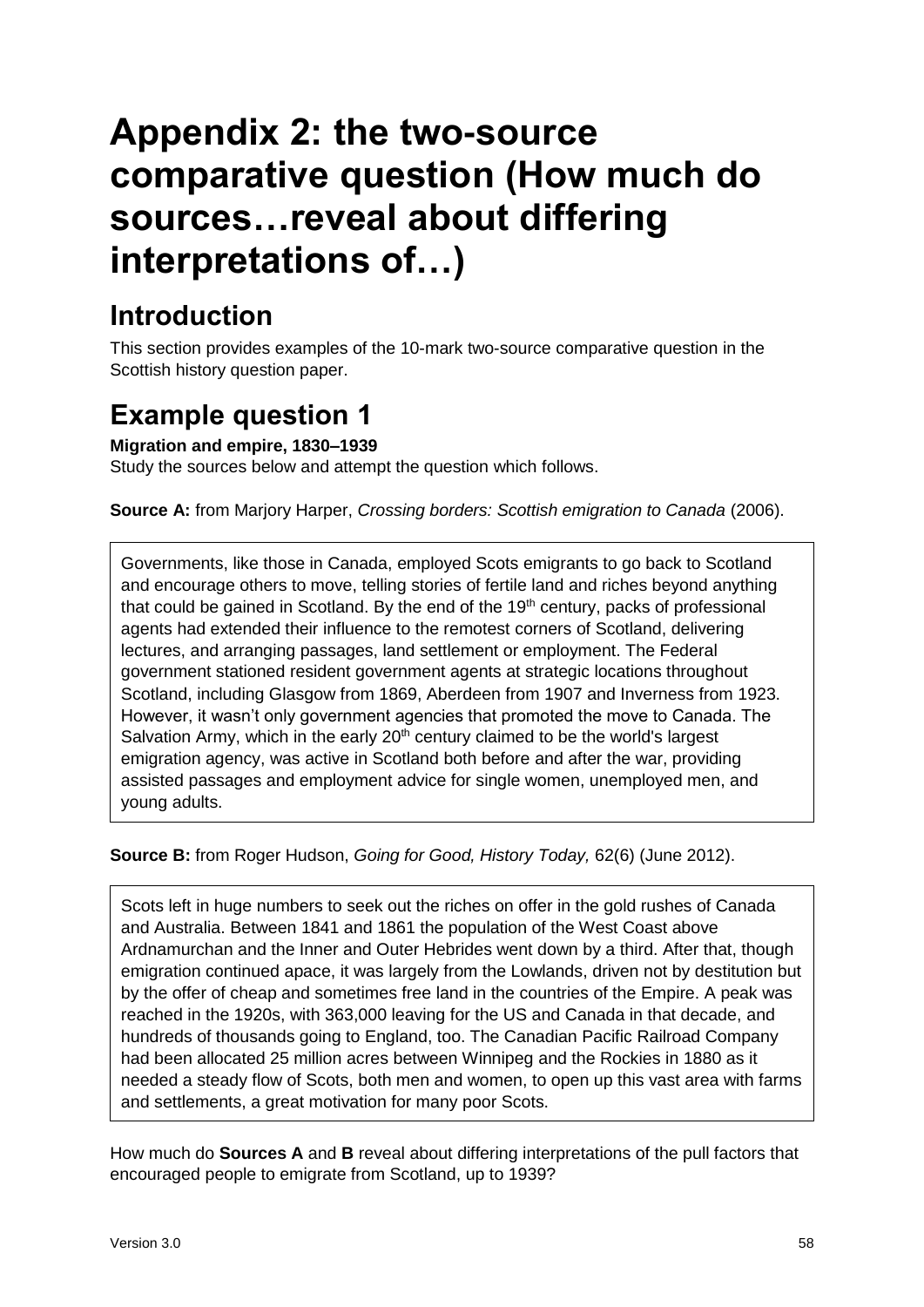### <span id="page-60-0"></span>**Example question 2**

#### **The impact of the Great War, 1914–1928**

Study the sources below and attempt the question which follows.

**Source A:** from I. G. C. Hutchison, *Scottish Politics in the Twentieth Century* (2001).

There was a real change in the political background of the newspaper industry after the war which was in direct contrast to the post-war radicalism seen in George Square. The press moved decisively towards the Tories from a pre-war position of rough equality between the Liberal and Unionists. In cities such as Glasgow and Dundee before 1914, both parties had a supportive daily paper and by the mid-1920s, these Liberal papers had all gone. In Glasgow, the *Daily Record*, long a powerful supporter of Liberalism, was bought by Conservative supporting businessmen, and its politics switched accordingly praising the merits of the Union and the Conservative Party. When new newspapers appeared, they were pro-Tory: the *Glasgow Bulletin*, launched in 1915, addressed a lower-middle class readership in Conservative attitudes as newspapers such as the solidly Unionist *Sunday Post*, begun in 1914, was read almost universally throughout Scotland.

**Source B:** from James J. Smyth, *Resisting Labour: Unionists, Liberals, and Moderates in Glasgow between the wars* (2003).

It is clear that there was a major working-class Unionist vote in Glasgow, however, prominent politicians and academics all contributed to the growing view of the Catholic-Irish, and their apparent link to the politics of the Left, as a threat. Part of that Unionist identity included a hostility towards the Irish or, to be more precise, the Catholic-Irish. Orangeism had long been a crucial element to working-class Toryism, with the Orange order having direct representation on the western division and Glasgow association. Although this formal relationship came to an end in 1922 when the Orange Order withdrew in protest at the signing of the Anglo-Irish Treaty, the link was to remain strong even after 1922. The Church of Scotland was intensely anti-Labour and pro-Union during the war years and blamed the Irish for returning the 'Clydeside' group of MPs in 1922, as well as identifying the Labour leadership as mostly Irish.

How much do **Sources A** and **B** reveal about differing interpretations of the reasons why the impact of the war led to continuing support for political unionism?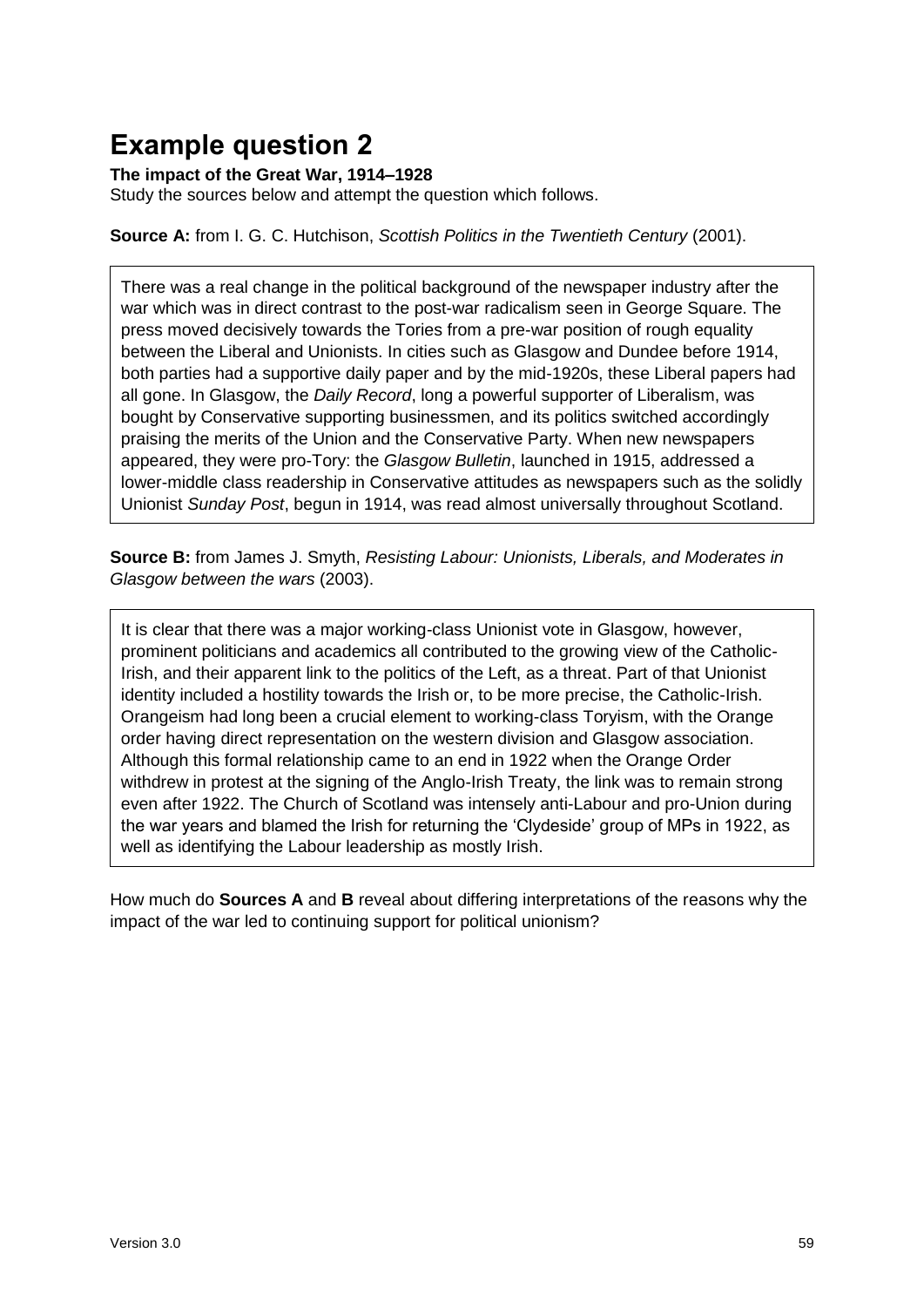### <span id="page-61-0"></span>**Copyright acknowledgements**

**Part D: Migration and Empire, 1830−1939**

#### **Example question 2**

Source B — Article is adapted from *Scottish Emigration: Going for Good* by Roger Hudson, from *History Today,* 62(6), June 2012*.* Reproduced by kind permission of History Today Ltd.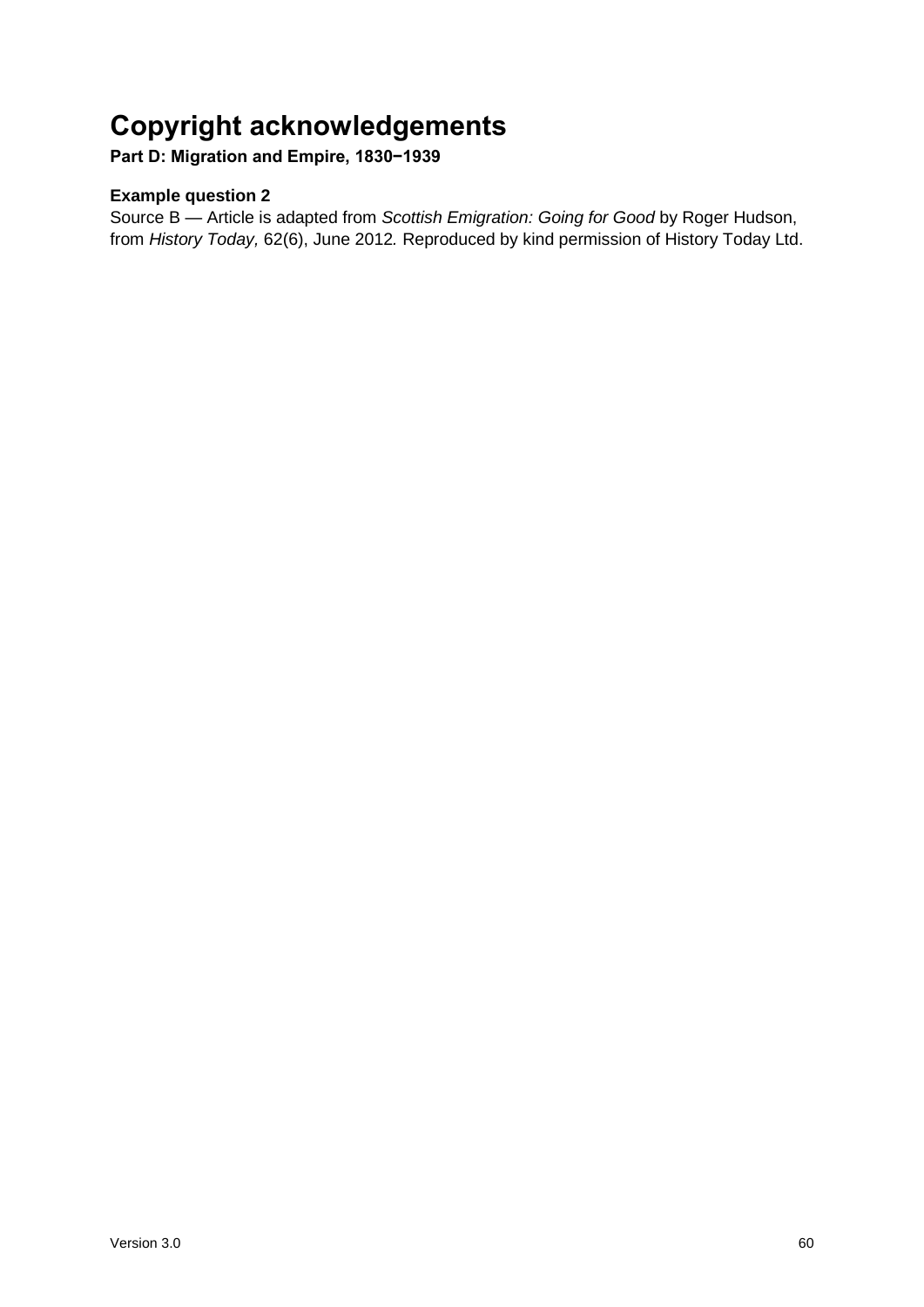## **Example questions: marking instructions**

**Migration and empire, 1830–1939**

 $\overline{\phantom{a}}$ 

<span id="page-62-0"></span>

| Candidates can gain marks in a number of ways up to a maximum of 10 marks.                                                                                                                                                                                                                                                                                                                                                                                                                          |                                                                                                                                                                      |  |
|-----------------------------------------------------------------------------------------------------------------------------------------------------------------------------------------------------------------------------------------------------------------------------------------------------------------------------------------------------------------------------------------------------------------------------------------------------------------------------------------------------|----------------------------------------------------------------------------------------------------------------------------------------------------------------------|--|
| <b>Point identified in Source A</b>                                                                                                                                                                                                                                                                                                                                                                                                                                                                 | Possible comments which show the candidate has interpreted the<br>significant view(s)                                                                                |  |
| Governments, like those in Canada, employed Scots emigrants to go<br>back to Scotland and encourage others to move, telling stories of fertile<br>land and riches beyond anything that could be gained in Scotland.                                                                                                                                                                                                                                                                                 | Countries of the Empire used successful Scottish emigrants and paid<br>them to travel back and helped more Scots to emigrate and settle in<br>countries.             |  |
| By the end of the 19 <sup>th</sup> century, packs of professional agents had<br>Agents toured Scotland giving out advice and financial aid to many who<br>extended their influence to the remotest corners of Scotland, delivering<br>hoped to emigrate to Canada all backed by governments across the<br>lectures, and arranging passages, land settlement or employment. The<br>Empire.<br>Federal government stationed resident government agents at strategic<br>locations throughout Scotland. |                                                                                                                                                                      |  |
| The Salvation Army, which in the early 20 <sup>th</sup> century claimed to be the<br>world's largest emigration agency, was active in Scotland both before<br>and after the war, providing assisted passages and employment advice<br>for single women, unemployed men, and young adults.                                                                                                                                                                                                           | Charities such as the Salvation Army encouraged many to emigrate by<br>giving out advice and helping pay the fares of those who wanted to<br>emigrate from Scotland. |  |
| Overall viewpoint - Organisations assisted Scots to emigrate.                                                                                                                                                                                                                                                                                                                                                                                                                                       |                                                                                                                                                                      |  |
| <b>Point identified in Source B</b>                                                                                                                                                                                                                                                                                                                                                                                                                                                                 | Possible comments which show the candidate has interpreted the<br>significant view(s)                                                                                |  |
| Scots left in huge numbers to seek out the riches on offer in the gold<br>rushes of Canada and Australia.                                                                                                                                                                                                                                                                                                                                                                                           | Scots wanted to emigrate-in search of gaining quick wealth as a result of<br>the discovery of gold.                                                                  |  |
| After that, though emigration continued apace, it was largely from the<br>Lowlands, driven not by destitution but by the prospect of better<br>opportunities with the offer of cheap and sometimes free land in the<br>countries of the Empire.                                                                                                                                                                                                                                                     | Farmers in the Lowlands saw the prospect of free land as an opportunity<br>too good to miss so took advantage of this and emigrated.                                 |  |
| The Canadian Pacific Railroad Company had been allocated 25 million                                                                                                                                                                                                                                                                                                                                                                                                                                 | Canada needed people to populate its land and the Canadian Rail                                                                                                      |  |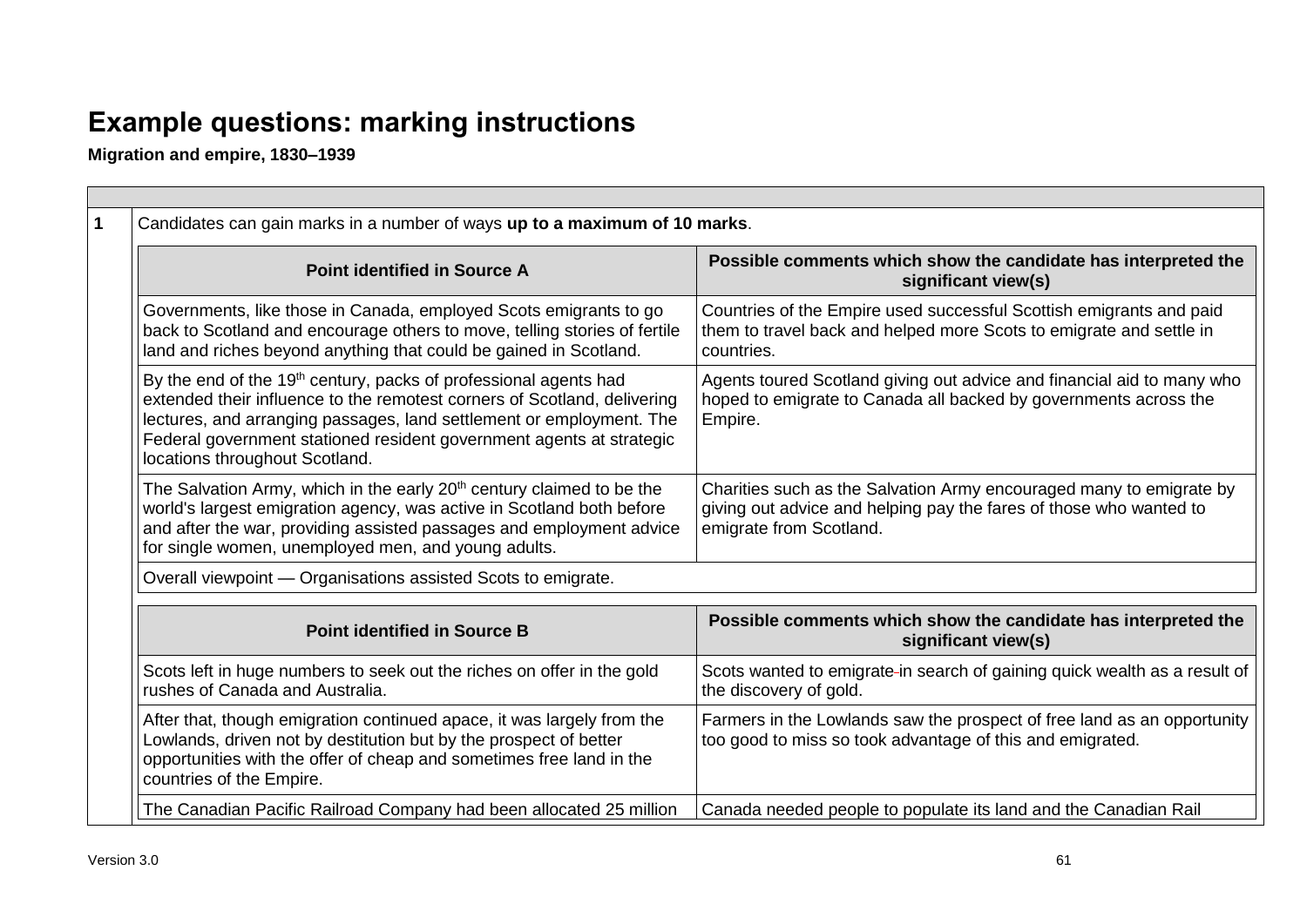| acres between Winnipeg and the Rockies in 1880 as it needed a steady<br>flow of Scots, both men and women, to open up this vast area with<br>farms and settlements, a great motivation for many poor Scots.                                                                                                                                                                                                                                                                                                                                                                                                                                                                                                                                                                                                                                                                                                                                                                                                                                                                                                                                                                                                                                                                                                                          | Company offered better opportunities in Canada to encourage Scots to<br>emigrate.                                                                                                                                                                                                                                                                                                                                                                                                                                                                                           |
|--------------------------------------------------------------------------------------------------------------------------------------------------------------------------------------------------------------------------------------------------------------------------------------------------------------------------------------------------------------------------------------------------------------------------------------------------------------------------------------------------------------------------------------------------------------------------------------------------------------------------------------------------------------------------------------------------------------------------------------------------------------------------------------------------------------------------------------------------------------------------------------------------------------------------------------------------------------------------------------------------------------------------------------------------------------------------------------------------------------------------------------------------------------------------------------------------------------------------------------------------------------------------------------------------------------------------------------|-----------------------------------------------------------------------------------------------------------------------------------------------------------------------------------------------------------------------------------------------------------------------------------------------------------------------------------------------------------------------------------------------------------------------------------------------------------------------------------------------------------------------------------------------------------------------------|
| Overall viewpoint - Better opportunities encouraged Scots to emigrate.                                                                                                                                                                                                                                                                                                                                                                                                                                                                                                                                                                                                                                                                                                                                                                                                                                                                                                                                                                                                                                                                                                                                                                                                                                                               |                                                                                                                                                                                                                                                                                                                                                                                                                                                                                                                                                                             |
|                                                                                                                                                                                                                                                                                                                                                                                                                                                                                                                                                                                                                                                                                                                                                                                                                                                                                                                                                                                                                                                                                                                                                                                                                                                                                                                                      |                                                                                                                                                                                                                                                                                                                                                                                                                                                                                                                                                                             |
| Possible points of significant omission may include<br>the Highland and Islands Emigration Society raised money and helped poor crofters to leave Scotland for Australia and Canada<br>٠<br>grants and help with the costs of passage. Direct funding of emigration was provided by the Empire Settlement Act of 1922<br>encouragement for potential Scottish emigrants<br>newspapers in Scotland published articles in support of emigration to Canada, Australia and New Zealand<br>٠<br>Canada and New Zealand were attractive to Scottish farmers as they offered cheaper, fertile land<br>٠<br>٠<br>skilled workers from the towns, for example, textile workers, were attracted to emigrate by higher wages and better careers prospects<br>٠<br>some Scots were attracted to emigrate by the investment opportunities abroad in farming, mining and in the railways<br>٠<br>Scots emigrated due to the financial support of relatives. Relatives often paid for fares and provided help on arrival<br>٠<br>٠<br>Scots emigrants was important in encouraging Scots to move overseas<br>the attraction of the better climate abroad may have been enough to convince someone to emigrate<br>٠<br>many middle-class young men were attracted to the job opportunities in India such as civil servants, doctors and lawyers<br>٠ | emigration was also encouraged by the government through the Colonial Land and Emigration Commissioners. Support offered included land<br>guidebooks to help emigrants, such as Hints on Emigration to Upper Canada were also produced along with posters with information and<br>in Australia and New Zealand, cattle and sheep farming was a prosperous industry, so the possibility to make your fortune attracted many<br>letters home from relatives and friends who had already emigrated describing the attractions of colonial life and recounting the successes of |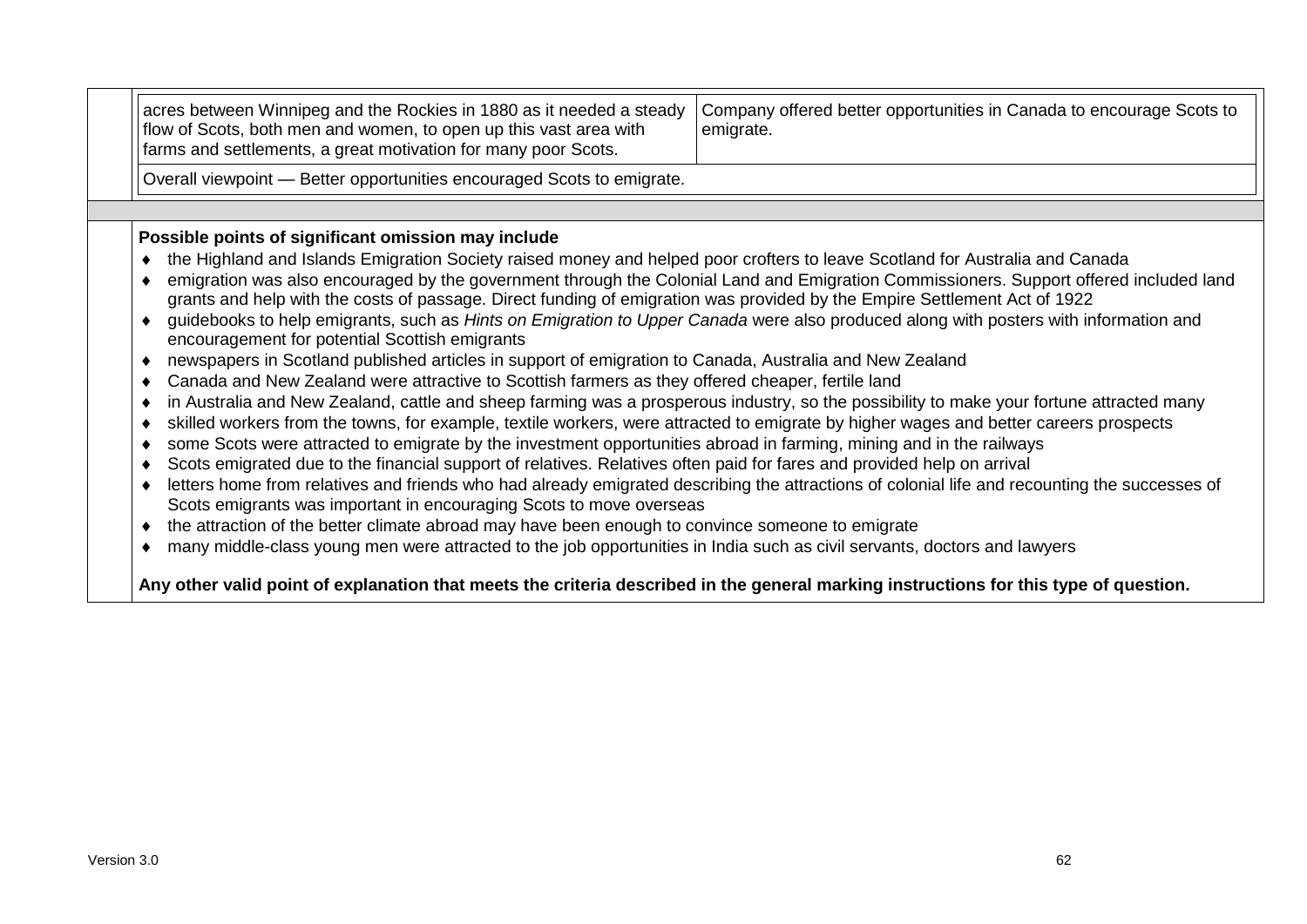#### **The impact of the Great War, 1914–1928**

| <b>Point identified in Source A</b>                                                                                                                                                                                                                                                               | Possible comments which show the candidate has interpreted the<br>significant view(s)                                                                                   |  |
|---------------------------------------------------------------------------------------------------------------------------------------------------------------------------------------------------------------------------------------------------------------------------------------------------|-------------------------------------------------------------------------------------------------------------------------------------------------------------------------|--|
| The press moved decisively towards the Tories from a pre-war position<br>of rough equality between the Liberal and Unionists. In cities such as<br>Glasgow and Dundee before 1914, both parties had a supportive daily<br>paper and by the mid-1920s, these Liberal papers had all gone.          | Traditional Liberal newspapers disappeared and were replaced by<br>pro-Unionist newspapers.                                                                             |  |
| In Glasgow, the Daily Record, long a powerful supporter of Liberalism,<br>was bought by Conservative supporting businessmen, and its politics<br>switched accordingly praising the merits of the Union and the<br>Conservative Party.                                                             | The decline of the Liberal Party saw its staunch supporter, the Daily<br>Record, switch its allegiance to the Unionists.                                                |  |
| When new newspapers appeared, they were pro-Tory: the Glasgow<br>Bulletin, launched in 1915, addressed a lower-middle class readership in<br>Conservative attitudes as newspapers such as the solidly Unionist<br>Sunday Post, begun in 1914, was read almost universally throughout<br>Scotland. | The Sunday Post, a widely read newspaper across Scotland, as well as<br>other newspapers, such as the Glasgow Bulletin, was launched with a<br>strong Unionist message. |  |
| Overall viewpoint - Newspapers helped support for Unionism to grow.                                                                                                                                                                                                                               |                                                                                                                                                                         |  |
| <b>Point identified in Source B</b>                                                                                                                                                                                                                                                               | Possible comments which show the candidate has interpreted the<br>significant view(s)                                                                                   |  |
| It is clear that there was a major working-class Unionist vote in Glasgow,<br>however, prominent politicians and academics all contributed to the<br>growing view of the Catholic-Irish, and their apparent link to the politics<br>of the Left, as a threat.                                     | The fear of Socialism, particularly in Glasgow, led to a support for<br>Unionism.                                                                                       |  |
| Part of that Unionist identity included a hostility towards the Irish or, to be Sectarianism and the Orange Order were essential elements in the<br>more precise, the Catholic-Irish. Orangeism had long been a crucial<br>element to working-class Toryism.                                      | growth of support for Unionism.                                                                                                                                         |  |
| The Church of Scotland was intensely anti-Labour and pro-Union during<br>the war years and blamed the Irish for returning the 'Clydeside' group of                                                                                                                                                | The Independent Labour Party (ILP) and their policies in Scotland were<br>attacked by the Church of Scotland leading to a growth of Unionism                            |  |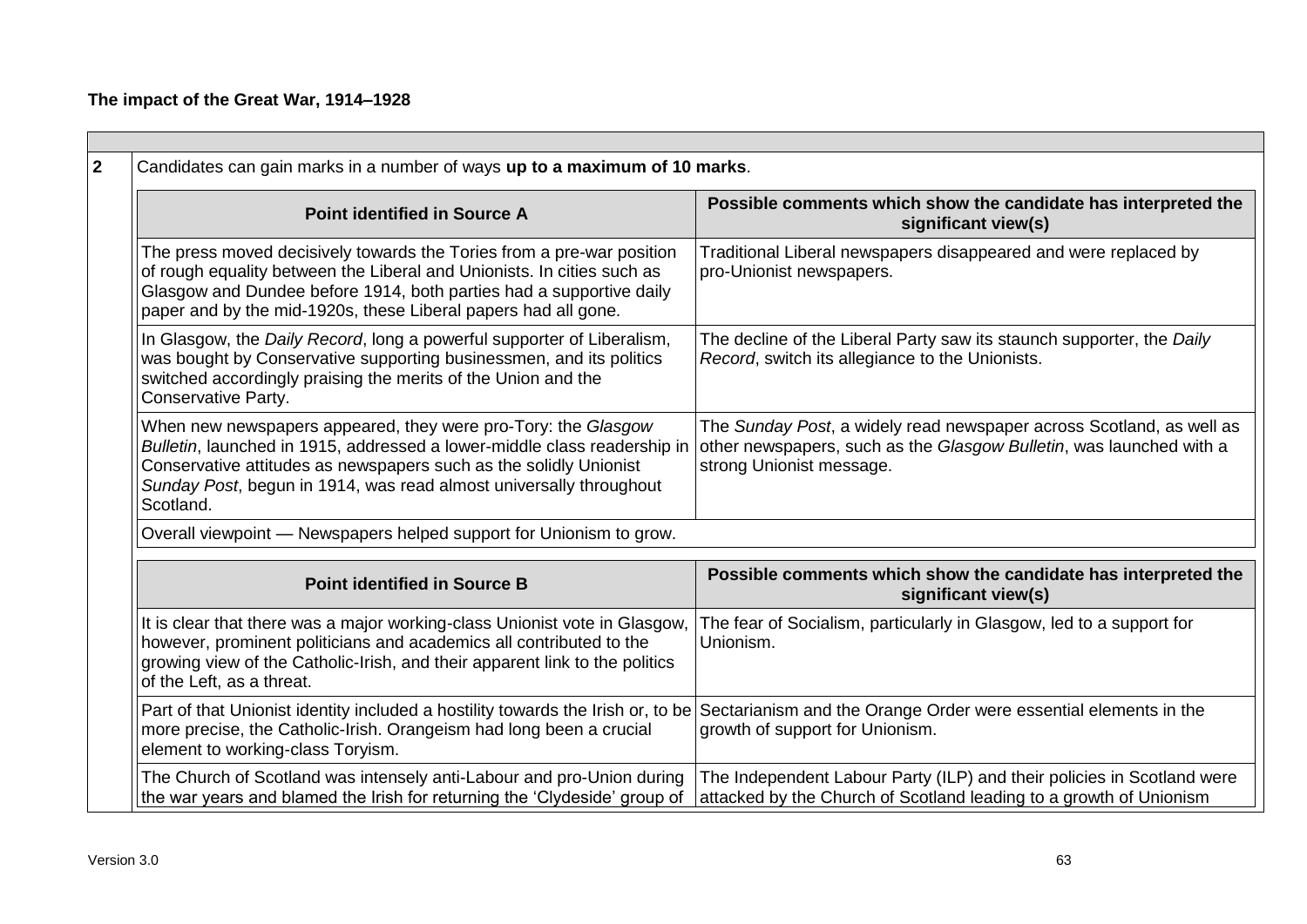Overall viewpoint — Fear of Socialism and/or the Catholic-Irish led to a growth in support for Unionism.

#### **Possible points of significant omission may include**

- ◆ there was much institutional support for the Unionists because of the fear of revolution. As well as many newspapers, universities and the legal profession were pro-Union
- Unionists were well led and used new methods like the cinema to put their ideas across
- the middle classes were also scared of Communism as Communists had, in a revolution, seized control of Russia. They were worried the same might happen in Scotland, especially when Tory newspapers ran scaremongering stories of 'riots in George Square'
- Scottish Unionist Party benefited from being seen as the party of law and order, which appealed to the middle classes, especially after the George Square riots
- the Scottish Secretary Robert Munro and the Cabinet saw the Forty Hours Strike and demonstration at George Square, the waving of red flag and riots, not as strike action but a 'Bolshevist rising'
- Unionism appealed to voters who were frightened by rise of the Labour Party
- the Conservative Party (also known as the Scottish Unionists or Tories) was seen as the party of patriotism and Empire
- Scottish Unionist Party worked hard to build up support in rural areas
- there was a long-term decline in the Liberal vote, for example, only gaining 9 seats in the 1924 election
- although the Unionist vote dropped in 1922, long-term the party did well in the interwar years in Scotland, gaining 38 seats in the second election of 1924
- after the war, many Conservative candidates for elections were ex-army men which appealed to many of the electorate
- the policies of the Unionist Party were aimed at middle-class voters
- the Unionist Party attracted new female voters by promising help to support the family
- Unionists had many wealthy supporters so the party was well funded
- Unionists claimed to represent traditional morals and values.

**Any other valid point of explanation that meets the criteria described in the general marking instructions for this type of question.**